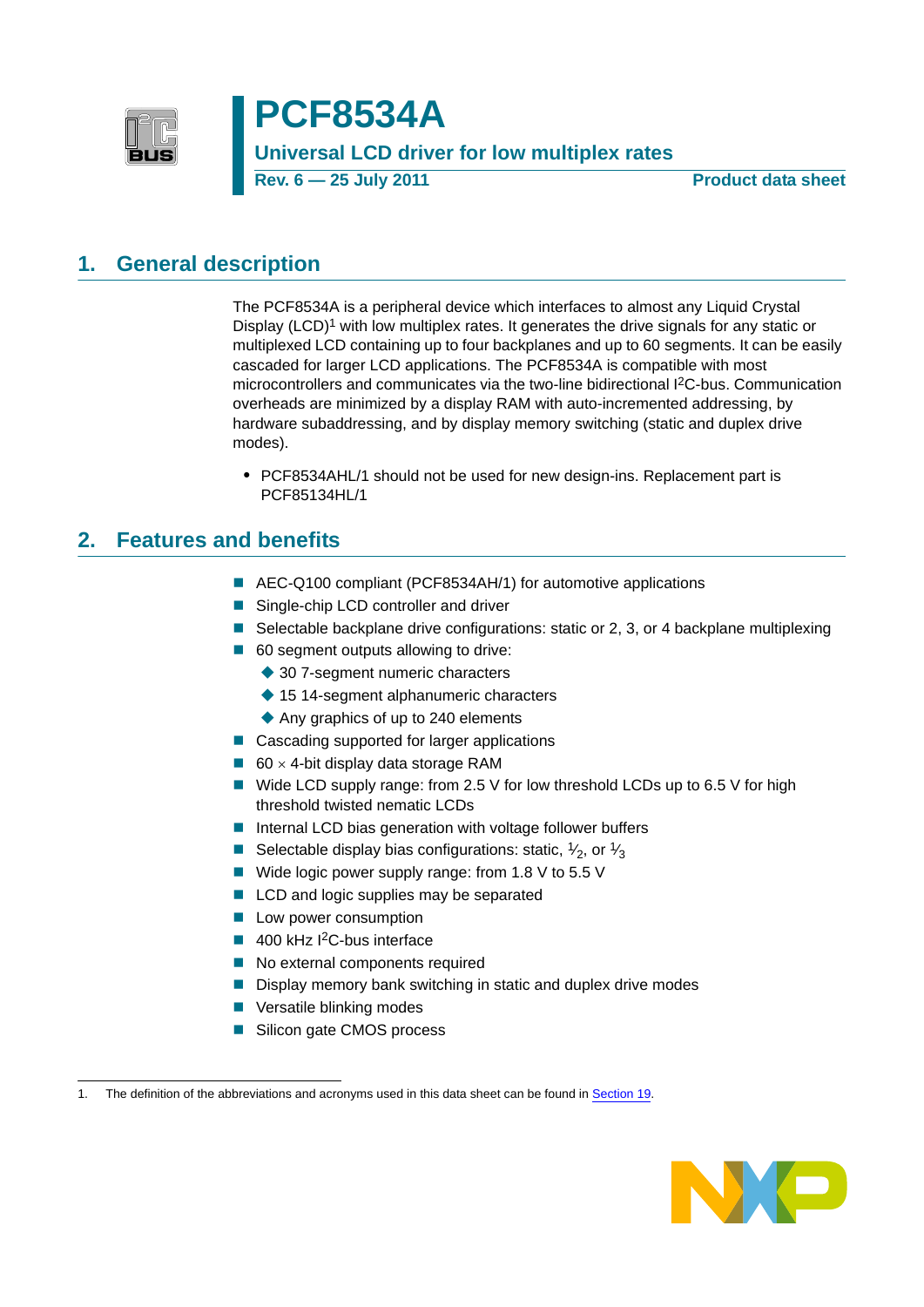## <span id="page-1-1"></span>**3. Ordering information**

| <b>Ordering information</b><br>Table 1.       |         |                                                                                          |                       |                  |  |  |  |  |  |
|-----------------------------------------------|---------|------------------------------------------------------------------------------------------|-----------------------|------------------|--|--|--|--|--|
| <b>Type number</b>                            | Package |                                                                                          |                       |                  |  |  |  |  |  |
| <b>Name</b>                                   |         | <b>Description</b>                                                                       | Delivery form Version |                  |  |  |  |  |  |
| PCF8534AHL/1[1] LQFP80                        |         | plastic low profile quad flat<br>package; 80 leads;<br>body $12 \times 12 \times 1.4$ mm | tape and reel         | SOT315-1         |  |  |  |  |  |
| PCF8534AU/DA/1 wire bond die 76 bonding pads; |         | $2.91 \times 2.62 \times 0.38$ mm                                                        | chip in tray          | <b>PCF8534AU</b> |  |  |  |  |  |

<span id="page-1-0"></span>[1] Not to be used for new designs. Replacement part is PCF85134HL/1.

### <span id="page-1-2"></span>**4. Marking**

| Table 2. Marking codes |                     |
|------------------------|---------------------|
| Type number            | <b>Marking code</b> |
| PCF8534AHL/1           | PCF8534AHL          |
| PCF8534AU/DA/1         | PC8534A-1           |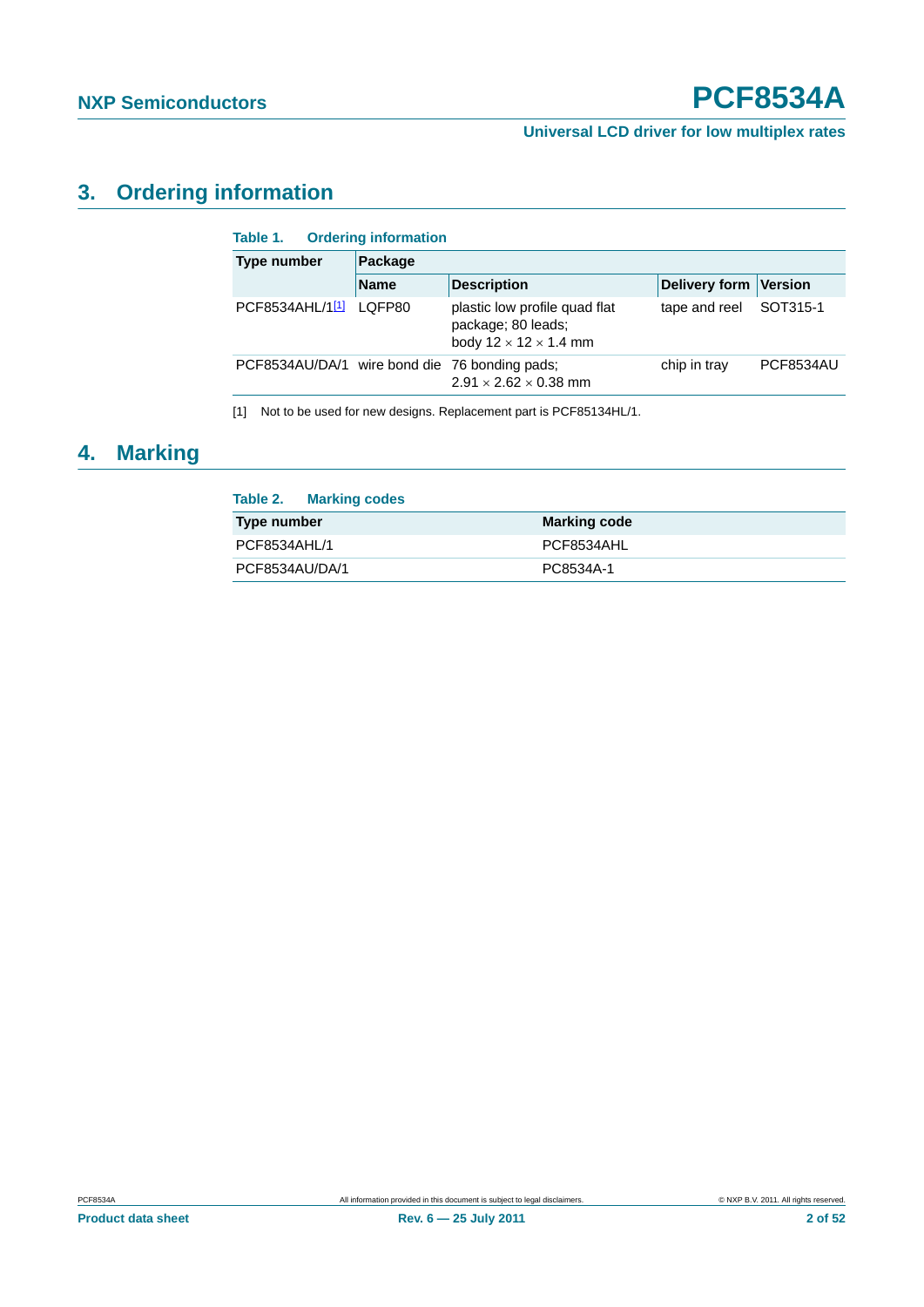#### **Universal LCD driver for low multiplex rates**

### <span id="page-2-0"></span>**5. Block diagram**

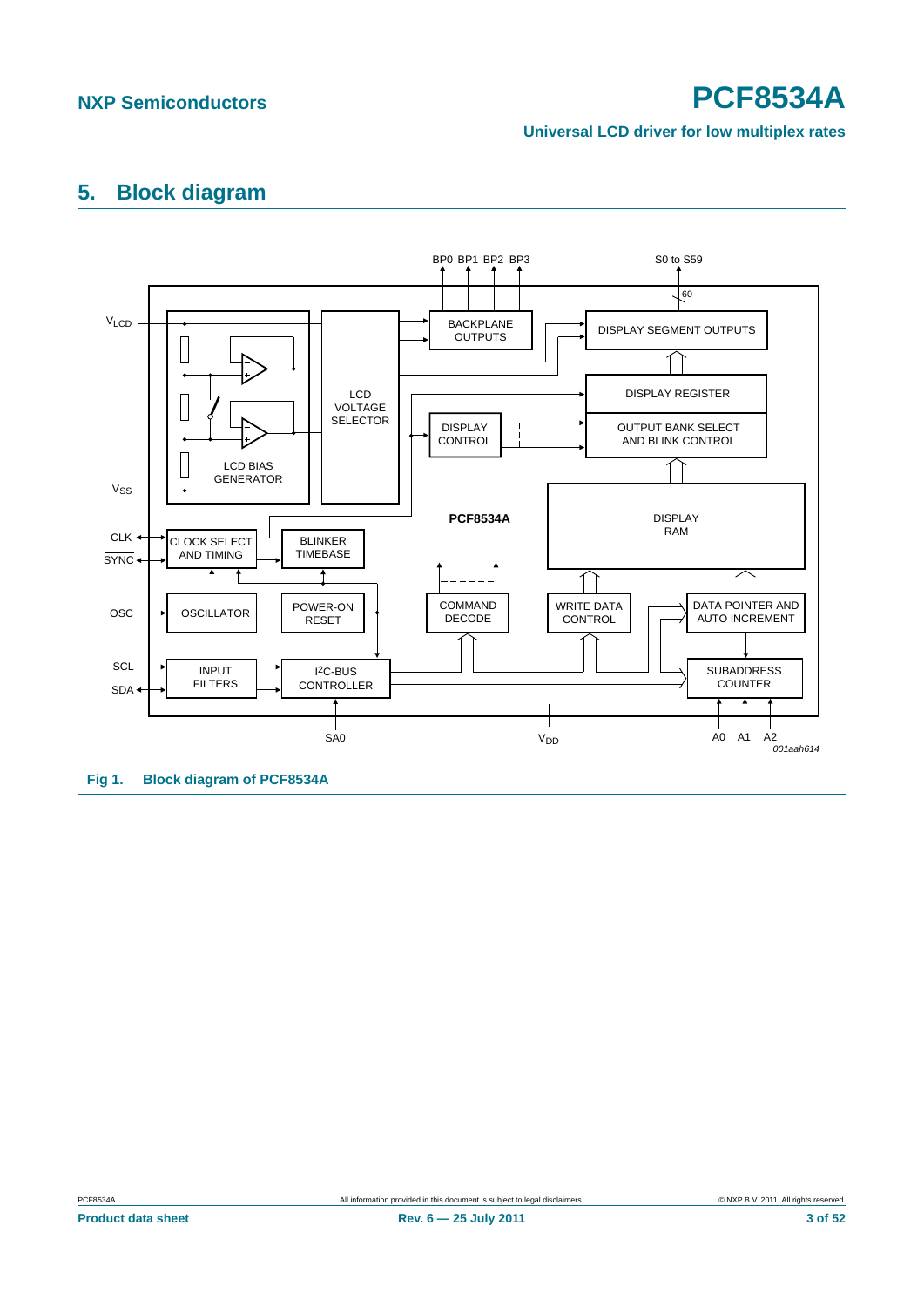**Universal LCD driver for low multiplex rates**

### <span id="page-3-1"></span><span id="page-3-0"></span>**6. Pinning information**

#### **6.1 Pinning**

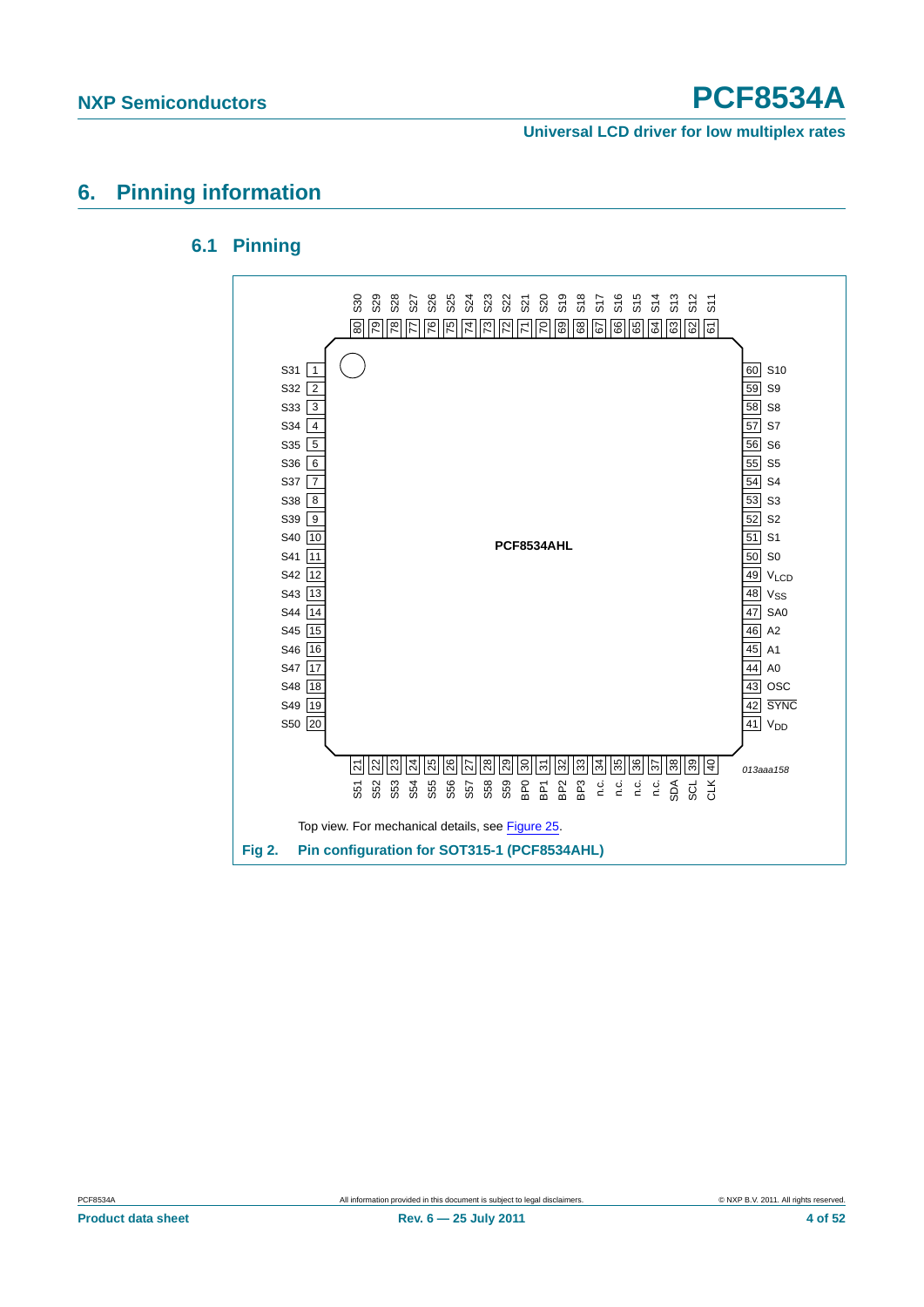#### **Universal LCD driver for low multiplex rates**

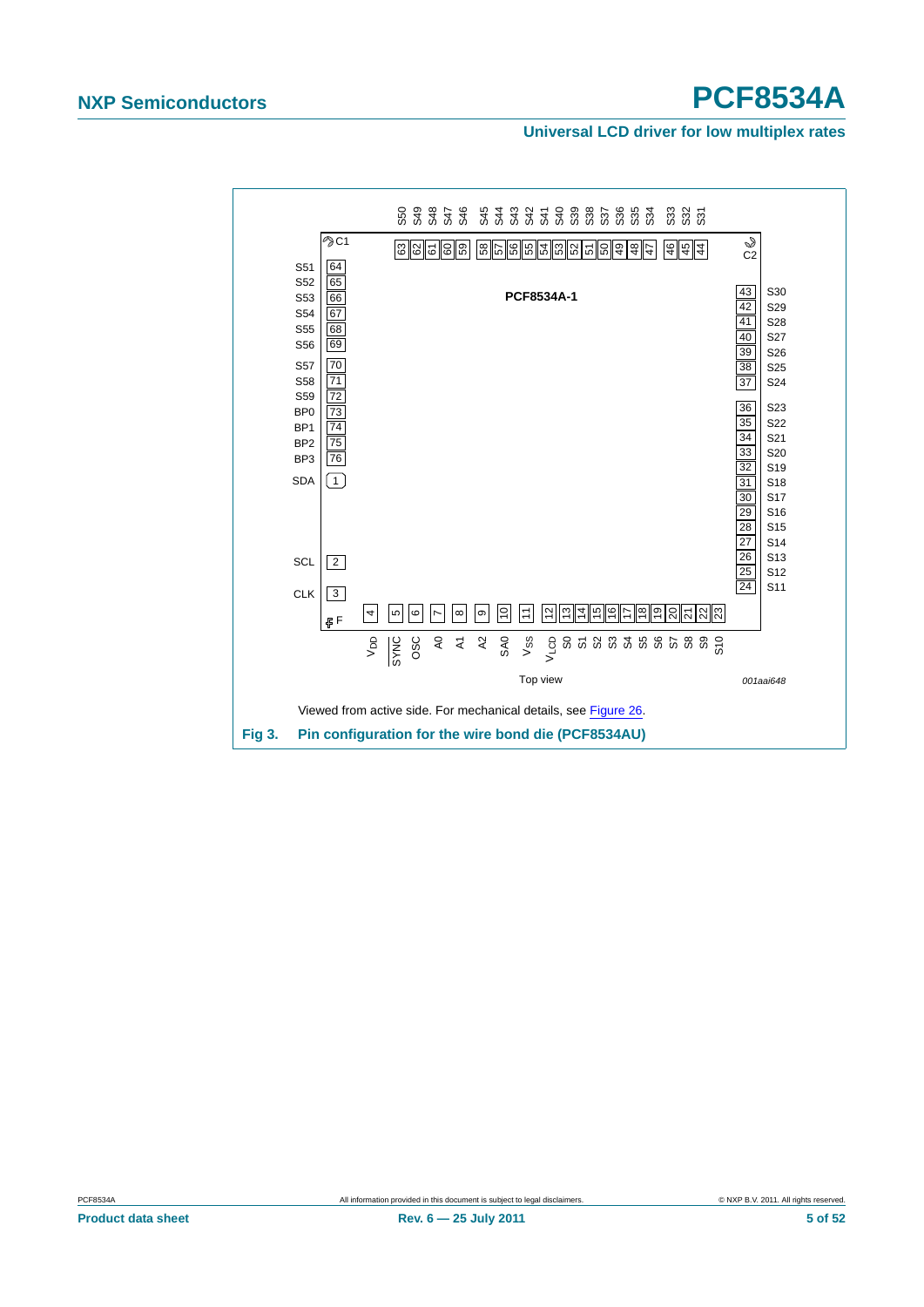### **Universal LCD driver for low multiplex rates**

### <span id="page-5-1"></span>**6.2 Pin description**

| <b>Pin description</b><br>Table 3. |          |                |              |                                                                 |  |  |  |
|------------------------------------|----------|----------------|--------------|-----------------------------------------------------------------|--|--|--|
| Pin<br><b>Symbol</b>               |          |                | <b>Type</b>  | <b>Description</b>                                              |  |  |  |
|                                    | SOT315-1 | Wire bond die  |              |                                                                 |  |  |  |
| S31 to S59                         | 1 to 29  | 44 to 72       | output       | LCD segment output 31 to 59                                     |  |  |  |
| BP0 to BP3                         | 30 to 33 | 73 to 76       | output       | LCD backplane output 0 to 3                                     |  |  |  |
| n.c.                               | 34 to 37 | ٠              | ٠            | not connected; do not connect and do<br>not use as feed through |  |  |  |
| <b>SDA</b>                         | 38       | 1              | input/output | I <sup>2</sup> C-bus serial data input and output               |  |  |  |
| SCL                                | 39       | $\overline{2}$ | input        | I <sup>2</sup> C-bus serial clock input                         |  |  |  |
| <b>CLK</b>                         | 40       | 3              | input/output | external clock input and internal clock<br>output               |  |  |  |
| V <sub>DD</sub>                    | 41       | 4              | supply       | supply voltage                                                  |  |  |  |
| <b>SYNC</b>                        | 42       | 5              | input/output | cascade synchronization input and<br>output (active LOW)        |  |  |  |
| <b>OSC</b>                         | 43       | 6              | input        | enable input for internal oscillator                            |  |  |  |
| A0 to A2                           | 44 to 46 | $7$ to $9$     | input        | subaddress counter input 0 to 2                                 |  |  |  |
| SA <sub>0</sub>                    | 47       | 10             | input        | I <sup>2</sup> C-bus slave address input 0                      |  |  |  |
| $V_{SS}$                           | 48       | $11^{11}$      | supply       | ground                                                          |  |  |  |
| <b>V<sub>LCD</sub></b>             | 49       | 12             | supply       | input of LCD supply voltage                                     |  |  |  |
| S0 to S30                          | 50 to 80 | 13 to 43       | output       | LCD segment output 0 to 30                                      |  |  |  |
|                                    |          |                |              |                                                                 |  |  |  |

<span id="page-5-0"></span>[1] The substrate (rear side of the die) is connected to  $V_{SS}$  and should be electrically isolated.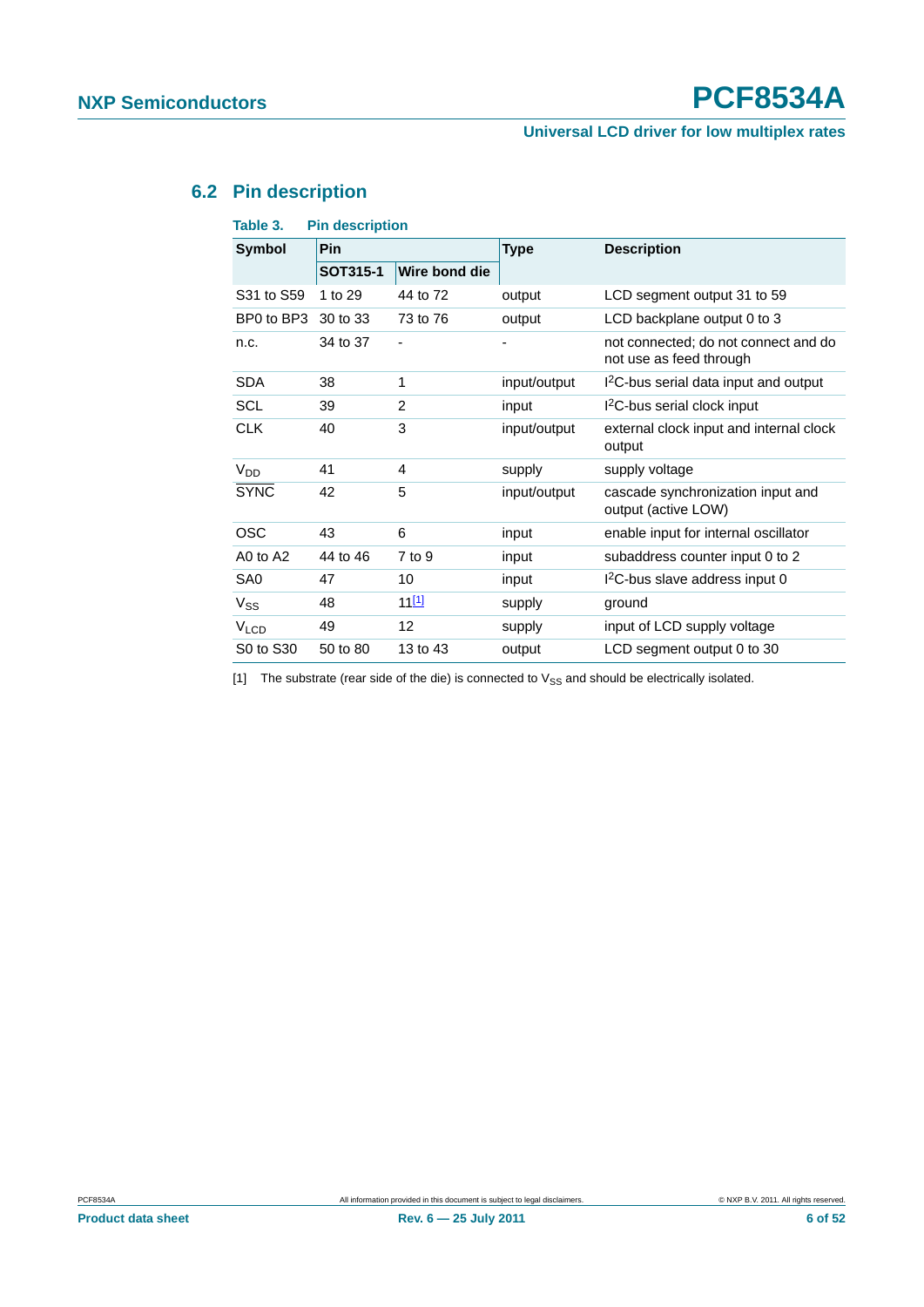### <span id="page-6-4"></span>**7. Functional description**

The PCF8534A is a versatile peripheral device designed to interface between any microcontroller to a wide variety of LCD segment or dot matrix displays (see [Figure 4](#page-6-0)). It can directly drive any static or multiplexed LCD containing up to four backplanes and up to 60 segments.

The display configurations possible with the PCF8534A depend on the required number of active backplane outputs. A selection of display configurations is given in [Table 4.](#page-6-1)

All of the display configurations given in  $Table 4$  can be implemented in a typical system as shown in [Figure 5](#page-7-0).



#### <span id="page-6-1"></span><span id="page-6-0"></span>**Table 4. Selection of possible display configurations**

| Number of         |              |                          |                           |                     |  |  |  |  |  |
|-------------------|--------------|--------------------------|---------------------------|---------------------|--|--|--|--|--|
| <b>Backplanes</b> | <b>Icons</b> | <b>Digits/Characters</b> | Dot matrix/               |                     |  |  |  |  |  |
|                   |              | 7-segment <sup>[1]</sup> | 14-segment <sup>[2]</sup> | <b>Elements</b>     |  |  |  |  |  |
| $\overline{4}$    | 240          | 30                       | 15                        | 240 $(4 \times 60)$ |  |  |  |  |  |
| 3                 | 180          | 22                       | 11                        | 180 $(3 \times 60)$ |  |  |  |  |  |
| 2                 | 120          | 15                       |                           | 120 $(2 \times 60)$ |  |  |  |  |  |
|                   | 60           |                          | 3                         | 60 $(1 \times 60)$  |  |  |  |  |  |

<span id="page-6-2"></span>[1] 7-segment display has eight elements including the decimal point.

<span id="page-6-3"></span>[2] 14-segment display has 16 elements including decimal point and accent dot.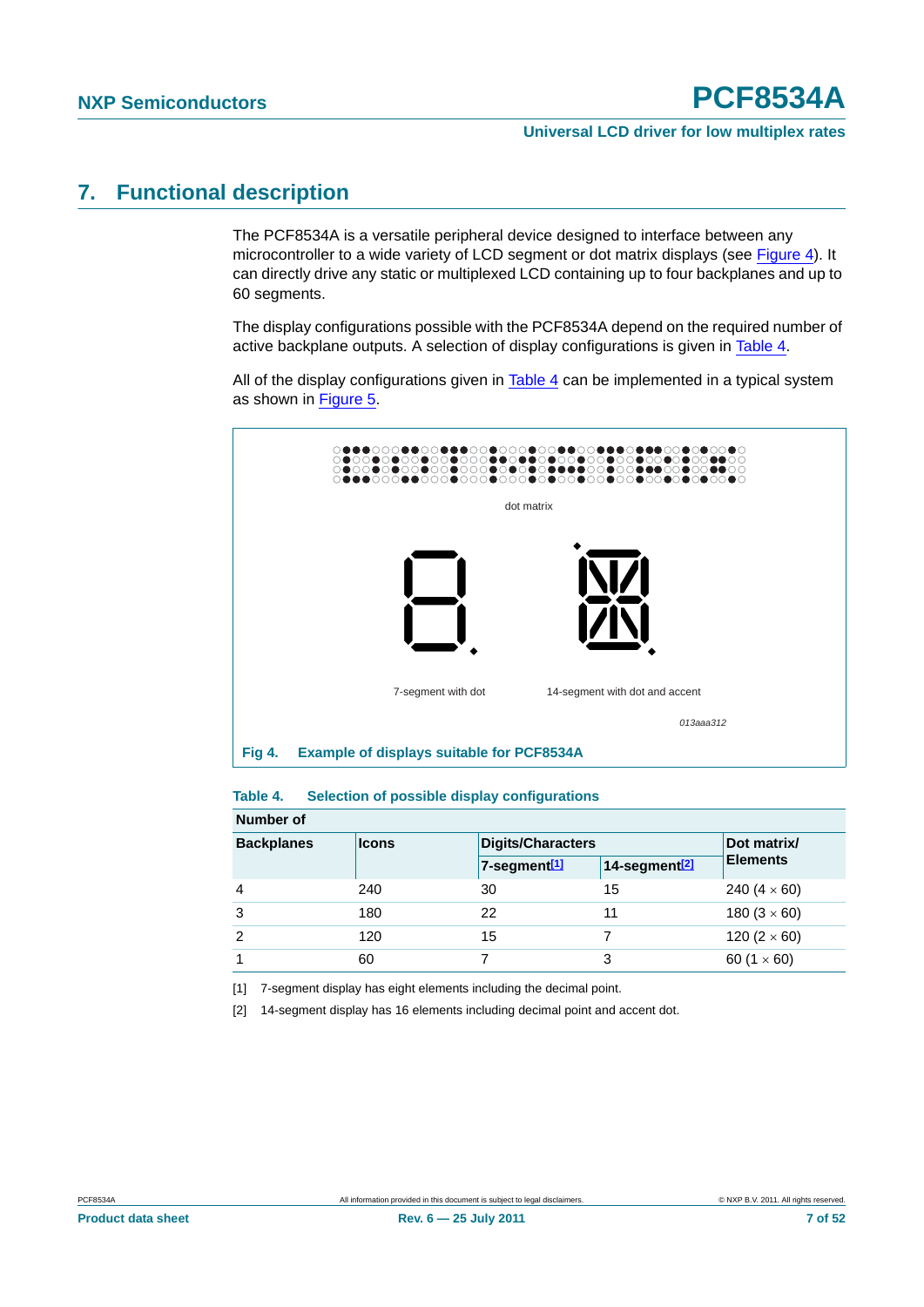#### **Universal LCD driver for low multiplex rates**



<span id="page-7-0"></span>The host microcontroller maintains the 2-line I2C-bus communication channel with the PCF8534A.

Biasing voltages for the multiplexed LCD waveforms are generated internally, removing the need for an external bias generator. The internal oscillator is selected by connecting pin OSC to  $V_{SS}$ . The only other connections required to complete the system are the power supplies (pins  $V_{DD}$ ,  $V_{SS}$ , and  $V_{LCD}$ ) and the LCD panel selected for the application.

#### <span id="page-7-1"></span>**7.1 Power-On Reset (POR)**

At power-on the PCF8534A resets to the following starting conditions:

- All backplane and segment outputs are set to V<sub>LCD</sub>
- The selected drive mode is: 1:4 multiplex with <sup>1</sup>/<sub>3</sub> bias
- **•** Blinking is switched off
- **•** Input and output bank selectors are reset
- **•** The I2C-bus interface is initialized
- **•** The data pointer and the subaddress counter are cleared (set to logic 0)
- **•** Display is disabled

**Remark:** Do not transfer data on the I2C-bus for at least 1 ms after a power-on to allow the reset action to complete.

#### <span id="page-7-2"></span>**7.2 LCD bias generator**

Fractional LCD biasing voltages are obtained from an internal voltage divider consisting of three impedances connected in series between  $V_{LCD}$  and  $V_{SS}$ . If the  $\frac{1}{2}$  bias voltage level for the 1:2 multiplex drive mode configuration is selected, the center impedance is bypassed by switch. The LCD voltage can be temperature compensated externally, using the supply to pin  $V_{\text{LOD}}$ .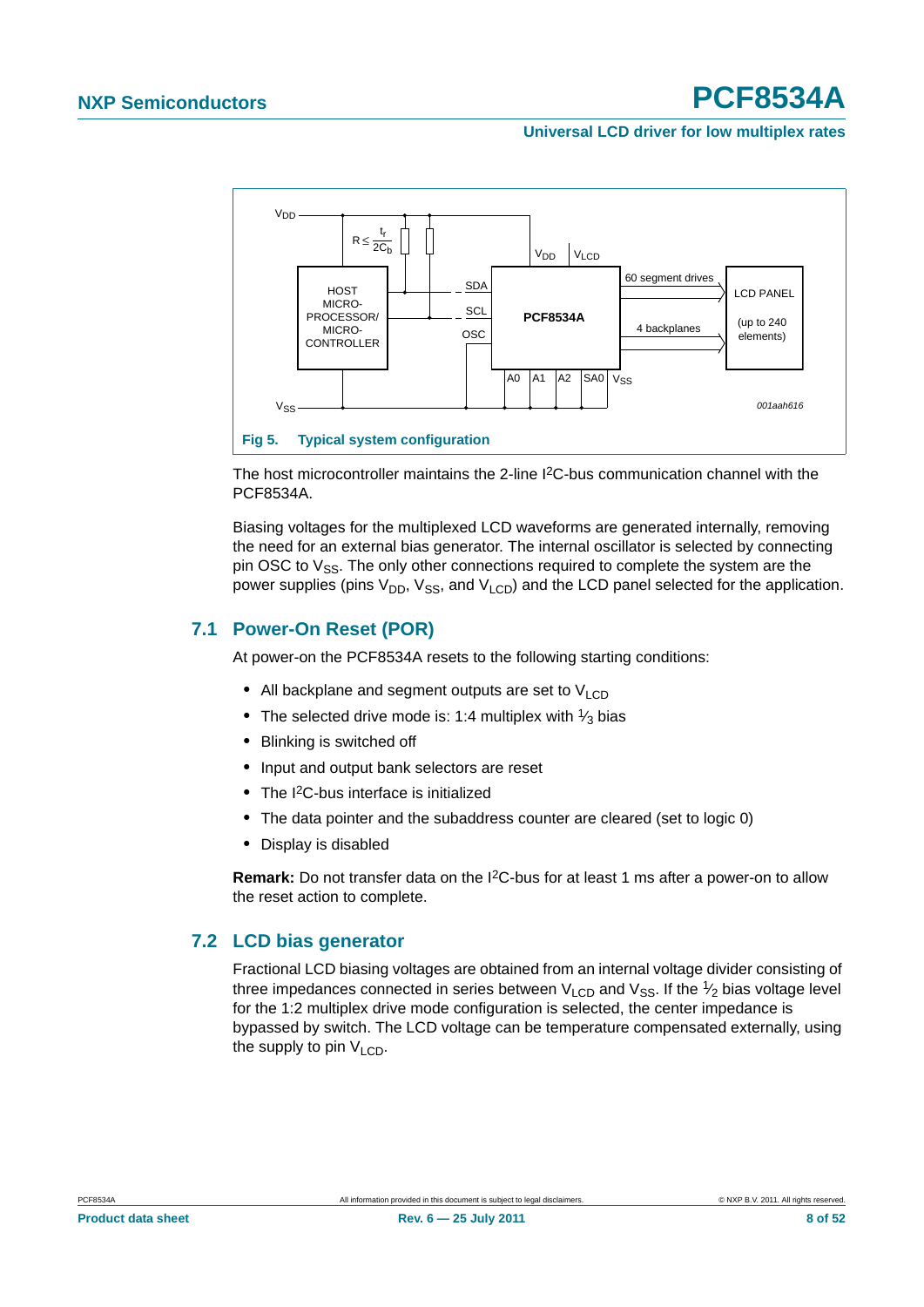#### <span id="page-8-3"></span>**7.3 LCD voltage selector**

The LCD voltage selector coordinates the multiplexing of the LCD in accordance with the selected LCD drive configuration. The operation of the voltage selector is controlled by the mode-set command from the command decoder. The biasing configurations that apply to the preferred modes of operation, together with the biasing characteristics as functions of  $V<sub>LCD</sub>$  and the resulting discrimination ratios (D) are given in [Table 5.](#page-8-0)

Discrimination is a term which is defined as the ratio of the on and off RMS voltage across a segment. It can be thought of as a measurement of contrast.

| <b>LCD</b> drive | Number of:        | <b>LCD bias</b> |               | $V_{off(RMS)}$ | $V_{on(RMS)}$ | $V_{on(RMS)}$        |
|------------------|-------------------|-----------------|---------------|----------------|---------------|----------------------|
| mode             | <b>Backplanes</b> | <b>Levels</b>   | configuration | $V_{LCD}$      | $V_{LCD}$     | $D =$<br>$of$ f(RMS) |
| static           |                   | 2               | static        | 0              |               | $\infty$             |
| 1:2 multiplex 2  |                   | 3               | $\frac{1}{2}$ | 0.354          | 0.791         | 2.236                |
| 1:2 multiplex 2  |                   | 4               | $\frac{1}{3}$ | 0.333          | 0.745         | 2.236                |
| 1:3 multiplex 3  |                   | 4               | $\frac{1}{3}$ | 0.333          | 0.638         | 1.915                |
| 1:4 multiplex 4  |                   | 4               | $\frac{1}{3}$ | 0.333          | 0.577         | 1.732                |

#### <span id="page-8-0"></span>**Table 5. Biasing characteristics**

A practical value for  $V_{LCD}$  is determined by equating  $V_{off(RMS)}$  with a defined LCD threshold voltage ( $V_{th(off)}$ ), typically when the LCD exhibits approximately 10 % contrast. In the static drive mode a suitable choice is  $V_{LCD} > 3V_{th(off)}$ .

Multiplex drive modes of 1:3 and 1:4 with  $\frac{1}{2}$  bias are possible but the discrimination and hence the contrast ratios are smaller.

Bias is calculated by  $\frac{1}{1+a}$ , where the values for a are

 $a = 1$  for  $\frac{1}{2}$  bias

 $a = 2$  for  $\frac{1}{3}$  bias

<span id="page-8-1"></span>The RMS on-state voltage ( $V_{on(RMS)}$ ) for the LCD is calculated with [Equation 1:](#page-8-1)

$$
V_{on(RMS)} = V_{LCD} \sqrt{\frac{a^2 + 2a + n}{n \times (1 + a)^2}}
$$
\n<sup>(1)</sup>

where the values for n are

 $n = 1$  for static drive mode

 $n = 2$  for 1:2 multiplex drive mode

- $n = 3$  for 1:3 multiplex drive mode
- $n = 4$  for 1:4 multiplex drive mode

<span id="page-8-2"></span>The RMS off-state voltage ( $V_{off(RMS)}$ ) for the LCD is calculated with [Equation 2](#page-8-2):

$$
V_{off(RMS)} = V_{LCD} \sqrt{\frac{a^2 - 2a + n}{n \times (1 + a)^2}}
$$
 (2)

Discrimination is the ratio of  $V_{on(RMS)}$  to  $V_{off(RMS)}$  and is determined from [Equation 3](#page-9-0):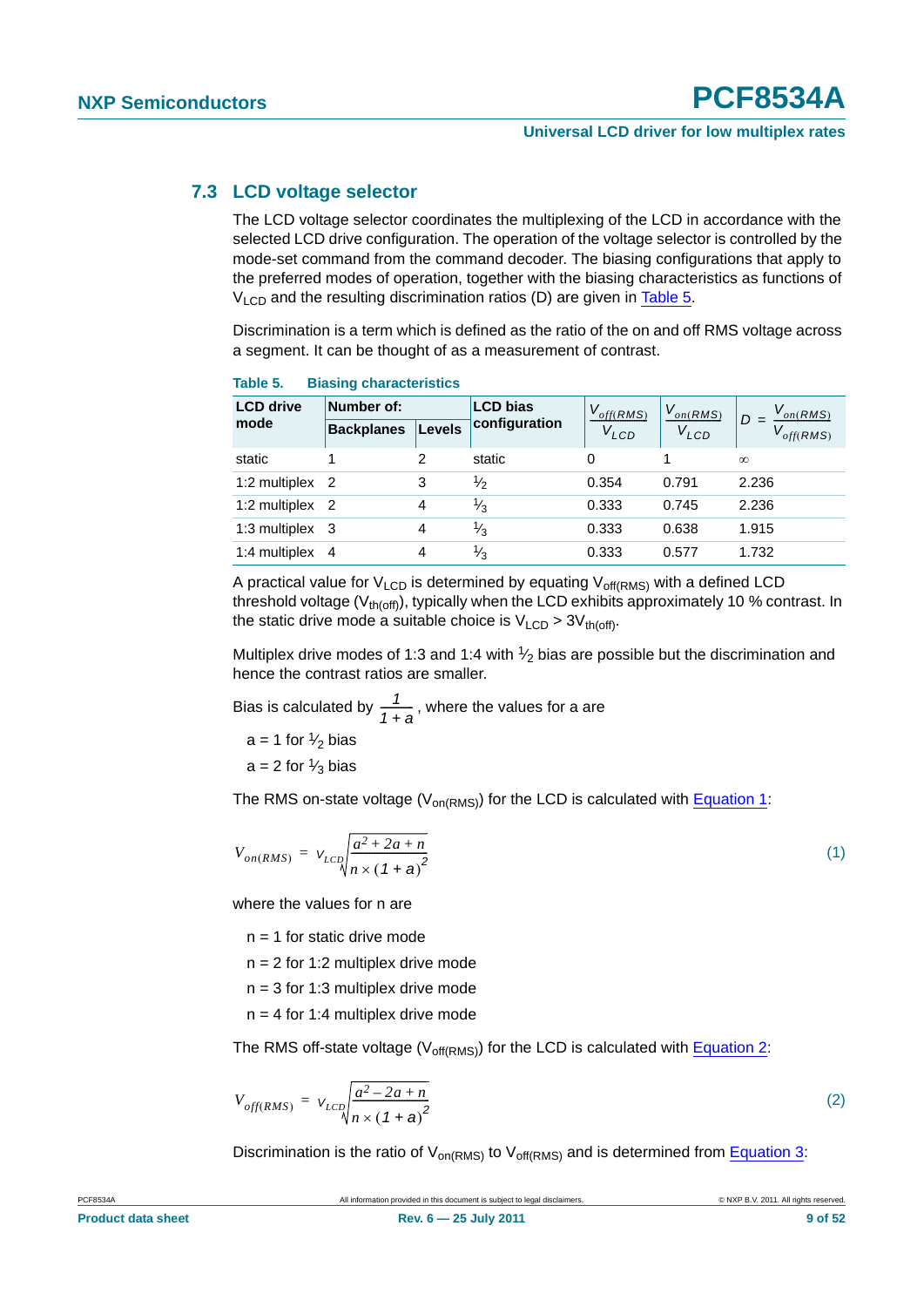<span id="page-9-0"></span>
$$
D = \frac{V_{on(RMS)}}{V_{off(RMS)}} = \sqrt{\frac{a^2 + 2a + n}{a^2 - 2a + n}}
$$
(3)

Using [Equation 3](#page-9-0), the discrimination for an LCD drive mode of 1:3 multiplex with  $\frac{1}{2}$  bias is  $\sqrt{3}$  = 1.732 and the discrimination for an LCD drive mode of 1:4 multiplex with  $\frac{1}{2}$  bias is  $\frac{\sqrt{21}}{2} = 1.528$ .  $\frac{\sqrt{2}l}{3}$  = 1.528

The advantage of these LCD drive modes is a reduction of the LCD full scale voltage  $V_{\text{LCD}}$ as follows:

- $\bullet$  1:3 multiplex (1⁄2 bias):  $V_{LCD}$  =  $\sqrt{6}$  ×  $V_{off(RMS)}$  = 2.449 $V_{off(RMS)}$
- **•** 1:4 multiplex (1/<sub>2</sub> bias):  $V_{LCD} = \left[\frac{(4 \times \sqrt{3})}{3}\right] = 2.309 V_{off(RMS)}$

These compare with  $V_{LCD} = 3V_{off(RMS)}$  when  $\frac{1}{3}$  bias is used.

 $V<sub>LCD</sub>$  is sometimes referred as the LCD operating voltage.

#### <span id="page-9-1"></span>**7.3.1 Electro-optical performance**

Suitable values for  $V_{on(RMS)}$  and  $V_{off(RMS)}$  are dependent on the LCD liquid used. The RMS voltage, at which a pixel is switched on or off, determines the transmissibility of the pixel.

For any given liquid, there are two threshold values defined. One point is at 10 % relative transmission (at  $V_{th(off)}$ ) and the other at 90 % relative transmission (at  $V_{th(on)}$ ), see [Figure 6.](#page-10-0) For a good contrast performance, the following rules should be followed:

| $V_{on(RMS)} \geq V_{th,on}$    |  |
|---------------------------------|--|
| $V_{off(RMS)} \leq V_{th(off)}$ |  |

 $V_{on(RMS)}$  and  $V_{off(RMS)}$  are properties of the display driver and are affected by the selection of a, n (see [Equation 1](#page-8-1) to [Equation 3](#page-9-0)) and the  $V_{LCD}$  voltage.

 $V_{th(off)}$  and  $V_{th(on)}$  are properties of the LCD liquid and can be provided by the module manufacturer.

It is important to match the module properties to those of the driver in order to achieve optimum performance.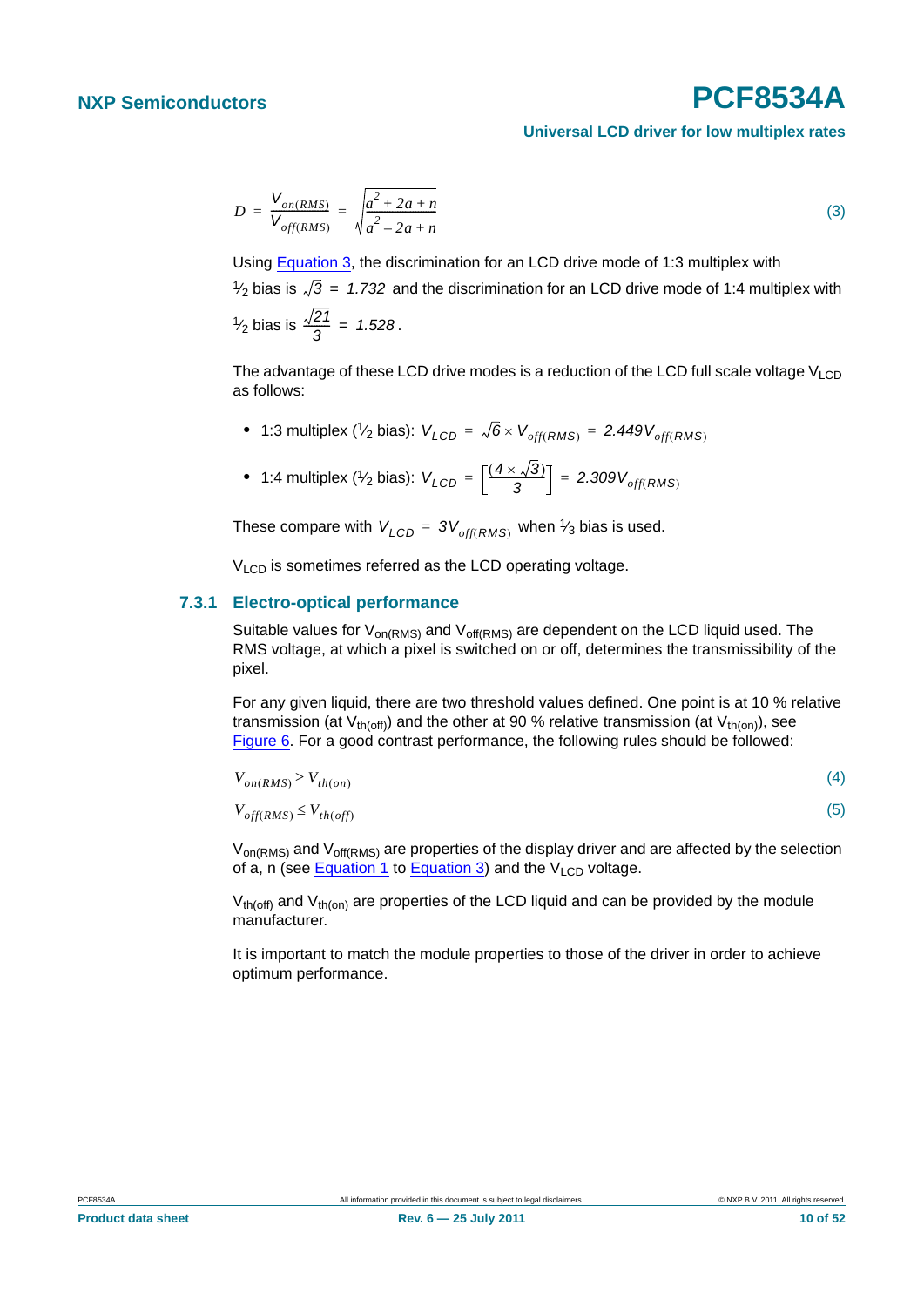#### **Universal LCD driver for low multiplex rates**

<span id="page-10-0"></span>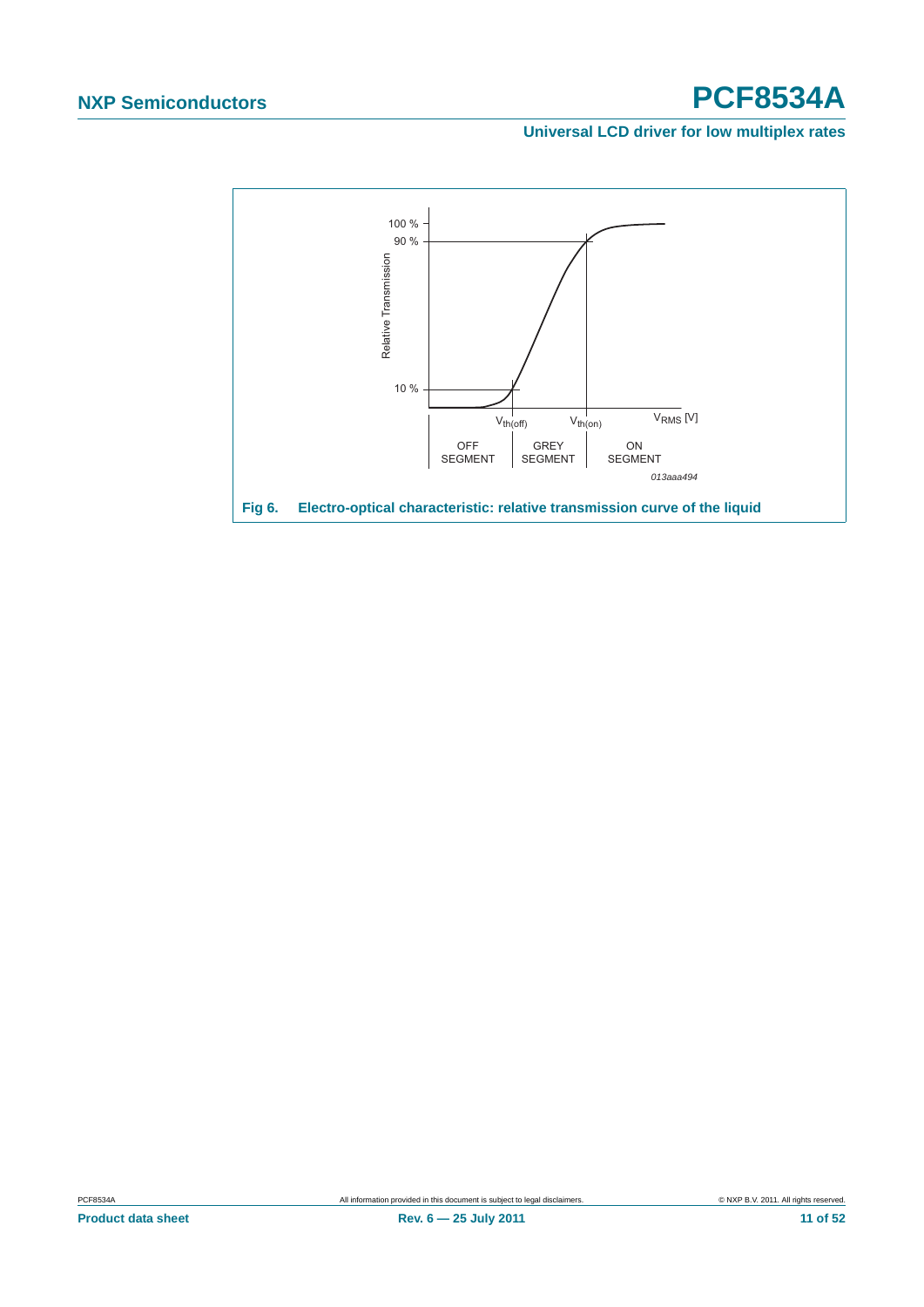**Universal LCD driver for low multiplex rates**

### **7.4 LCD drive mode waveforms**

#### <span id="page-11-2"></span><span id="page-11-1"></span>**7.4.1 Static drive mode**

The static LCD drive mode is used when a single backplane is provided in the LCD. Backplane and segment drive waveforms for this mode are shown in [Figure 7](#page-11-0).

<span id="page-11-0"></span>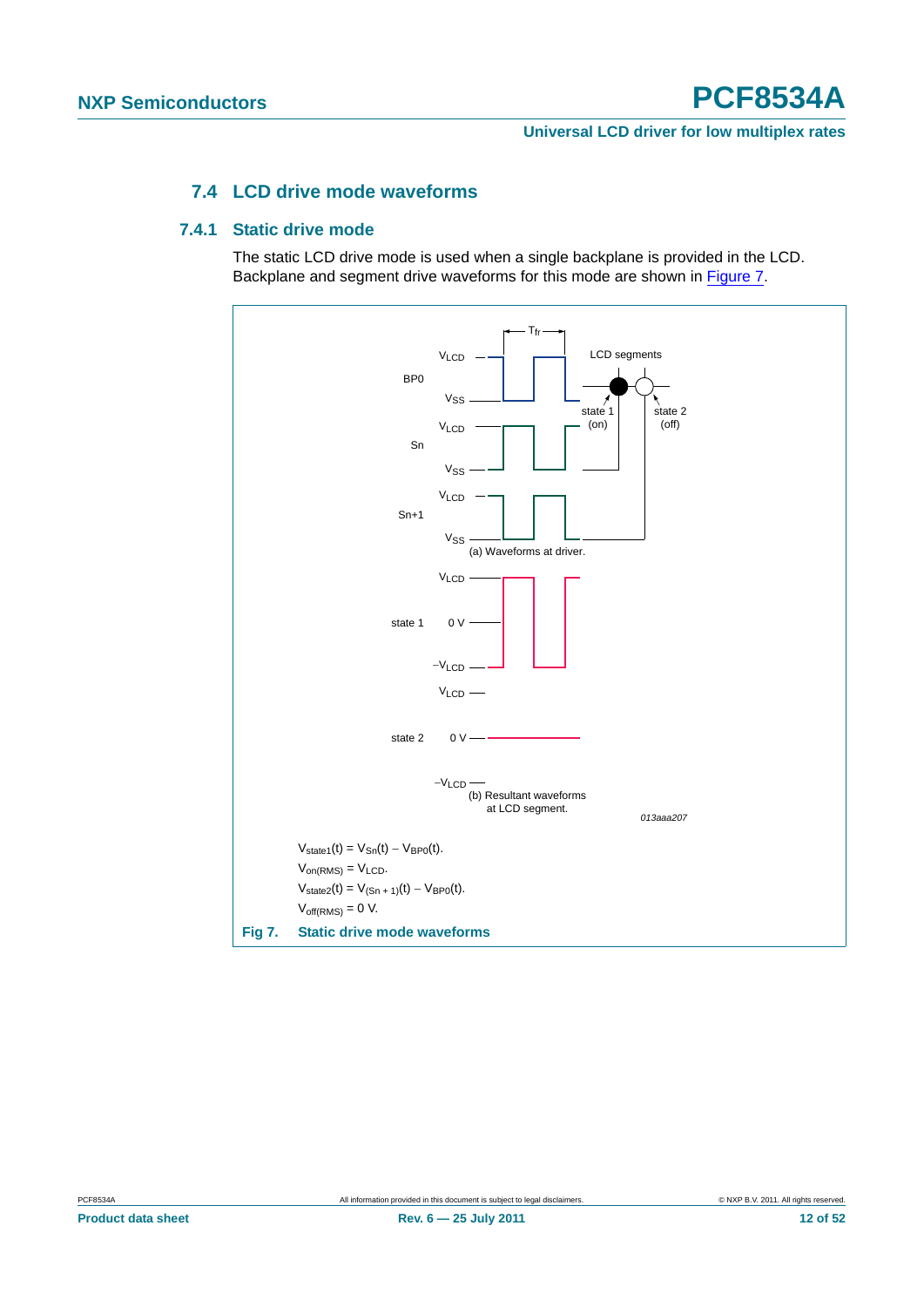#### **Universal LCD driver for low multiplex rates**

#### <span id="page-12-1"></span>**7.4.2 1:2 Multiplex drive mode**

When two backplanes are provided in the LCD, the 1:2 multiplex mode applies. The PCF8534A allows the use of  $\frac{1}{2}$  bias or  $\frac{1}{3}$  bias in this mode as shown in **[Figure 8](#page-12-0)** and [Figure 9.](#page-13-0)

<span id="page-12-0"></span>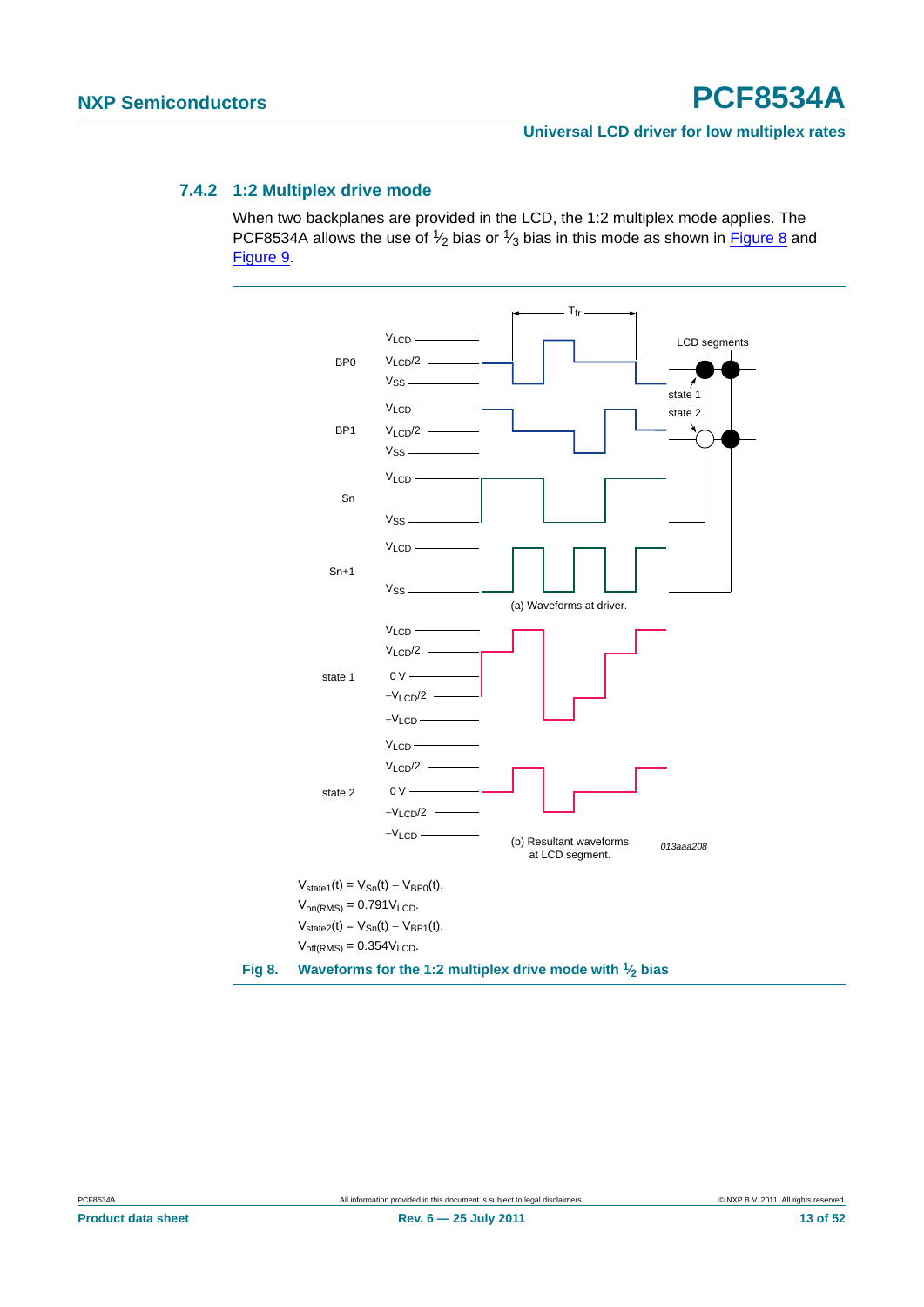#### **Universal LCD driver for low multiplex rates**



<span id="page-13-0"></span>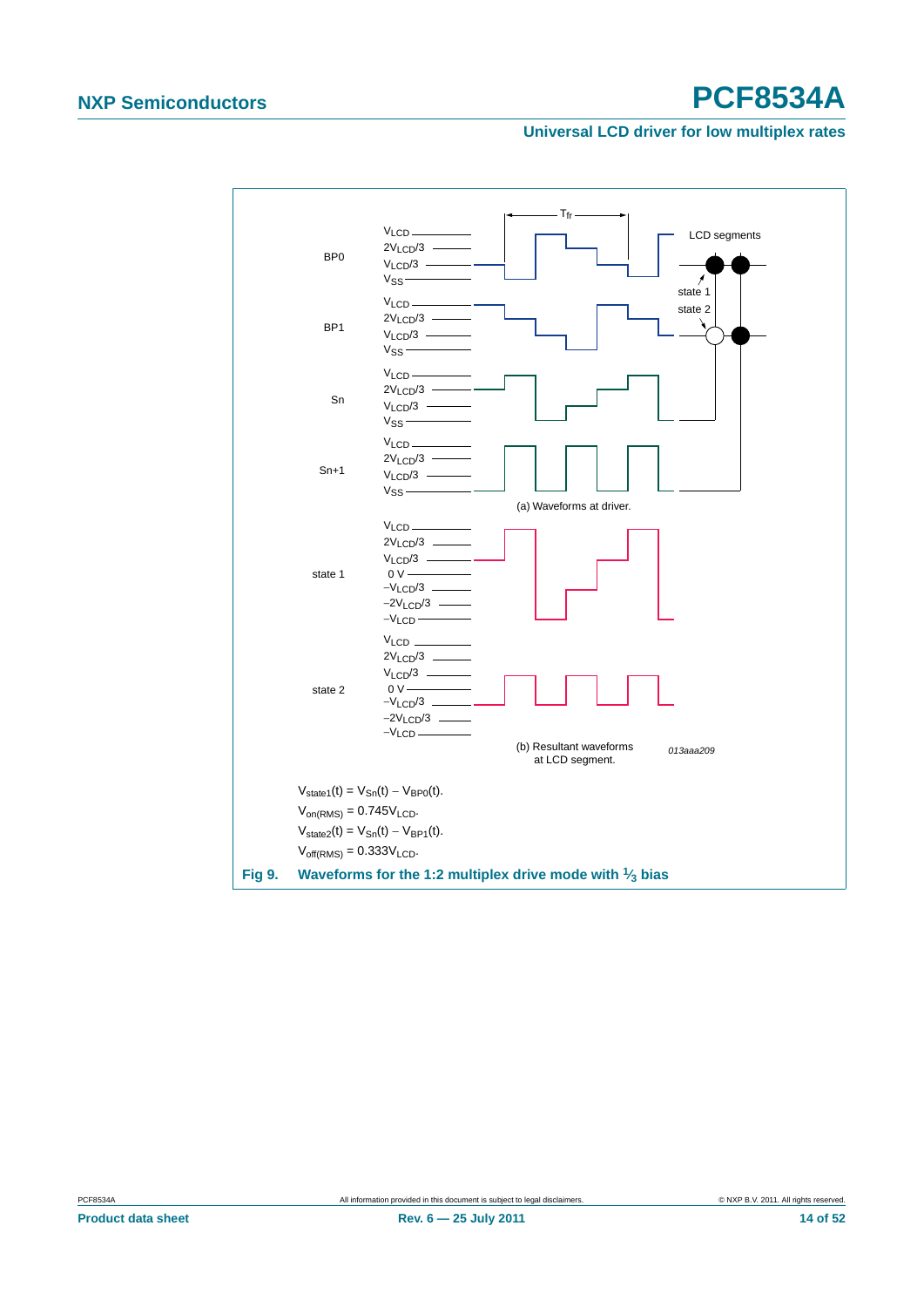#### **Universal LCD driver for low multiplex rates**

#### <span id="page-14-1"></span>**7.4.3 1:3 Multiplex drive mode**

When three backplanes are provided in the LCD, the 1:3 multiplex drive mode applies, as shown in [Figure 10.](#page-14-0)

<span id="page-14-0"></span>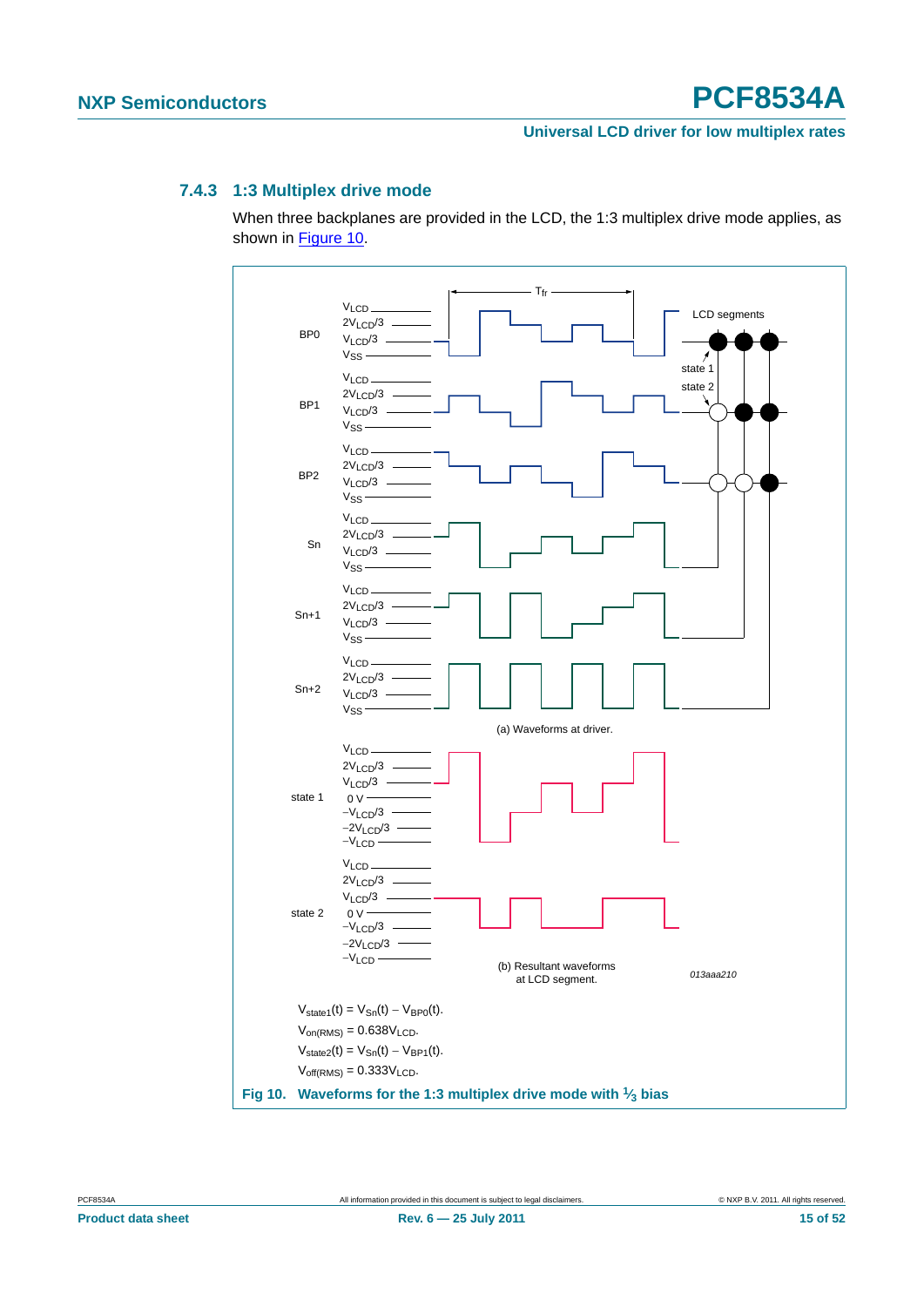#### **Universal LCD driver for low multiplex rates**

#### <span id="page-15-1"></span>**7.4.4 1:4 Multiplex drive mode**

When four backplanes are provided in the LCD, the 1:4 multiplex drive mode applies, as shown in [Figure 11.](#page-15-0)

<span id="page-15-0"></span>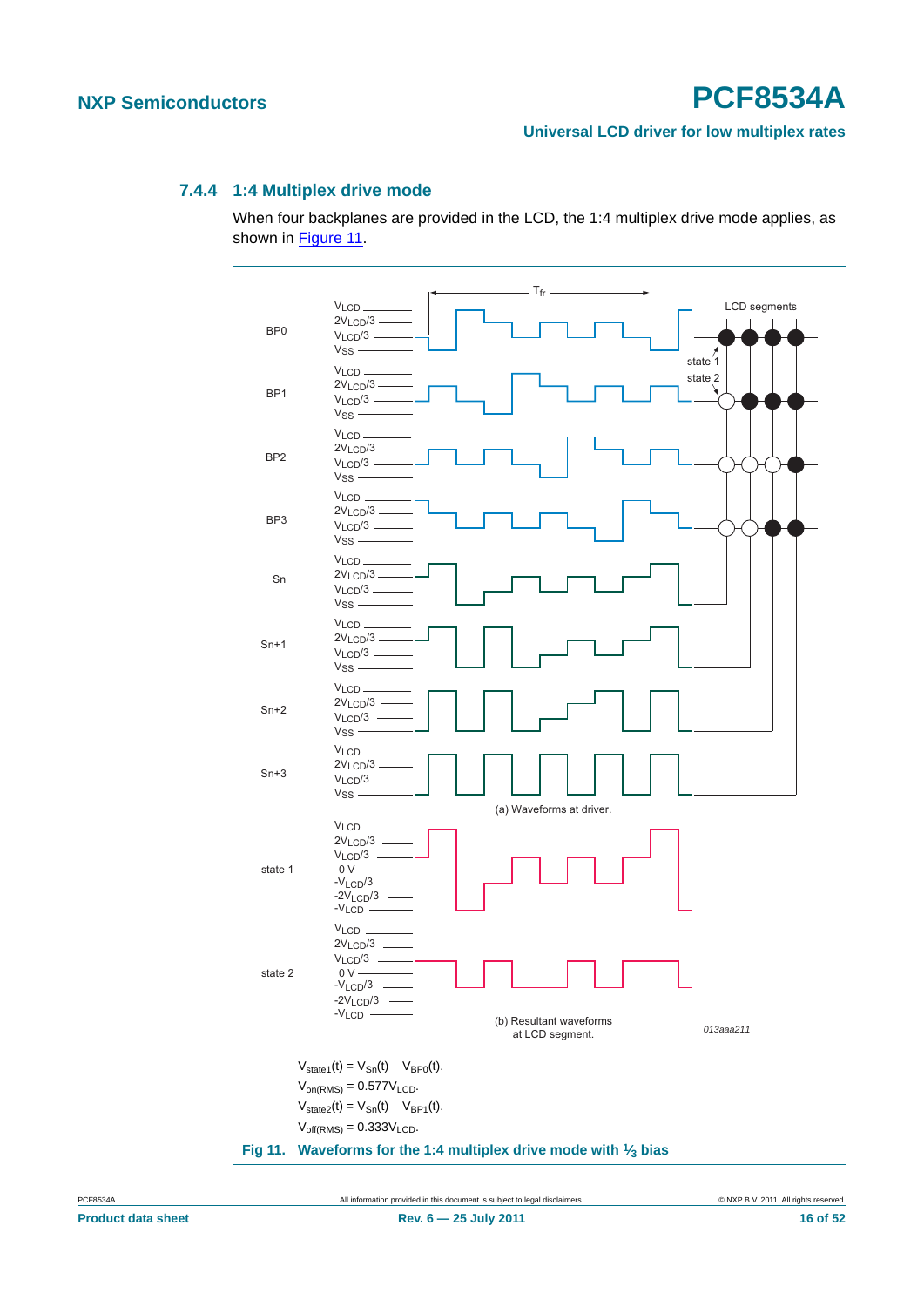#### <span id="page-16-0"></span>**7.5 Oscillator**

The internal logic and the LCD drive signals of the PCF8534A are timed by the frequency  $f_{\text{clk}}$ . It equals either the built-in oscillator frequency  $f_{\text{osc}}$  or the external clock frequency  $f_{\text{clk}(\text{ext})}$ . The clock frequency  $f_{\text{clk}}$  determines the LCD frame frequency ( $f_{\text{fr}}$ ).

#### <span id="page-16-1"></span>**7.5.1 Internal clock**

The internal oscillator is enabled by connecting pin OSC to pin  $V_{SS}$ . In this case, the output from pin CLK is the clock signal for any cascaded PCF8534A in the system.

#### <span id="page-16-2"></span>**7.5.2 External clock**

Pin CLK is enabled as an external clock input by connecting pin OSC to  $V_{DD}$ .

**Remark:** A clock signal must always be supplied to the device. Removing the clock may freeze the LCD in a DC state, which is not suitable for the liquid crystal.

#### <span id="page-16-3"></span>**7.6 Timing**

The PCF8534A timing controls the internal data flow of the device. This includes the transfer of display data from the display RAM to the display segment outputs. In cascaded applications, the correct timing relationship between each PCF8534A in the system is maintained by the synchronization signal at pin  $\overline{\text{SYNC}}$ . The timing also generates the LCD frame signal whose frequency is derived from the clock frequency. The frame signal frequency is a fixed division of the clock frequency from either the internal or an external clock.

#### **Table 6. LCD frame frequencies**

| <b>Operating mode ratio</b> | Frame frequency with respect to f <sub>clk</sub> (typical) | Unit |
|-----------------------------|------------------------------------------------------------|------|
|                             | $\frac{1}{2}$ f <sub>clk</sub> = 1536 Hz                   |      |
| $=$ $\frac{J_{clk}}{24}$    | 64                                                         |      |

#### <span id="page-16-4"></span>**7.7 Display register**

The display register holds the display data while the corresponding multiplex signals are generated.

#### <span id="page-16-5"></span>**7.8 Segment outputs**

The LCD drive section includes 60 segment outputs (S0 to S59) which should be connected directly to the LCD. The segment output signals are generated based on the multiplexed backplane signals and with data resident in the display register. When less than 60 segment outputs are required, the unused segment outputs must be left open-circuit.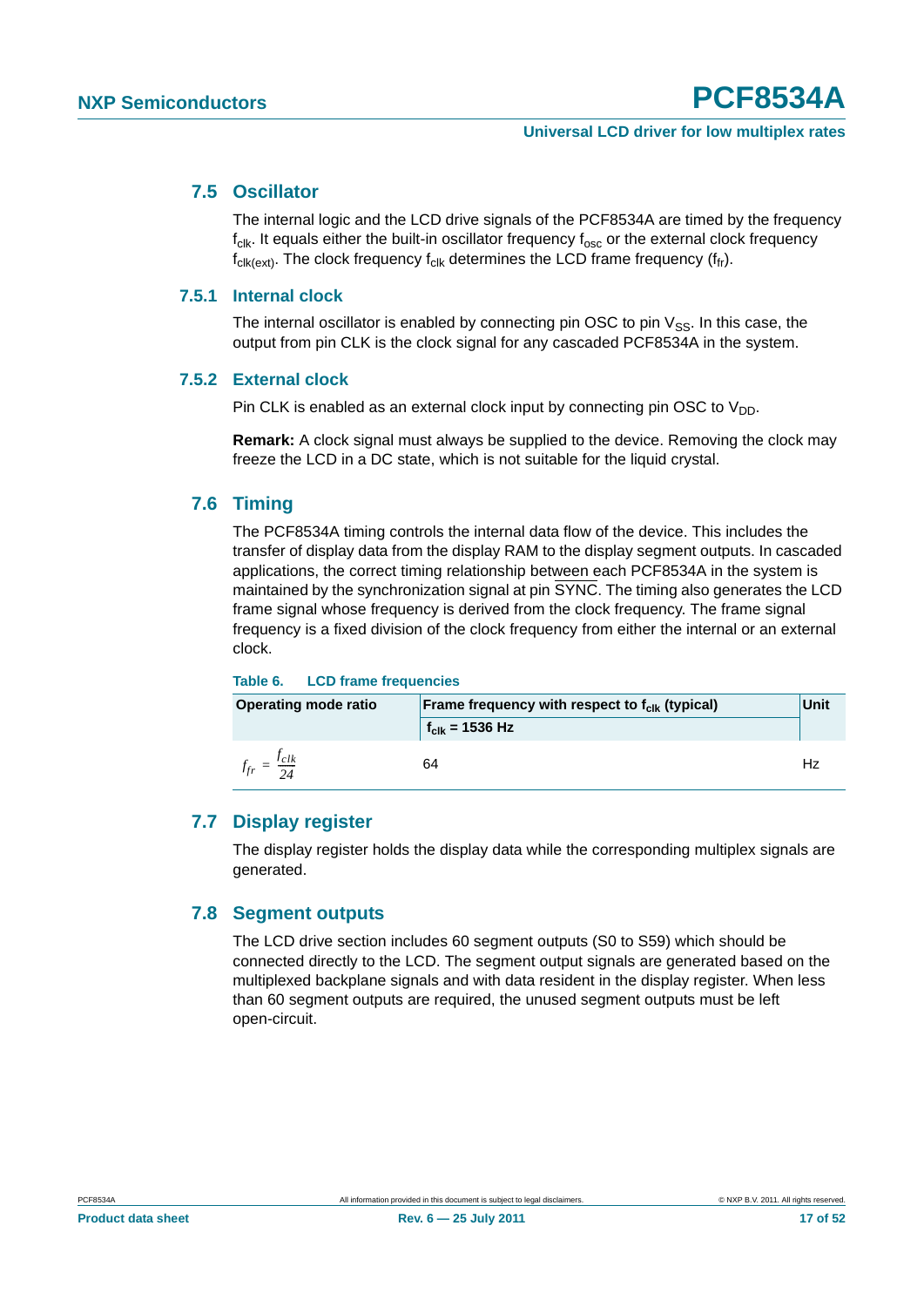#### <span id="page-17-1"></span>**7.9 Backplane outputs**

The LCD drive section includes four backplane outputs BP0 to BP3 which must be connected directly to the LCD. The backplane output signals are generated in accordance with the selected LCD drive mode.

**•** In 1:4 multiplex drive mode: BP0 to BP3 must be connected directly to the LCD.

If less than four backplane outputs are required, the unused outputs can be left open-circuit.

- **•** In 1:3 multiplex drive mode BP3 carries the same signal as BP1, therefore these two adjacent outputs can be tied together to give enhanced drive capabilities.
- **•** In 1:2 multiplex drive mode BP0 and BP2, respectively, BP1 and BP3 carry the same signals and can also be paired to increase the drive capabilities.
- **•** In static drive mode, the same signal is carried by all four backplane outputs and they can be connected in parallel for very high drive requirements.

#### <span id="page-17-2"></span>**7.10 Display RAM**

The display RAM is a static  $60 \times 4$ -bit RAM which stores LCD data. A logic 1 in the RAM bit map indicates the on-state ( $V_{on(RMS)}$ ) of the corresponding LCD element. Similarly, a logic 0 indicates the off-state ( $V_{off(RMS)}$ ). For more information on  $V_{on(RMS)}$  and  $V_{off(RMS)}$ , see [Section 7.3](#page-8-3).

There is a one-to-one correspondence between

- **•** the bits in the RAM bitmap and the LCD elements
- **•** the RAM columns and the segment outputs
- **•** the RAM rows and the backplane outputs.

The display RAM bit map, [Figure 12,](#page-17-0) shows row 0 to row 3 which correspond with the backplane outputs BP0 to BP3, and column 0 to column 59 which correspond with the segment outputs S0 to S59. In multiplexed LCD applications, the data of each row of the display RAM is time-multiplexed with the corresponding backplane (row 0 with BP0, row 1 with BP1, and so on).



<span id="page-17-0"></span>PCF8534A All information provided in this document is subject to legal disclaimers. © NXP B.V. 2011. All rights reserved.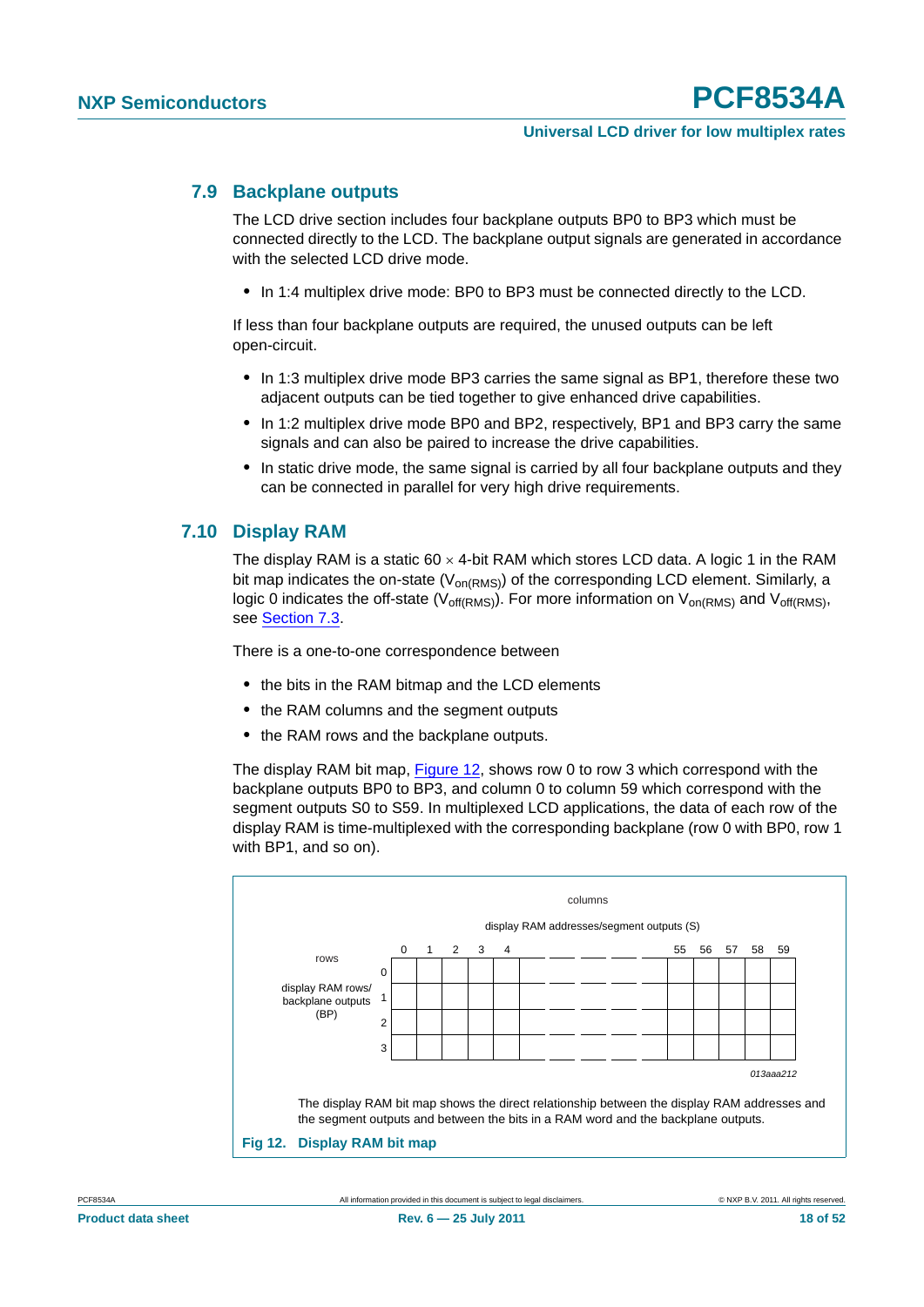**Product data sheet Product data sheet**

> All information provided in this document is subject to legal disclaimers. nation provided in this document is subject to legal disclaimers Rev.  $6 -$ Rev. 6 — 25 July 2011 19 **19 of 52** and 52 25 July 2011

> C NXP B.V. 2011. © NXP B.V. 2011. All rights reserved. All right ights reserved.<br>**19 of 52**



**NXP NXP Semiconductors Semiconductors** 

<span id="page-18-0"></span>**PCF8534A**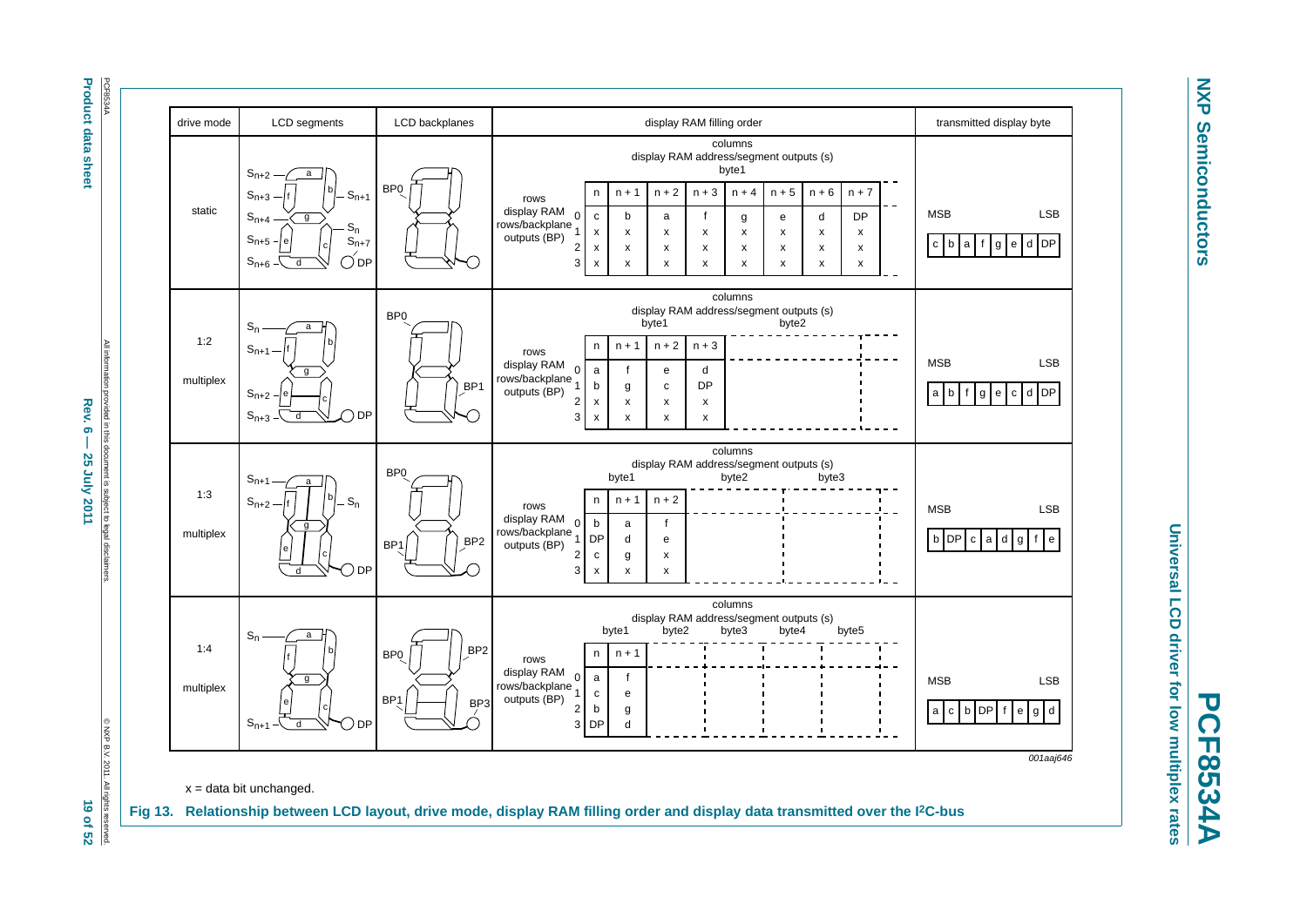When display data is transmitted to the PCF8534A, the display bytes received are stored in the display RAM in accordance with the selected LCD multiplex drive mode. The data is stored as it arrives and depending on the current multiplex drive mode, data is stored singularly, in pairs, triples, or quadruples. To illustrate the filling order, an example of a 7-segment display showing all drive modes is given in [Figure 13.](#page-18-0) The RAM filling organization depicted applies equally to other LCD types.

The following applies to [Figure 13:](#page-18-0)

- **•** In static drive mode the eight transmitted data bits are placed into row 0 as one byte.
- **•** In 1:2 multiplex drive mode the eight transmitted data bits are placed in pairs into row 0 and row 1 as two successive 4-bit RAM words.
- **•** In 1:3 multiplex drive mode the eight bits are placed in triples into row 0, row 1, and row 2 as three successive 3-bit RAM words, with bit 3 of the third address left unchanged. It is not recommended to use this bit in a display because of the difficult addressing. This last bit may, if necessary, be controlled by an additional transfer to this address. But care should be taken to avoid overwriting adjacent data because always full bytes are transmitted (see [Section 7.10.3](#page-20-0)).
- **•** In 1:4 multiplex drive mode, the eight transmitted data bits are placed in quadruples into row 0, row 1, row 2, and row 3 as two successive 4-bit RAM words.

#### <span id="page-19-0"></span>**7.10.1 Data pointer**

The addressing mechanism for the display RAM is realized using the data pointer. This allows the loading of an individual display data byte, or a series of display data bytes, into any location of the display RAM. The sequence commences with the initialization of the data pointer by the load-data-pointer command (see [Table 12](#page-23-0)). Following this command, an arriving data byte is stored at the display RAM address indicated by the data pointer. The filling order is shown in [Figure 13](#page-18-0). After each byte is stored, the content of the data pointer is automatically incremented by a value dependent on the selected LCD drive mode:

- **•** In static drive mode by eight.
- **•** In 1:2 multiplex drive mode by four.
- **•** In 1:3 multiplex drive mode by three.
- **•** In 1:4 multiplex drive mode by two.

If an I2C-bus data access terminates early, then the state of the data pointer is unknown. Consequently, the data pointer must be rewritten before further RAM accesses.

#### <span id="page-19-1"></span>**7.10.2 Subaddress counter**

The storage of display data is determined by the content of the subaddress counter. Storage is allowed only when the content of the subaddress counter matches with the hardware subaddress applied to A0, A1, and A2. The subaddress counter value is defined by the device-select command (see [Table 13\)](#page-23-1). If the content of the subaddress counter and the hardware subaddress do not match, then data storage is inhibited but the data pointer is incremented as if data storage had taken place. The subaddress counter is also incremented when the data pointer overflows.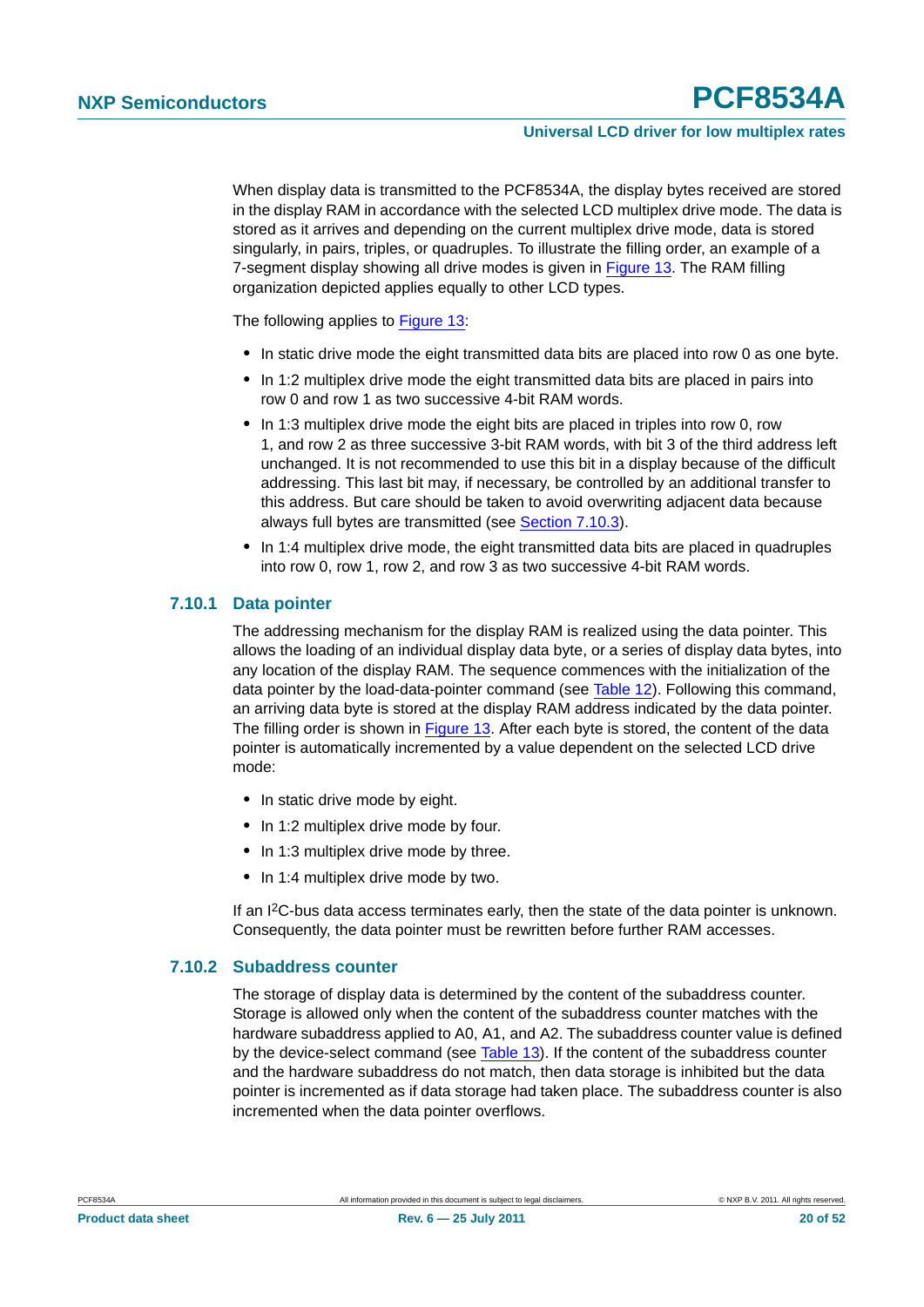In cascaded applications each PCF8534A in the cascade must be addressed separately. Initially, the first PCF8534A is selected by sending the device-select command matching the first hardware subaddress. Then the data pointer is set to the preferred display RAM address by sending the load-data-pointer command.

Once the display RAM of the first PCF8534A has been written, the second PCF8534A is selected by sending the device-select command again. This time however the command matches the hardware subaddress of the second device. Next the load-data-pointer command is sent to select the preferred display RAM address of the second PCF8534A.

This last step is very important because during writing data to the first PCF8534A, the data pointer of the second PCF8534A is incremented. In addition, the hardware subaddress should not be changed while the device is being accessed on the I<sup>2</sup>C-bus interface.

#### <span id="page-20-0"></span>**7.10.3 RAM writing in 1:3 multiplex drive mode**

In 1:3 multiplex drive mode, the RAM is written as shown in [Table 7](#page-20-1) (see [Figure 13](#page-18-0) as well).

#### <span id="page-20-1"></span>**Table 7. Standard RAM filling in 1:3 multiplex drive mode**

*Assumption: BP2/S2, BP2/S5, BP2/S8 etc. are not connected to any elements on the display.*

| <b>Display RAM</b>                         |    | Display RAM addresses (columns)/segment outputs (Sn) |                          |                |                |                          |                |    |    |                |  |  |
|--------------------------------------------|----|------------------------------------------------------|--------------------------|----------------|----------------|--------------------------|----------------|----|----|----------------|--|--|
| bits (rows)/<br>backplane<br>outputs (BPn) | 0  |                                                      | $\overline{2}$           | 3              | 4              | 5                        | 6              |    | 18 | 19             |  |  |
| 0                                          | a7 | a4                                                   | a1                       | b7             | b4             | b1                       | c7             | c4 | c1 | d7             |  |  |
|                                            | a6 | a3                                                   | a0                       | b6             | b <sub>3</sub> | b <sub>0</sub>           | c6             | c3 | c0 | d <sub>6</sub> |  |  |
|                                            | a5 | a2                                                   | $\overline{\phantom{0}}$ | b <sub>5</sub> | b2             | $\overline{\phantom{0}}$ | c <sub>5</sub> | c2 | -  | d <sub>5</sub> |  |  |
|                                            | -  |                                                      |                          |                |                |                          |                |    |    | ٠              |  |  |

If the bit at position BP2/S2 would be written by a second byte transmitted, then the mapping of the segment bits would change as illustrated in [Table 8](#page-20-2).

<span id="page-20-2"></span>**Table 8. Entire RAM filling by rewriting in 1:3 multiplex drive mode**

*Assumption: BP2/S2, BP2/S5, BP2/S8 etc. are connected to elements on the display.*

| <b>Display RAM</b><br>bits (rows)/<br>backplane<br>outputs (BPn) | Display RAM addresses (columns)/segment outputs (Sn) |    |                |                |       |    |       |                |       |    |                      |  |
|------------------------------------------------------------------|------------------------------------------------------|----|----------------|----------------|-------|----|-------|----------------|-------|----|----------------------|--|
|                                                                  | 10                                                   | 1  | $\overline{2}$ | 3              | 4     | 5  | 6     |                | 18    | Ι9 | $\blacksquare$       |  |
| 0                                                                | a7                                                   | a4 | a1/b7          | b4             | b1/c7 | c4 | c1/d7 | d4             | d1/e7 | e4 | ٠                    |  |
|                                                                  | a6                                                   | a3 | a0/b6          | b <sub>3</sub> | b0/c6 | c3 | c0/d6 | d <sub>3</sub> | d0/e6 | e3 | $\cdot$<br>$\cdot$   |  |
| $\mathbf{2}$                                                     | a5                                                   | a2 | b5             | b <sub>2</sub> | c5    | c2 | d5    | d <sub>2</sub> | e5    | e2 | $\blacksquare$<br>٠. |  |
| 3                                                                |                                                      | -  |                |                |       | -  |       | -              |       | ٠  |                      |  |

In the case described in [Table 8](#page-20-2) the RAM has to be written entirely and BP2/S2, BP2/S5, BP2/S8, and so on, have to be connected to elements on the display. This can be achieved by a combination of writing and rewriting the RAM like follows:

**Product data sheet Rev. 6 — 25 July 2011 21 of 52**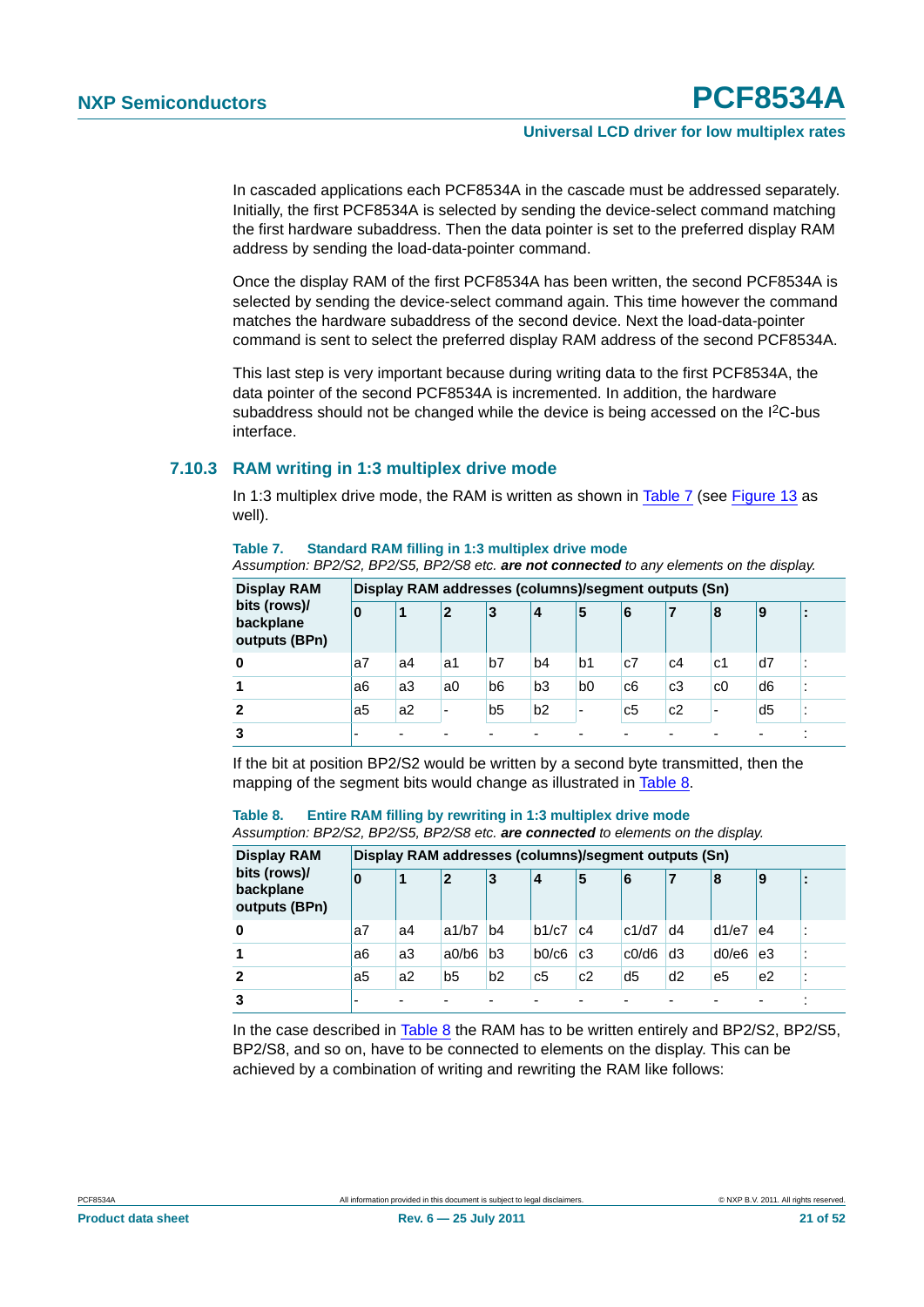#### **Universal LCD driver for low multiplex rates**

- **•** In the first write to the RAM, bits a7 to a0 are written.
- In the second write, bits b7 to b0 are written, overwriting bits a1 and a0 with bits b7 and b6.
- **•** In the third write, bits c7 to c0 are written, overwriting bits b1 and b0 with bits c7 and c6.

Depending on the method of writing to the RAM (standard or entire filling by rewriting), some elements remain unused or can be used. But it has to be considered in the module layout process as well as in the driver software design.

#### <span id="page-21-0"></span>**7.10.4 Bank selector**

#### <span id="page-21-2"></span>**7.10.4.1 Output bank selector**

The output bank selector (see [Table 14\)](#page-24-1) selects one of the four rows per display RAM address for transfer to the display register. The actual row selected depends on the particular LCD drive mode in operation and on the instant in the multiplex sequence.

- **•** In 1:4 multiplex mode, all RAM addresses of row 0 are selected, these are followed by the contents of row 1, 2, and then 3
- **•** In 1:3 multiplex mode, rows 0, 1, and 2 are selected sequentially
- **•** In 1:2 multiplex mode, rows 0 and 1 are selected
- **•** In static mode, row 0 is selected

The SYNC signal resets these sequences to the following starting points:

- **•** row 3 for 1:4 multiplex
- **•** row 2 for 1:3 multiplex
- **•** row 1 for 1:2 multiplex
- **•** row 0 for static mode

The PCF8534A includes a RAM bank switching feature in the static and 1:2 multiplex drive modes. In the static drive mode, the bank-select command may request the contents of row 2 to be selected for display instead of the contents of row 0. In the 1:2 multiplex mode, the contents of rows 2 and 3 may be selected instead of rows 0 and 1. This gives the provision for preparing display information in an alternative bank and to be able to switch to it once it is assembled.

#### <span id="page-21-3"></span>**7.10.4.2 Input bank selector**

The input bank selector loads display data into the display data in accordance with the selected LCD drive configuration. Display data can be loaded in row 2 in static drive mode or in rows 2 and 3 in 1:2 multiplex drive mode by using the bank-select command (see [Table 14\)](#page-24-1). The input bank selector functions independently to the output bank selector.

#### <span id="page-21-1"></span>**7.11 Blinking**

The display blinking capabilities of the PCF8534A are very versatile. The whole display can blink at frequencies selected by the blink-select command (see [Table 15](#page-24-0)). The blink frequencies are derived from the clock frequency. The ratio between the clock and blink frequency depends on the blink mode selected (see [Table 9](#page-22-0)).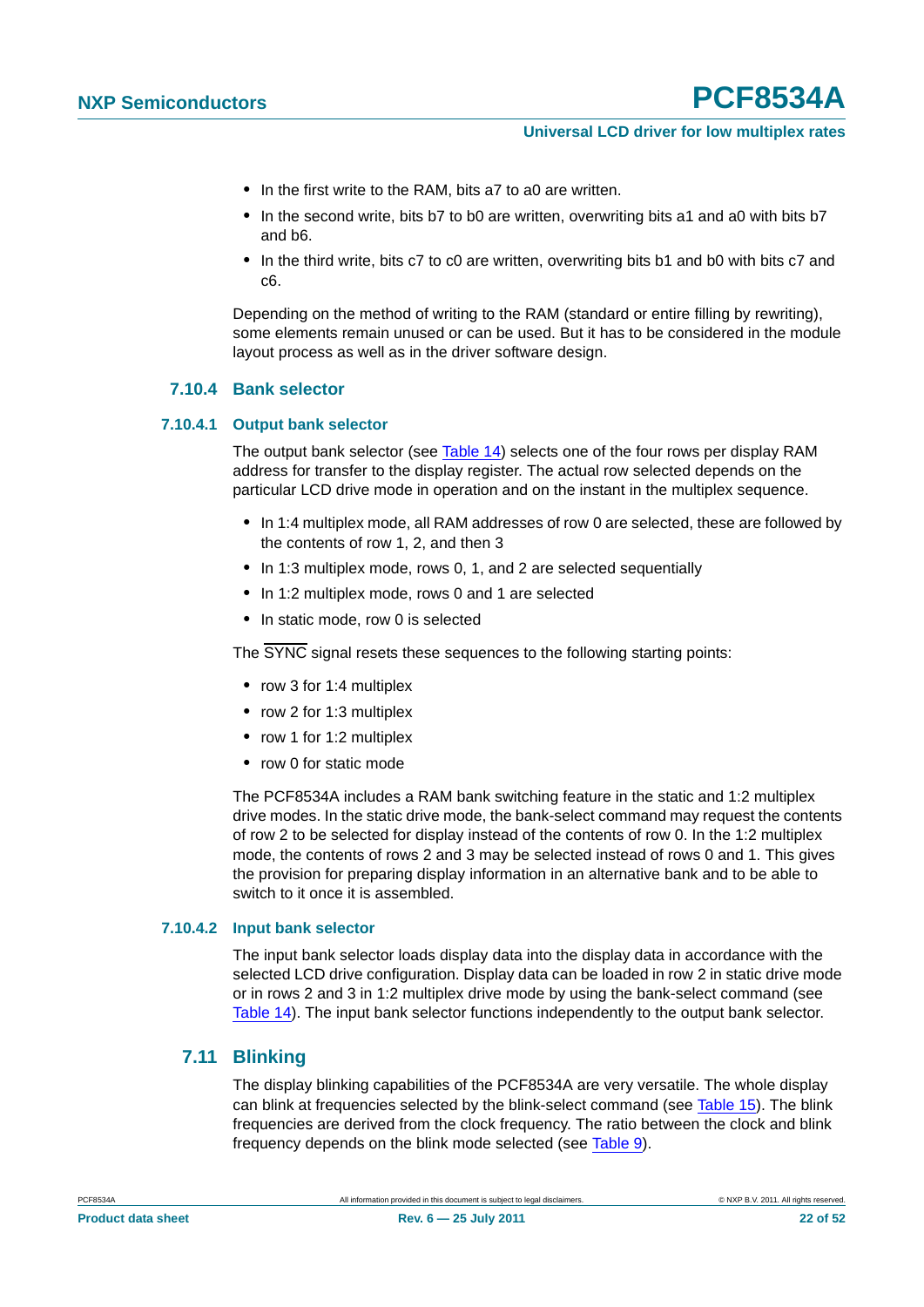| <b>Blink mode</b> | <b>Operating mode ratio</b>        | Blink frequency with respect to f <sub>clk</sub> (typical) |           |  |  |  |  |
|-------------------|------------------------------------|------------------------------------------------------------|-----------|--|--|--|--|
|                   |                                    | $f_{\text{clk}}$ = 1536 Hz                                 |           |  |  |  |  |
| off               | $\overline{\phantom{a}}$           | blinking off                                               | <b>Hz</b> |  |  |  |  |
|                   | $f_{blink} = \frac{f_{clk}}{768}$  | $\mathfrak{p}$                                             | Hz        |  |  |  |  |
| 2                 | $f_{blink} = \frac{f_{clk}}{1536}$ |                                                            | Hz        |  |  |  |  |
| 3                 | $f_{blink} = \frac{f_{clk}}{3072}$ | 0.5                                                        | Hz        |  |  |  |  |

<span id="page-22-0"></span>**Table 9. Blink frequencies**

An additional feature is for an arbitrary selection of LCD segments to blink. This applies to the static and 1:2 multiplex drive modes and can be implemented without any communication overheads. With the output bank selector, the displayed RAM banks are exchanged with alternate RAM banks at the blink frequency. This mode can also be specified by the blink-select command.

In the 1:3 and 1:4 multiplex modes, where no alternate RAM bank is available, groups of LCD elements can blink by selectively changing the display RAM data at fixed time intervals.

The entire display can blink at a frequency other than the nominal blink frequency. This can be effectively performed by resetting and setting the display enable bit E at the required rate using the mode-set command (see [Table 11](#page-23-2)).

#### <span id="page-22-2"></span>**7.12 Command decoder**

The command decoder identifies command bytes that arrive on the I<sup>2</sup>C-bus. The commands available to the PCF8534A are defined in [Table 10.](#page-22-1)

| Command           | <b>Operation code</b> | <b>Reference</b> |   |   |   |        |         |    |          |
|-------------------|-----------------------|------------------|---|---|---|--------|---------|----|----------|
|                   |                       | 6                | 5 | 4 | 3 | 2      |         | 10 |          |
| mode set          | 1                     |                  | 0 | 0 | Е | В      | M[1:0]  |    | Table 11 |
| load data pointer | 0                     | P[6:0]           |   |   |   |        |         |    | Table 12 |
| device select     | 1                     |                  |   | 0 | 0 | A[2:0] |         |    | Table 13 |
| bank select       | 4                     |                  | 1 |   | 4 | 0<br>O |         |    | Table 14 |
| blink select      | 1                     |                  |   |   | 0 | AB     | BF[1:0] |    | Table 15 |

<span id="page-22-1"></span>**Table 10. Definition of commands**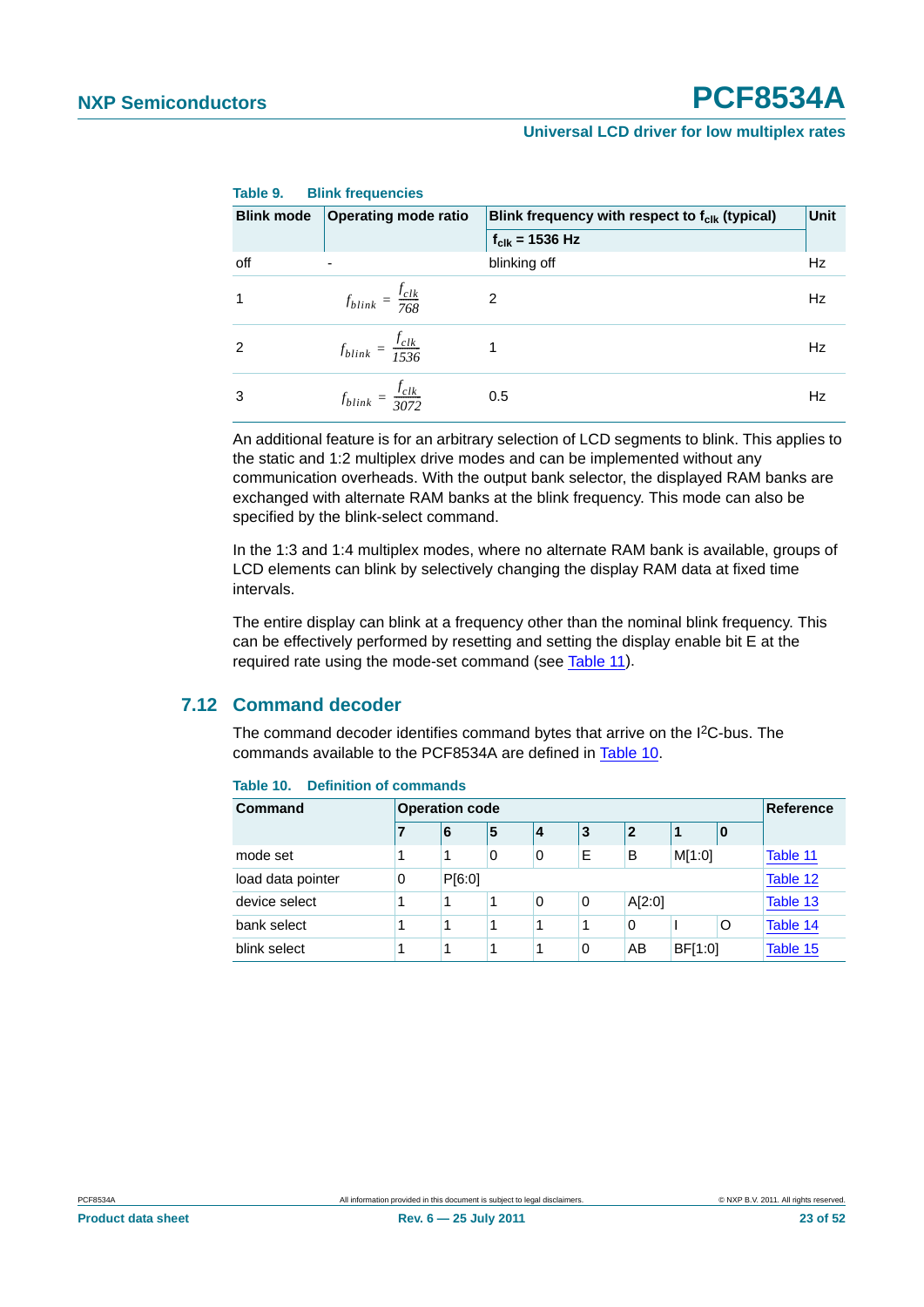| 1401 <del>0</del> 11. | <b>MOGE-SEL COMMITAING DIL GESCHIPLION</b> |           |                                       |
|-----------------------|--------------------------------------------|-----------|---------------------------------------|
| <b>Bit</b>            | <b>Symbol</b>                              | Value     | <b>Description</b>                    |
| 7 to 4                | $\overline{\phantom{a}}$                   | 1100      | fixed value                           |
| 3                     | E                                          |           | display status                        |
|                       |                                            | $0^{[1]}$ | disabled (blank) <sup>[2]</sup>       |
|                       |                                            | 1         | enable                                |
| 2                     | B                                          |           | LCD bias configuration <sup>[3]</sup> |
|                       |                                            | $0^{[1]}$ | $\frac{1}{3}$ bias                    |
|                       |                                            | 1         | $\frac{1}{2}$ bias                    |
| 1 to $0$              | M[1:0]                                     |           | <b>LCD drive mode selection</b>       |
|                       |                                            | 01        | static; one backplane                 |
|                       |                                            | 10        | 1:2 multiplex; two backplanes         |
|                       |                                            | 11        | 1:3 multiplex; three backplanes       |
|                       |                                            | $00^{11}$ | 1:4 multiplex; four backplanes        |

<span id="page-23-2"></span>**Table 11. Mode-set command bit description**

<span id="page-23-3"></span>[1] Default value.

<span id="page-23-4"></span>[2] The possibility to disable the display allows implementation of blinking under external control.

<span id="page-23-5"></span>[3] Not applicable for static drive mode.

#### <span id="page-23-0"></span>**Table 12. Load data pointer command bit description** *See [Section 7.10.1 on page 20](#page-19-0).*

| <b>Bit</b> | <b>Symbol</b>            | Value   | <b>Description</b>                                                                                                                       |
|------------|--------------------------|---------|------------------------------------------------------------------------------------------------------------------------------------------|
|            | $\overline{\phantom{a}}$ | 0       | fixed value                                                                                                                              |
| 6 to 0     | P <sub>[6:0]</sub>       | 0111011 | $0000000$ <sup>[1]</sup> to 7-bit binary value, 0 to 59; transferred to the<br>data pointer to define one of 60 display RAM<br>addresses |

<span id="page-23-6"></span>[1] Default value.

#### <span id="page-23-1"></span>**Table 13. Device select command bit description** *See [Section 7.10.2 on page 20](#page-19-1).*

| <b>Bit</b> | Symbol                   | Value             | <b>Description</b>                                                                                                   |
|------------|--------------------------|-------------------|----------------------------------------------------------------------------------------------------------------------|
| $7$ to $3$ | $\overline{\phantom{a}}$ | 11100             | fixed value                                                                                                          |
| $2$ to $0$ | A[2:0]                   | $000^{11}$ to 111 | 3-bit binary value, 0 to 7; transferred to the<br>subaddress counter to define one of eight<br>hardware subaddresses |

<span id="page-23-7"></span>[1] Default value.

**Product data sheet Rev. 6 — 25 July 2011 24 of 52**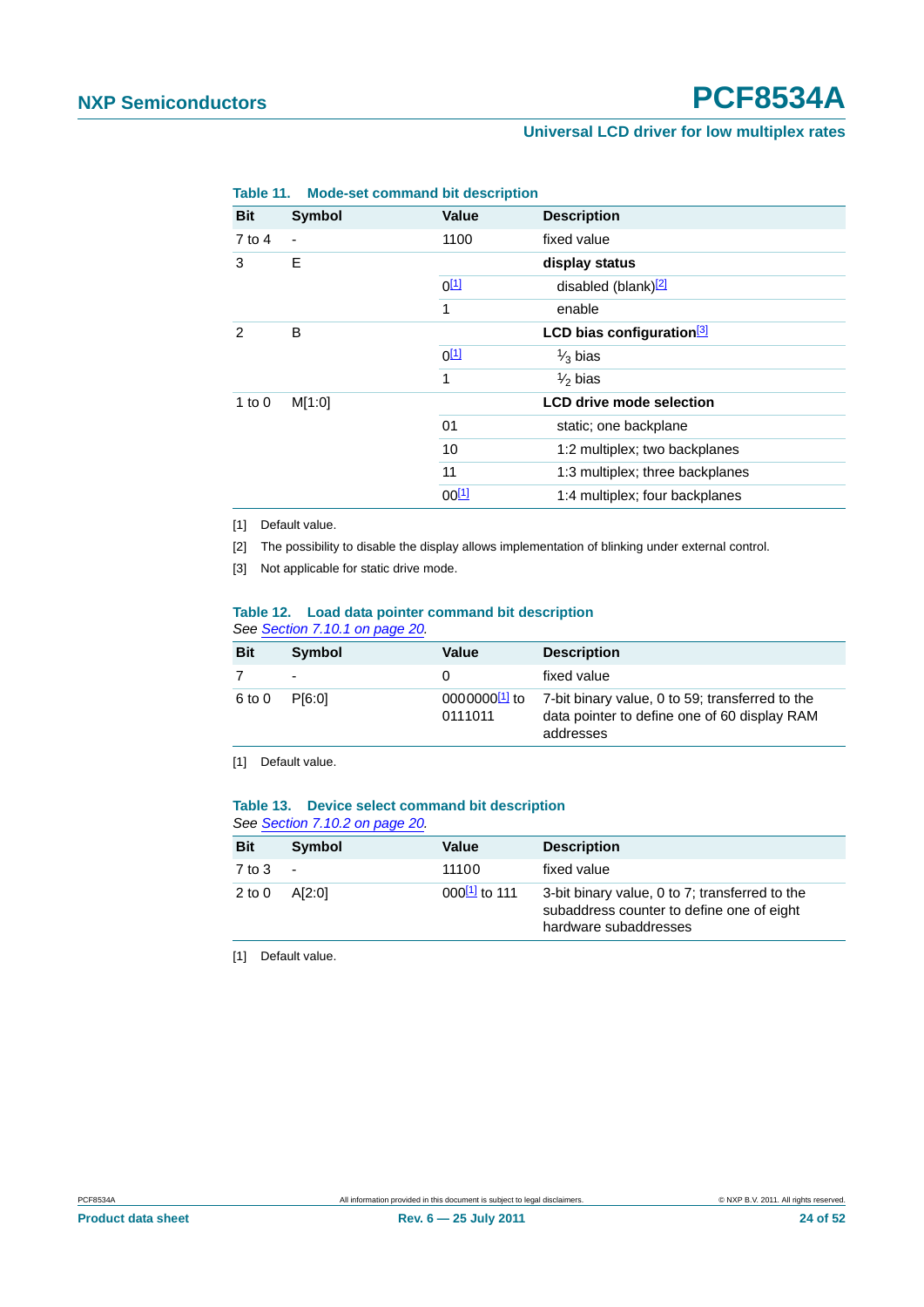#### **Universal LCD driver for low multiplex rates**

| <b>Bit</b> | <b>Symbol</b>  | <b>Value</b> | <b>Description</b>                                             |                              |  |  |
|------------|----------------|--------------|----------------------------------------------------------------|------------------------------|--|--|
|            |                |              | <b>Static</b>                                                  | 1:2 multiplex <sup>[1]</sup> |  |  |
| $7$ to $2$ | $\blacksquare$ | 111110       | fixed value                                                    |                              |  |  |
|            |                |              | input bank selection: storage of arriving<br>display data      |                              |  |  |
|            |                | $0^{[2]}$    | RAM row 0                                                      | RAM rows 0 and 1             |  |  |
|            |                | 1            | RAM row 2                                                      | RAM rows 2 and 3             |  |  |
| $\Omega$   | O              |              | <b>output bank selection:</b> retrieval of LCD display<br>data |                              |  |  |
|            |                | $0^{[2]}$    | RAM row 0                                                      | RAM rows 0 and 1             |  |  |
|            |                | 1            | RAM row 2                                                      | RAM rows 2 and 3             |  |  |

#### <span id="page-24-1"></span>**Table 14. Bank select command bit description** *See [Section 7.10.4 on page 22](#page-21-0).*

<span id="page-24-2"></span>[1] The bank select command has no effect in 1:3 or 1:4 multiplex drive modes.

<span id="page-24-3"></span>[2] Default value.

#### <span id="page-24-0"></span>**Table 15. Blink select command bit description** *[Section 7.11 on page 22.](#page-21-1)*

| <b>Bit</b>    | <b>Symbol</b> | Value      | <b>Description</b>                         |
|---------------|---------------|------------|--------------------------------------------|
| $7$ to $3$    | ٠             | 11110      | fixed value                                |
| $\mathcal{P}$ | AB            |            | blink mode selection                       |
|               |               | $0^{[1]}$  | normal blinking <sup>[2]</sup>             |
|               |               | 1          | alternate RAM bank blinking <sup>[3]</sup> |
| 1 to $0$      | BF[1:0]       |            | blink frequency selection <sup>[4]</sup>   |
|               |               | $00^{[1]}$ | off                                        |
|               |               | 01         | 1                                          |
|               |               | 10         | 2                                          |
|               |               | 11         | 3                                          |

<span id="page-24-4"></span>[1] Default value.

<span id="page-24-5"></span>[2] Normal blinking is assumed when the LCD multiplex drive modes 1:3 or 1:4 are selected.

<span id="page-24-6"></span>[3] Alternate RAM bank blinking does not apply in 1:3 and 1:4 multiplex drive modes.

<span id="page-24-7"></span>[4] For the blink frequencies, see [Table 9.](#page-22-0)

#### <span id="page-24-8"></span>**7.13 Display controller**

The display controller executes the commands identified by the command decoder. It contains the status registers of the PCF8534A and coordinates their effects. The display controller is also responsible for loading display data into the display RAM in the correct filling order.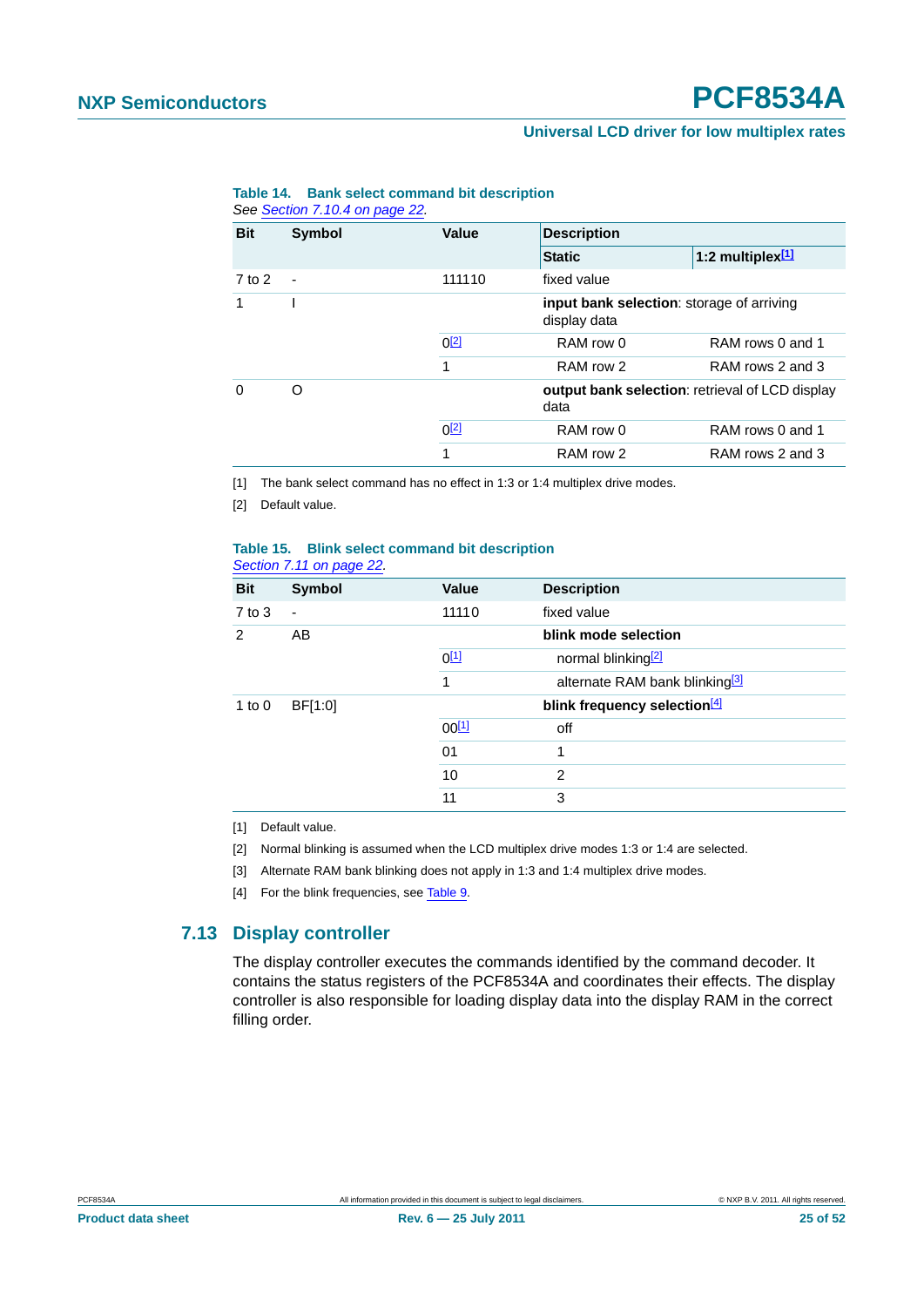### <span id="page-25-2"></span>**8. Characteristics of the I2C-bus**

The I<sup>2</sup>C-bus is for bidirectional, two-line communication between different ICs or modules. The two lines are a Serial DAta Line (SDA) and a Serial CLock line (SCL). Both lines must be connected to a positive supply via a pull-up resistor when connected to the output stages of a device. Data transfer may be initiated only when the bus is not busy.

#### <span id="page-25-3"></span>**8.1 Bit transfer**

One data bit is transferred during each clock pulse. The data on the SDA line must remain stable during the HIGH period of the clock pulse as changes in the data line at this time will be interpreted as a control signal (see [Figure 14\)](#page-25-0).



#### <span id="page-25-4"></span><span id="page-25-0"></span>**8.2 START and STOP conditions**

Both data and clock lines remain HIGH when the bus is not busy.

A HIGH-to-LOW change of the data line, while the clock is HIGH, is defined as the START condition (S).

A LOW-to-HIGH change of the data line, while the clock is HIGH, is defined as the STOP condition (P).

The START and STOP conditions are illustrated in [Figure 15](#page-25-1).



#### <span id="page-25-5"></span><span id="page-25-1"></span>**8.3 System configuration**

A device generating a message is a transmitter, a device receiving a message is the receiver. The device that controls the message is the master; and the devices which are controlled by the master are the slaves. The system configuration is shown in [Figure 16](#page-26-0).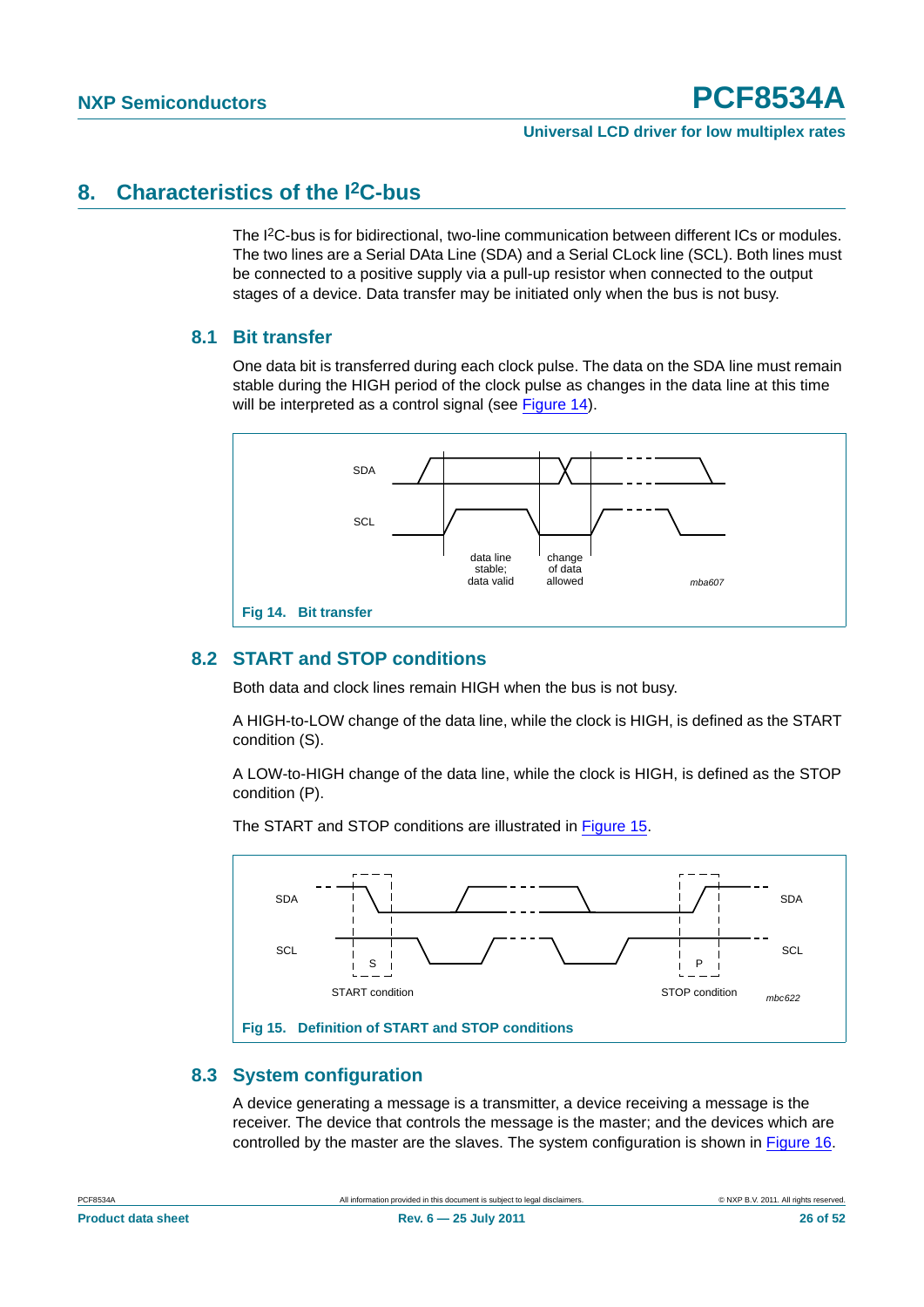

### <span id="page-26-2"></span><span id="page-26-0"></span>**8.4 Acknowledge**

The number of data bytes transferred between the START and STOP conditions from transmitter to receiver is unlimited. Each byte of 8 bits is followed by an acknowledge cycle.

- **•** A slave receiver, which is addressed, must generate an acknowledge after the reception of each byte.
- **•** A master receiver must generate an acknowledge after the reception of each byte that has been clocked out of the slave transmitter.
- **•** The device that acknowledges must pull-down the SDA line during the acknowledge clock pulse, so that the SDA line is stable LOW during the HIGH period of the acknowledge related clock pulse (set-up and hold times must be considered).
- A master receiver must signal an end of data to the transmitter by not generating an acknowledge on the last byte that has been clocked out of the slave. In this event, the transmitter must leave the data line HIGH to enable the master to generate a STOP condition.

Acknowledgement on the I<sup>2</sup>C-bus is illustrated in [Figure 17.](#page-26-1)



<span id="page-26-1"></span>**Product data sheet Rev. 6 — 25 July 2011 27 of 52**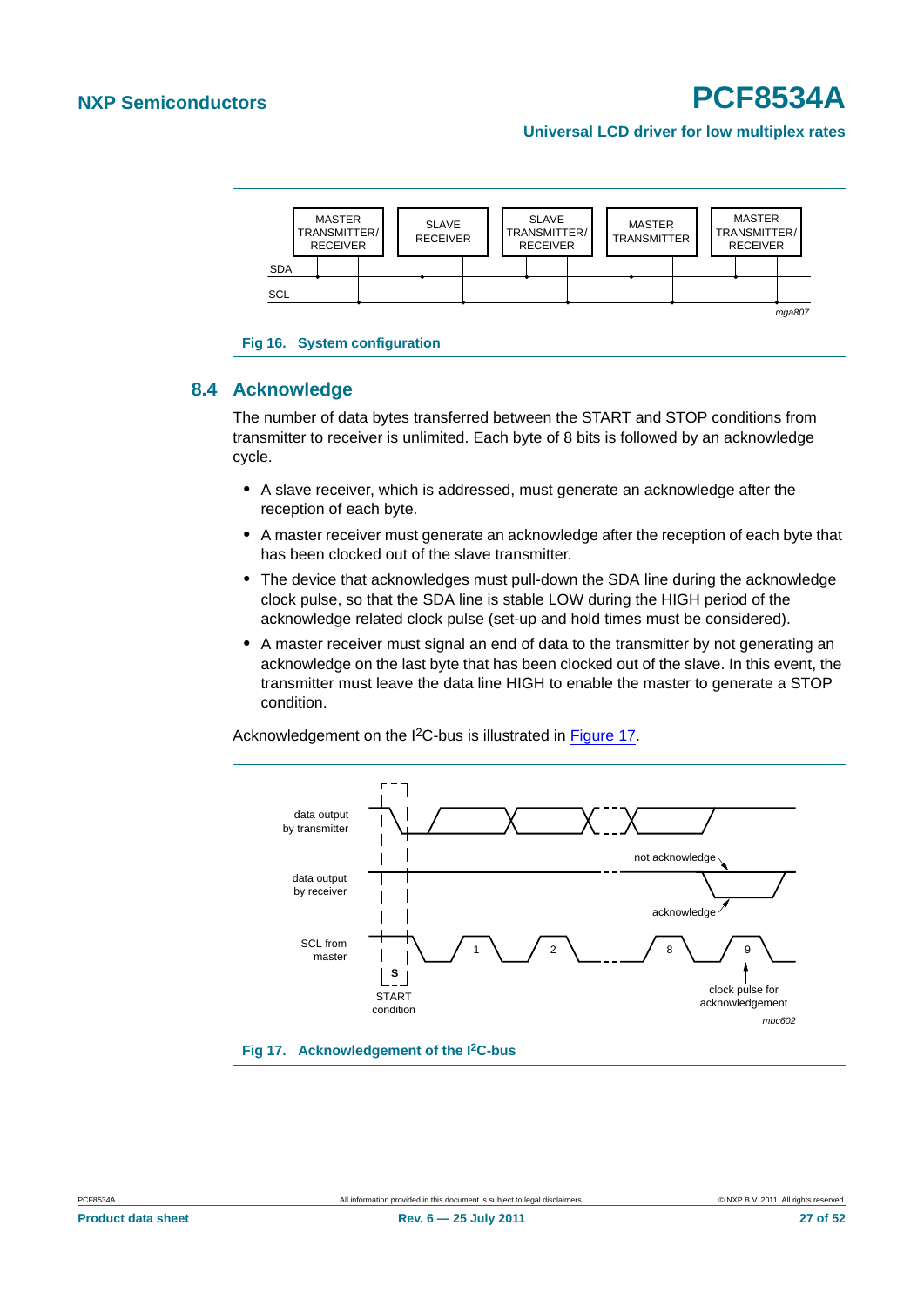#### <span id="page-27-1"></span>**8.5 I2C-bus controller**

The PCF8534A acts as an I<sup>2</sup>C-bus slave receiver. It does not initiate I<sup>2</sup>C-bus transfers or transmit data to an  $12C$ -bus master receiver. The only data output from the PCF8534A are the acknowledge signals of the selected devices. Device selection depends on the I<sup>2</sup>C-bus slave address, on the transferred command data and on the hardware subaddress.

In single device applications, the hardware subaddress inputs A0, A1, and A2 are normally tied to  $V_{SS}$  which defines the hardware subaddress 0. In multiple device applications A0, A1, and A2 are tied to  $V_{SS}$  or  $V_{DD}$  using a binary coding scheme, so that no two devices with a common  $1<sup>2</sup>C$ -bus slave address have the same hardware subaddress.

#### <span id="page-27-2"></span>**8.6 Input filters**

To enhance noise immunity in electrically adverse environments, RC low-pass filters are provided on the SDA and SCL lines.

#### <span id="page-27-3"></span>**8.7 I2C-bus protocol**

Two I2C-bus slave addresses (0111 000 and 0111 001) are used to address the PCF8534A. The entire I<sup>2</sup>C-bus slave address byte is shown in [Table 16.](#page-27-0)

#### <span id="page-27-0"></span>**Table 16. I2C slave address byte**

|            | <b>Slave address</b> |   |   |  |   |  |                 |            |
|------------|----------------------|---|---|--|---|--|-----------------|------------|
| <b>Bit</b> |                      | ч | э |  | P |  |                 | u          |
|            | <b>MSB</b>           |   |   |  |   |  |                 | <b>LSB</b> |
|            |                      |   |   |  |   |  | SA <sub>0</sub> | R/W        |

The PCF8534A is a write-only device and does not respond to a read access, therefore bit 0 should always be logic 0. Bit 1 of the slave address byte, that a PCF8534A will respond to, is defined by the level tied to its SA0 input ( $V_{SS}$  for logic 0 and  $V_{DD}$  for logic 1).

Having two reserved slave addresses allows the following on the same I<sup>2</sup>C-bus:

- **•** Up to 16 PCF8534A for large LCD applications
- **•** The use of two types of LCD multiplex drive

The I<sup>2</sup>C-bus protocol is shown in [Figure 18](#page-28-0). The sequence is initiated with a START condition (S) from the I2C-bus master which is followed by one of the available PCF8534A slave addresses. All PCF8534A with the same SA0 level acknowledge in parallel to the slave address. All PCF8534A with the alternative SA0 level ignore the whole I<sup>2</sup>C-bus transfer.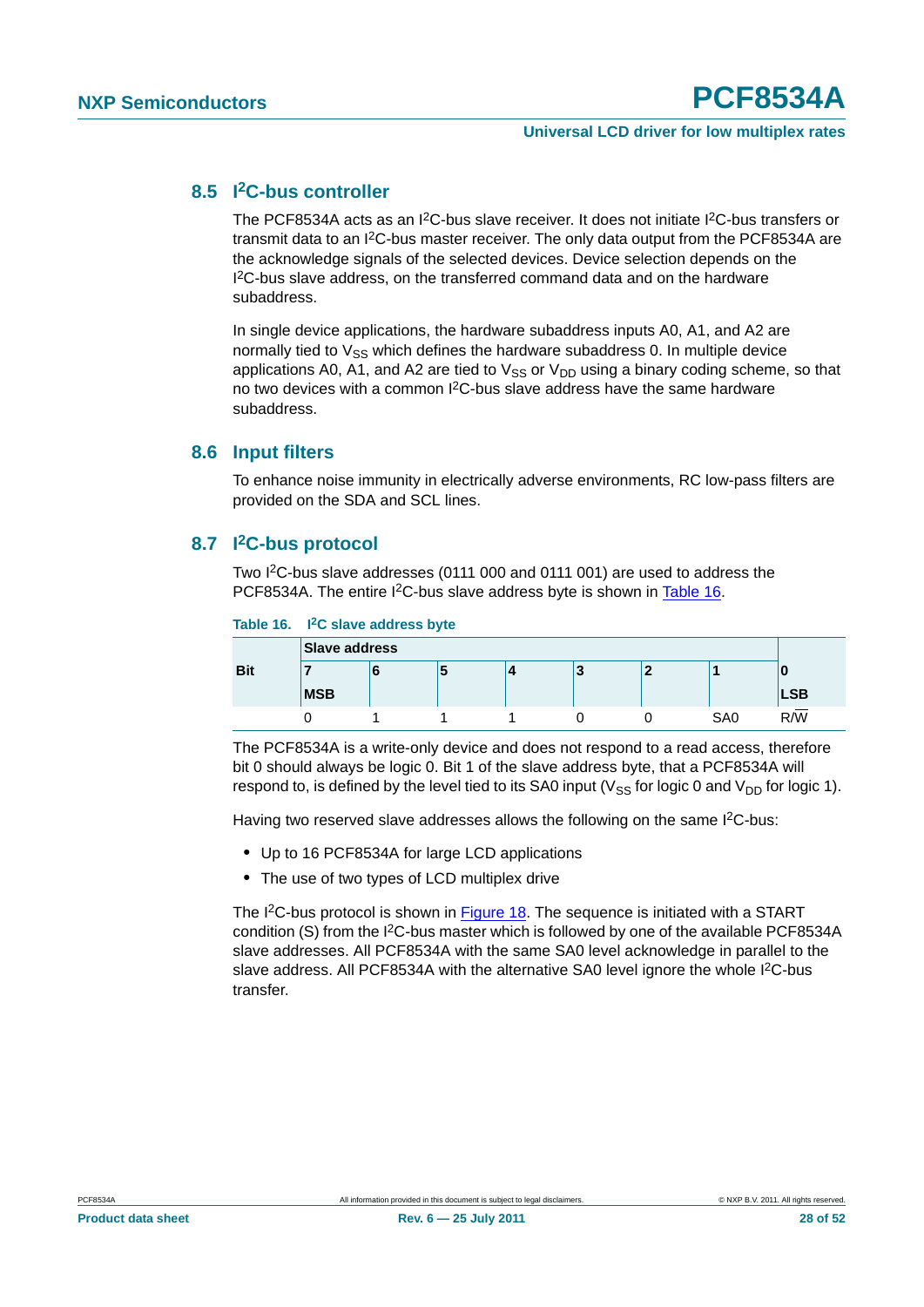

<span id="page-28-0"></span>After acknowledgement, the control byte is sent defining if the next byte is a RAM or command information. The control byte also defines if the next byte is a control byte or further RAM or command data (see [Figure 19](#page-28-1) and [Table 17\)](#page-28-2). In this way it is possible to configure the device and then fill the display RAM with little overhead.



#### <span id="page-28-2"></span><span id="page-28-1"></span>**Table 17. Control byte description**

| <b>Bit</b> | Symbol    | <b>Value</b> | <b>Description</b>     |
|------------|-----------|--------------|------------------------|
|            | CO        |              | continue bit           |
|            |           | 0            | last control byte      |
|            |           | 1            | control bytes continue |
| 6          | <b>RS</b> |              | register selection     |
|            |           | 0            | command register       |
|            |           | 1            | data register          |
| $5$ to $0$ | ۰         |              | unused                 |

The command bytes and control bytes are also acknowledged by all addressed PCF8534A connected to the bus.

The display bytes are stored in the display RAM at the address specified by the data pointer and the subaddress counter. Both data pointer and subaddress counter are automatically updated.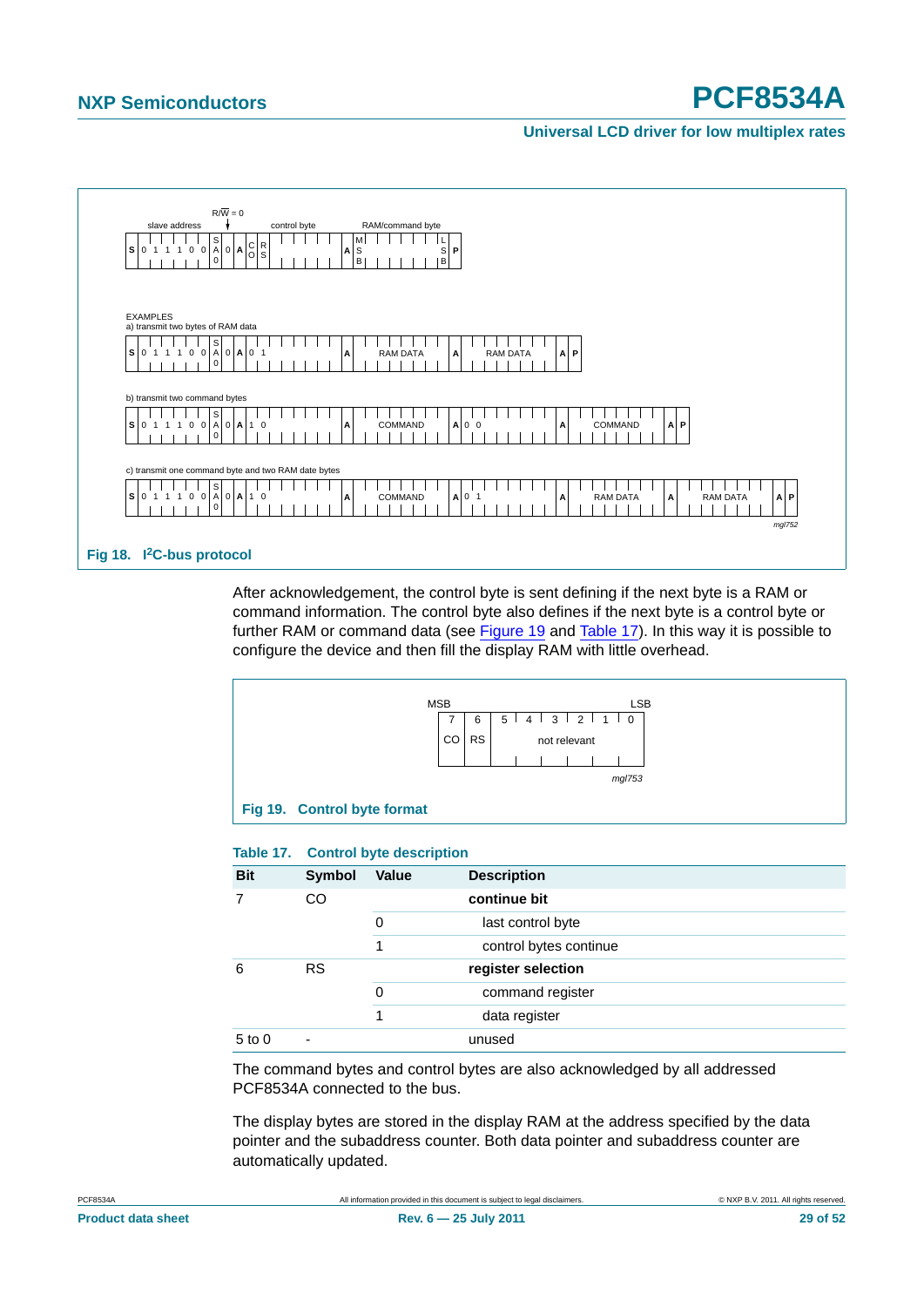The acknowledgement after each byte is made only by the (A0, A1 and A2) addressed PCF8534A. After the last display byte, the I2C-bus master issues a STOP condition (P). Alternatively a START may be issued to RESTART I<sup>2</sup>C-bus access.

### <span id="page-29-0"></span>**9. Internal circuitry**



**Product data sheet Rev. 6 — 25 July 2011 30 of 52**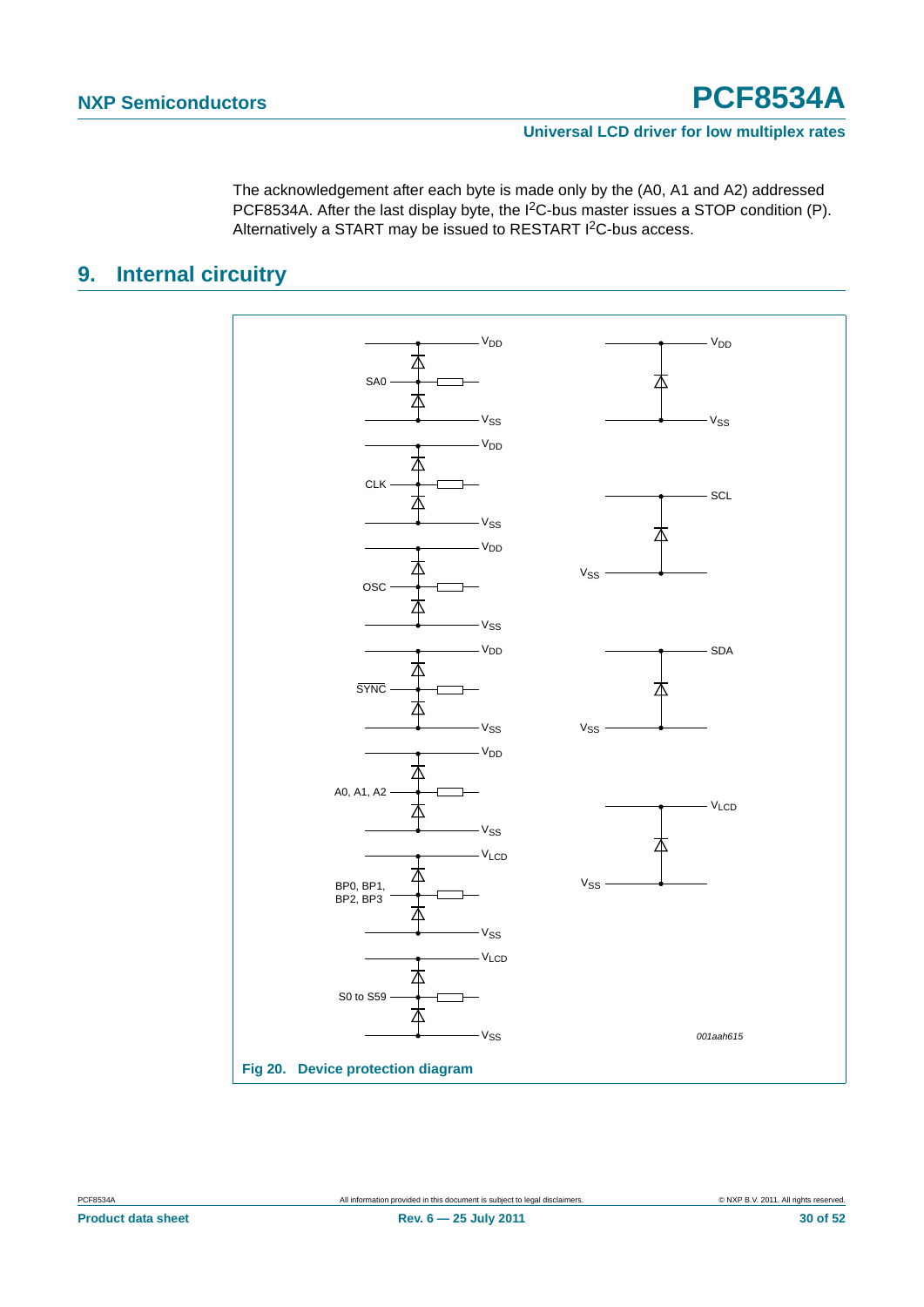### <span id="page-30-6"></span>**10. Limiting values**

#### **CAUTION**



Static voltages across the liquid crystal display can build up when the LCD supply voltage  $(V_{LCD})$  is on while the IC supply voltage  $(V_{DD})$  is off, or vice versa. This may cause unwanted display artifacts. To avoid such artifacts,  $V_{\text{LCD}}$  and  $V_{\text{DD}}$  must be applied or removed together.

#### **Table 18. Limiting values**

*In accordance with the Absolute Maximum Rating System (IEC 60134).*

| Symbol                      | <b>Parameter</b>                | <b>Conditions</b> | <b>Min</b>                          | <b>Max</b> | <b>Unit</b> |
|-----------------------------|---------------------------------|-------------------|-------------------------------------|------------|-------------|
| <b>V<sub>DD</sub></b>       | supply voltage                  |                   | $-0.5$                              | $+6.5$     | V           |
| <b>I</b> <sub>DD</sub>      | supply current                  |                   | $-50$                               | $+50$      | mA          |
| <b>V<sub>LCD</sub></b>      | LCD supply voltage              |                   | $-0.5$                              | $+7.5$     | V           |
| $I_{DD(LCD)}$               | LCD supply current              |                   | $-50$                               | $+50$      | mA          |
| $I_{SS}$                    | ground supply current           |                   | $-50$                               | $+50$      | mA          |
| $V_{I}$                     | input voltage                   |                   | $11 - 0.5$                          | $+6.5$     | V           |
| I <sub>I</sub>              | input current                   |                   | $\boxed{1}$<br>$-10$                | $+10$      | mA          |
| $V_{\rm O}$                 | output voltage                  |                   | $11 - 0.5$                          | $+6.5$     | V           |
|                             |                                 |                   | $[2] -0.5$                          | $+7.5$     | V           |
| $I_{\rm O}$                 | output current                  |                   | $112$ -10                           | $+10$      | mA          |
| $P_{\text{tot}}$            | total power dissipation         |                   |                                     | 400        | mW          |
| P/out                       | power dissipation per<br>output |                   |                                     | 100        | mW          |
| <b>V<sub>ESD</sub></b>      | electrostatic discharge         | <b>HBM</b>        | $\begin{bmatrix} 3 \end{bmatrix}$ . | ±3000      | V           |
|                             | voltage                         | <b>CDM</b>        | $[4]$ $-$                           | ±1000      | V           |
| $I_{\text{lu}}$             | latch-up current                |                   | $[5]$ $-$                           | 200        | mA          |
| $T_{\text{stg}}$            | storage temperature             |                   | [6]<br>$-65$                        | $+150$     | $^{\circ}C$ |
| $\mathsf{T}_{\mathsf{amb}}$ | ambient temperature             | operating device  | $-40$                               | +85        | °C          |

<span id="page-30-1"></span>[1] Pins SDA, SCL, CLK,  $\overline{\text{SYNC}}$ , SA0, OSC, and A0 to A2.

<span id="page-30-2"></span>[2] Pins S0 to S59 and BP0 to BP3.

<span id="page-30-3"></span>[3] Pass level; Human Body Model (HBM), according to [Ref. 5 "JESD22-A114".](#page-48-2)

<span id="page-30-0"></span>[4] Pass level; Charged-Device Model (CDM), according to [Ref. 6 "JESD22-C101".](#page-48-1)

<span id="page-30-4"></span>[5] Pass level; latch-up testing according to [Ref. 7 "JESD78"](#page-48-3) at maximum ambient temperature  $(T_{amb(max)}$ ).

<span id="page-30-5"></span>[6] According to the NXP store and transport requirements (see [Ref. 9 "NX3-00092"\)](#page-48-0) the devices have to be stored at a temperature of +8 °C to +45 °C and a humidity of  $25\%$  to 75 %. For long-term storage products deviant conditions are described in that document.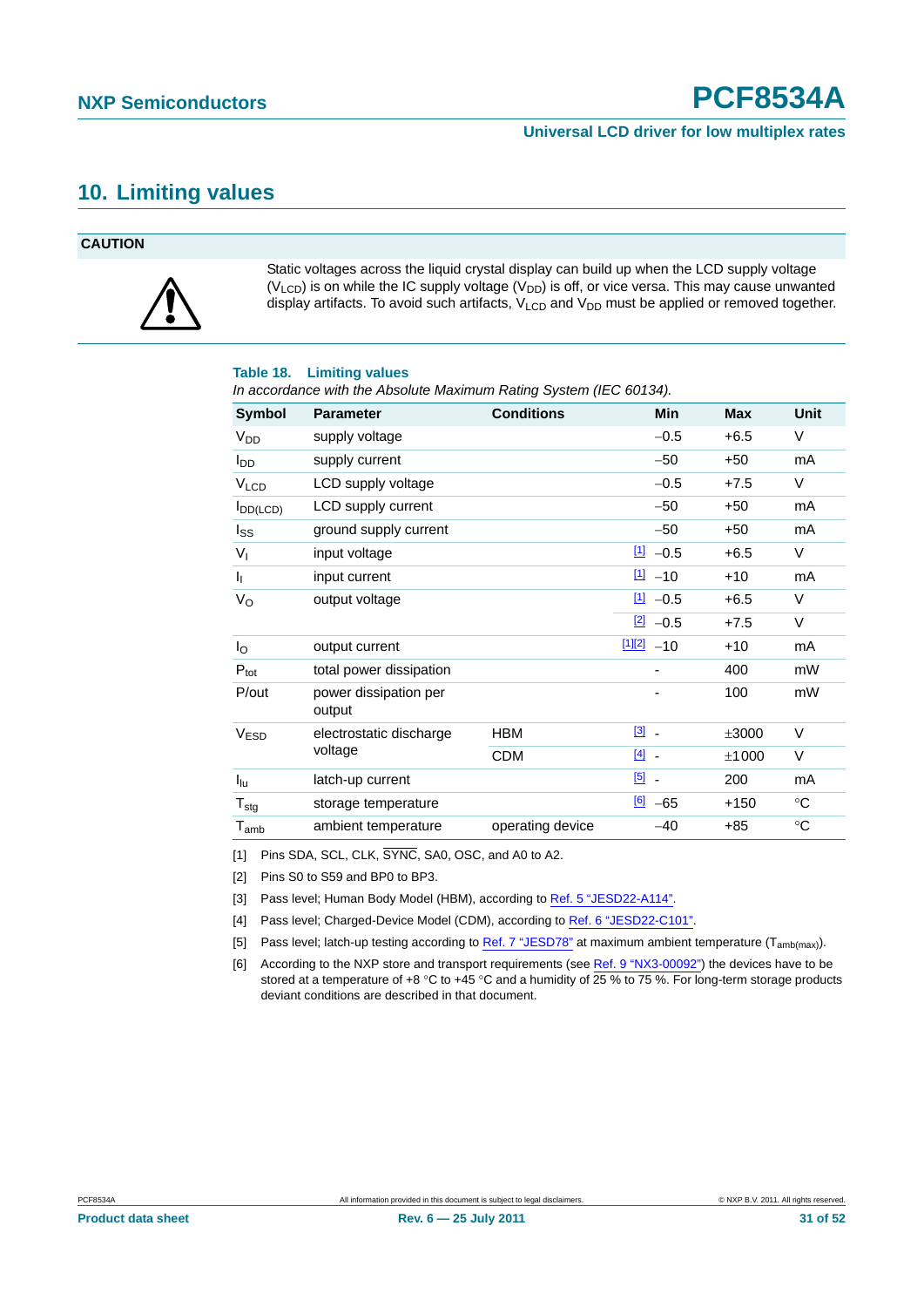#### **Universal LCD driver for low multiplex rates**

### <span id="page-31-0"></span>**11. Static characteristics**

#### **Table 19. Static characteristics**

 $V_{DD} = 1.8$  V to 5.5 V;  $V_{SS} = 0$  V;  $V_{LCD} = 2.5$  V to 6.5 V;  $T_{amb} = -40$  °C to +85 °C; unless otherwise specified.

| <b>Symbol</b>          | <b>Parameter</b>                                      | <b>Conditions</b>                                             |               | Min                | <b>Typ</b>                   | <b>Max</b>               | <b>Unit</b> |
|------------------------|-------------------------------------------------------|---------------------------------------------------------------|---------------|--------------------|------------------------------|--------------------------|-------------|
| <b>Supplies</b>        |                                                       |                                                               |               |                    |                              |                          |             |
| <b>V<sub>DD</sub></b>  | supply voltage                                        |                                                               |               | 1.8                | ۰                            | 5.5                      | V           |
| VLCD                   | LCD supply voltage                                    |                                                               |               | 2.5                |                              | 6.5                      | $\vee$      |
| $I_{DD}$               | supply current                                        | $f_{\text{clk}} = 1536 \text{ Hz}$                            | $11 -$        |                    | 8                            | 20                       | μA          |
| $I_{DD(LCD)}$          | LCD supply current                                    | $f_{clk} = 1536 Hz$                                           | [1] .         |                    | 24                           | 60                       | μA          |
| Logic                  |                                                       |                                                               |               |                    |                              |                          |             |
| V <sub>1</sub>         | input voltage                                         |                                                               |               | $V_{SS}$ – 0.5     |                              | $V_{DD} + 0.5$ V         |             |
| $V_{IL}$               | LOW-level input voltage                               | on pins CLK, SYNC, OSC, A0 to A2<br>and SA0                   |               | $V_{SS}$           |                              | 0.3V <sub>DD</sub>       | V           |
| $V_{IH}$               | HIGH-level input voltage                              | on pins CLK, SYNC, OSC, A0 to A2<br>and SA0                   |               | 0.7V <sub>DD</sub> |                              | V <sub>DD</sub>          | V           |
| <b>V<sub>POR</sub></b> | power-on reset voltage                                |                                                               |               | 1.0                | 1.3                          | 1.6                      | $\vee$      |
| $I_{OL}$               | LOW-level output current                              | $V_{OL} = 0.4$ V; $V_{DD} = 5$ V; on pins CLK<br>and SYNC     |               | 1                  |                              |                          | mA          |
| $I_{OH}$               | HIGH-level output current                             | $V_{OH} = 4.6 V$ ; $V_{DD} = 5 V$ ; on pin CLK                |               | $-1$               | Ξ.                           | $\blacksquare$           | mA          |
| I <sub>L</sub>         | leakage current                                       | $V_1 = V_{DD}$ or $V_{SS}$ ; on pins SA0, A0 to<br>A2 and CLK |               | $-1$               |                              | $+1$                     | μA          |
|                        |                                                       | $V_1 = V_{DD}$ ; on pin OSC                                   |               | $-1$               | $\blacksquare$               | $+1$                     | μA          |
| C <sub>1</sub>         | input capacitance                                     |                                                               | $\boxed{2}$ . |                    | ÷.                           | $\overline{7}$           | pF          |
|                        | 1 <sup>2</sup> C-bus; pins SDA and SCL <sup>[3]</sup> |                                                               |               |                    |                              |                          |             |
| $V_{I}$                | input voltage                                         |                                                               |               | $V_{SS}$ – 0.5     | $\qquad \qquad \blacksquare$ | 5.5                      | V           |
| $V_{IL}$               | LOW-level input voltage                               | pin SCL                                                       |               | $V_{SS}$           |                              | 0.3V <sub>DD</sub>       | V           |
|                        |                                                       | pin SDA                                                       |               | $V_{SS}$           | $\overline{\phantom{0}}$     | 0.2V <sub>DD</sub>       | V           |
| $V_{IH}$               | HIGH-level input voltage                              |                                                               |               | 0.7V <sub>DD</sub> | -                            | 5.5                      | V           |
| $I_{OL}$               | LOW-level output current                              | $V_{OL} = 0.4 V$ ; $V_{DD} = 5 V$ ; on pin SDA                |               | 3                  | $\overline{\phantom{0}}$     | $\overline{\phantom{a}}$ | mA          |
| IL.                    | leakage current                                       | $V_1 = V_{DD}$ or $V_{SS}$                                    |               | $-1$               | ۰.                           | $+1$                     | μA          |
| $C_i$                  | input capacitance                                     |                                                               | $\boxed{2}$ - |                    |                              | $\overline{7}$           | pF          |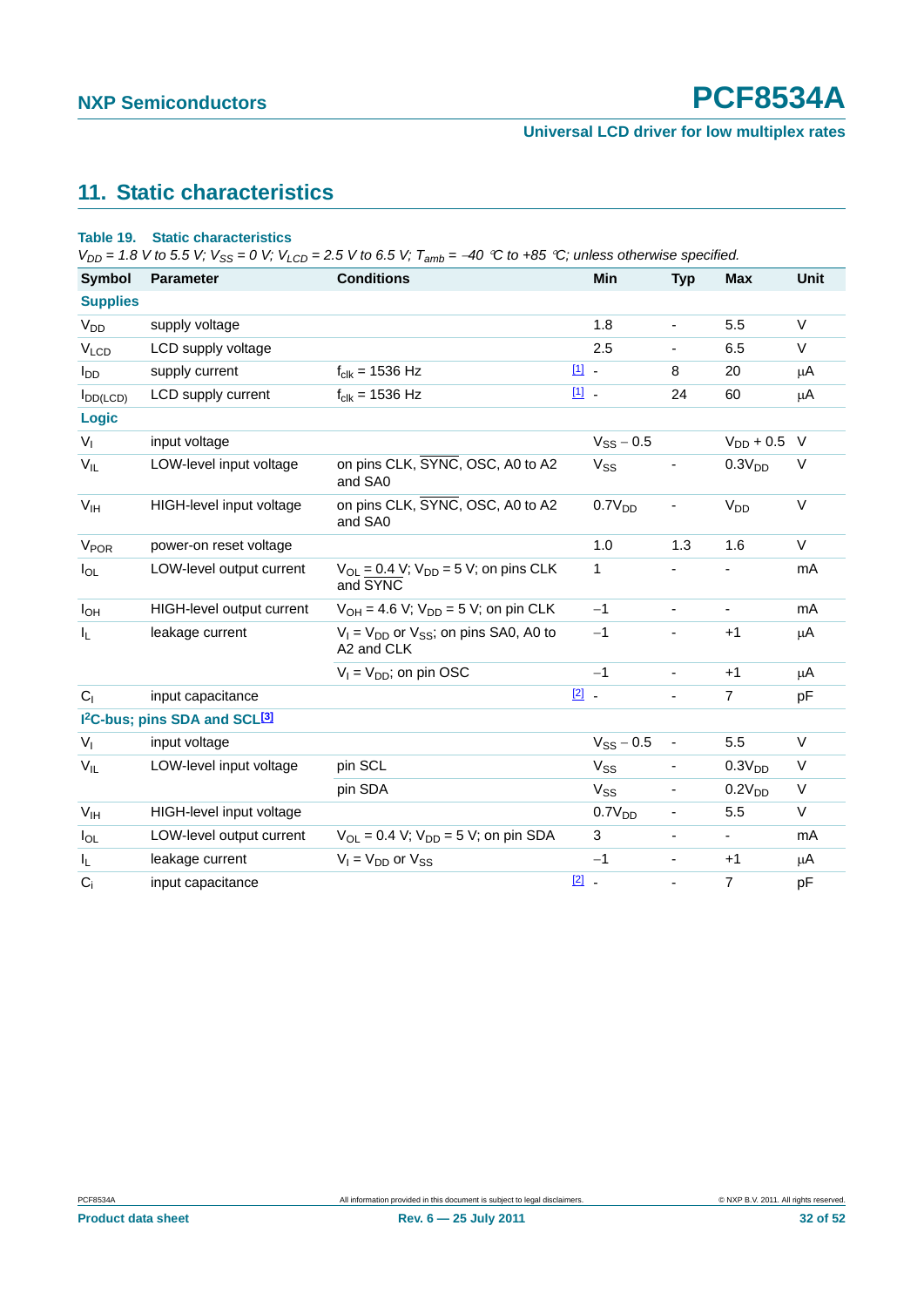#### **Universal LCD driver for low multiplex rates**

| $V_{DD}$ = 1.8 V to 5.5 V; $V_{SS}$ = 0 V; $V_{LCD}$ = 2.5 V to 6.5 V; $T_{amb}$ = -40 °C to +85 °C; unless otherwise specified. |                      |                                  |                        |                          |        |           |  |  |
|----------------------------------------------------------------------------------------------------------------------------------|----------------------|----------------------------------|------------------------|--------------------------|--------|-----------|--|--|
| Symbol                                                                                                                           | <b>Parameter</b>     | <b>Conditions</b>                | <b>Min</b>             | <b>Typ</b>               | Max    | Unit      |  |  |
|                                                                                                                                  | <b>LCD outputs</b>   |                                  |                        |                          |        |           |  |  |
| Output pins BP0, BP1, BP2 and BP3                                                                                                |                      |                                  |                        |                          |        |           |  |  |
| $V_{BP}$                                                                                                                         | voltage on pin BP    | $C_{bol} = 35$ nF                | $\frac{[4]}{[4]}$ -100 | $\overline{a}$           | $+100$ | mV        |  |  |
| $R_{BP}$                                                                                                                         | resistance on pin BP | $V1$ cn = 5 V                    | $\boxed{5}$ .          | 1.5                      | 10     | $k\Omega$ |  |  |
| Output pins S0 to S59                                                                                                            |                      |                                  |                        |                          |        |           |  |  |
| $V_{\rm S}$                                                                                                                      | voltage on pin S     | $C_{\text{sgm}} = 35 \text{ nF}$ | $\frac{[6]}{2}$ -100   | $\overline{\phantom{a}}$ | $+100$ | mV        |  |  |
| $R_{\rm S}$                                                                                                                      | resistance on pin S  | $V_{LCD} = 5 V$                  | $\boxed{5}$ .          | 6.0                      | 13.5   | $k\Omega$ |  |  |

#### **Table 19. Static characteristics** *…continued*

<span id="page-32-0"></span>[1] LCD outputs are open circuit; inputs at  $V_{SS}$  or  $V_{DD}$ ; external clock with 50 % duty factor; I<sup>2</sup>C-bus inactive.

<span id="page-32-1"></span>[2] Not tested, design specification only.

<span id="page-32-2"></span>[3] The I<sup>2</sup>C-bus interface of PCF8534A is 5 V tolerant.

<span id="page-32-3"></span>[4]  $C_{\text{bpl}} = \text{backplane capacitance}.$ 

<span id="page-32-4"></span>[5] Outputs measured individually and sequentially.

<span id="page-32-5"></span>[6]  $C<sub>sgm</sub> = segment capacitance.$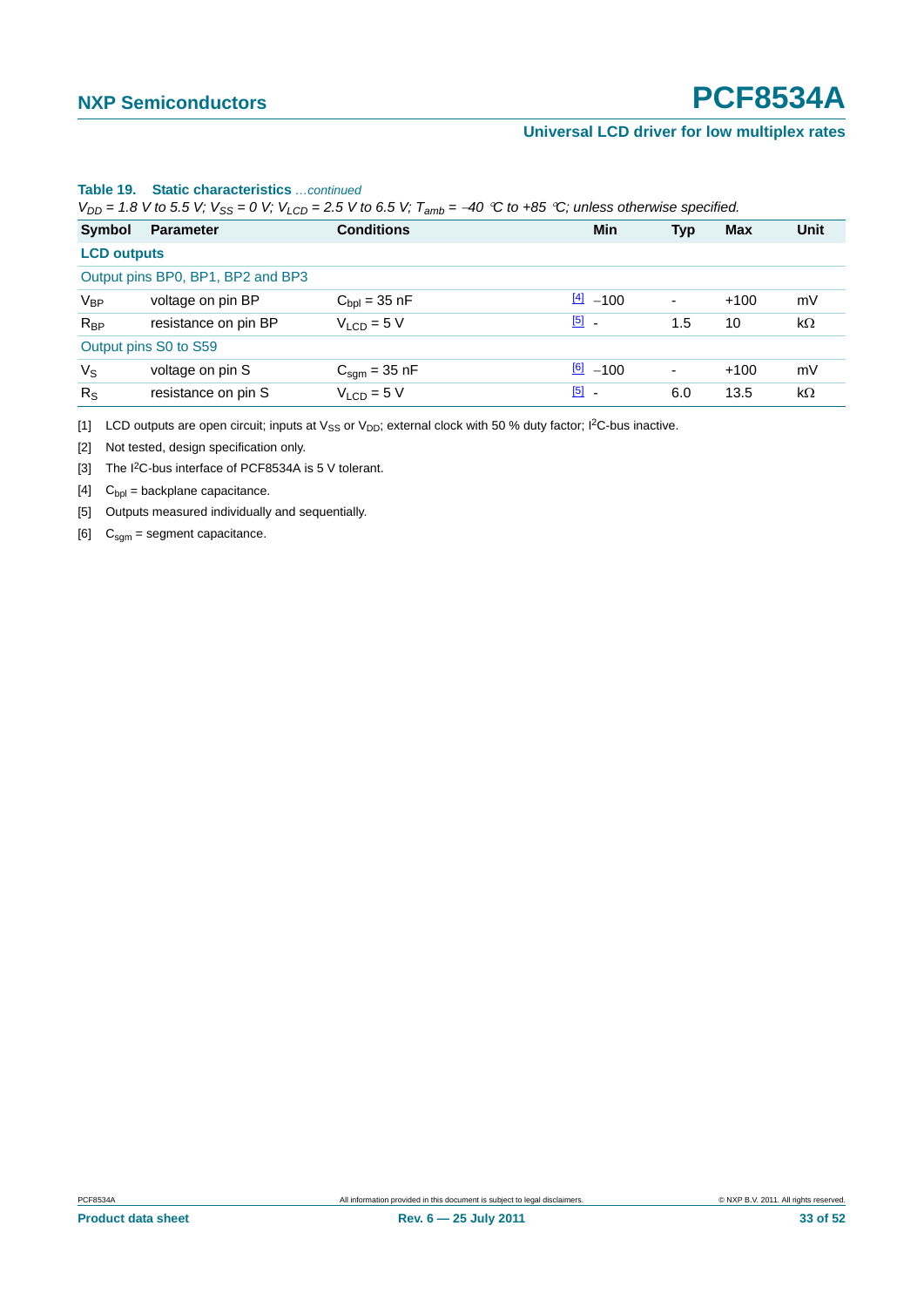### <span id="page-33-2"></span>**12. Dynamic characteristics**

#### **Table 20. Dynamic characteristics**

 $V_{DD} = 1.8$  V to 5.5 V;  $V_{SS} = 0$  V;  $V_{LCD} = 2.5$  V to 6.5 V;  $T_{amb} = -40$  °C to +85 °C; unless otherwise specified.

| <b>Symbol</b>                               | <b>Parameter</b>                                           | <b>Conditions</b> |          | Min | <b>Typ</b>     | <b>Max</b>                   | <b>Unit</b> |
|---------------------------------------------|------------------------------------------------------------|-------------------|----------|-----|----------------|------------------------------|-------------|
| <b>Clock</b>                                |                                                            |                   |          |     |                |                              |             |
| Internal: output pin CLK                    |                                                            |                   |          |     |                |                              |             |
| $f_{\rm osc}$                               | oscillator frequency                                       | $V_{DD} = 5 V$    | $11$ 960 |     | 1536           | 3046                         | Hz          |
| External: input pin CLK                     |                                                            |                   |          |     |                |                              |             |
| $f_{\text{clk}(\text{ext})}$                | external clock frequency                                   | $V_{DD} = 5 V$    |          | 797 | 1536           | 3046                         | Hz          |
| $t_{\text{clk}(H)}$                         | HIGH-level clock time                                      |                   |          | 130 | ä,             | ÷,                           | μS          |
| $t_{\text{clk}(L)}$                         | LOW-level clock time                                       |                   |          | 130 | ٠              | $\overline{\phantom{a}}$     | μS          |
|                                             | <b>Synchronization: input pin SYNC</b>                     |                   |          |     |                |                              |             |
| $tp_{D(SYNC_N)}$                            | SYNC propagation delay                                     |                   | L,       |     | 30             | ÷,                           | ns          |
| t <sub>SYNC_NL</sub>                        | SYNC LOW time                                              |                   | 1        |     |                |                              | μS          |
|                                             | Outputs: pins BP0 to BP3 and S0 to S59                     |                   |          |     |                |                              |             |
| $t_{PD(drv)}$                               | driver propagation delay                                   | $VLCD = 5 V$      |          |     |                | 30                           | μS          |
| I <sup>2</sup> C-bus: timing <sup>[2]</sup> |                                                            |                   |          |     |                |                              |             |
| Pin SCL                                     |                                                            |                   |          |     |                |                              |             |
| $f_{SCL}$                                   | SCL frequency                                              |                   |          |     |                | 400                          | kHz         |
| t <sub>LOW</sub>                            | LOW period of the SCL clock                                |                   |          | 1.3 |                |                              | μS          |
| t <sub>HIGH</sub>                           | HIGH period of the SCL clock                               |                   |          | 0.6 | ÷,             | ٠                            | $\mu$ s     |
| Pin SDA                                     |                                                            |                   |          |     |                |                              |             |
| $t_{\text{SU;DAT}}$                         | data set-up time                                           |                   |          | 100 | ÷,             | $\blacksquare$               | ns          |
| t <sub>HD;DAT</sub>                         | data hold time                                             |                   | 0        |     |                |                              | ns          |
| Pins SCL and SDA                            |                                                            |                   |          |     |                |                              |             |
| t <sub>BUF</sub>                            | bus free time between a STOP and<br><b>START</b> condition |                   |          | 1.3 | ä,             |                              | μS          |
| t <sub>SU;STO</sub>                         | set-up time for STOP condition                             |                   |          | 0.6 | ä,             | $\qquad \qquad \blacksquare$ | $\mu$ s     |
| <sup>t</sup> HD;STA                         | hold time (repeated) START condition                       |                   |          | 0.6 | ä,             | ÷,                           | μS          |
| t <sub>SU;STA</sub>                         | set-up time for a repeated START<br>condition              |                   |          | 0.6 | $\blacksquare$ | $\blacksquare$               | μS          |
| $t_r$                                       | rise time of both SDA and SCL signals                      |                   | L.       |     | ÷,             | 0.3                          | μS          |
| $t_f$                                       | fall time of both SDA and SCL signals                      |                   | L,       |     |                | 0.3                          | μS          |
| $C_b$                                       | capacitive load for each bus line                          |                   | ä,       |     |                | 400                          | pF          |
| $t_{w(spike)}$                              | spike pulse width                                          |                   |          |     |                | 50                           | ns          |

<span id="page-33-0"></span>[1] Typical output (duty cycle  $\delta = 50$  %).

<span id="page-33-1"></span>[2] All timing values are valid within the operating supply voltage and ambient temperature range and are referenced to V<sub>IL</sub> and V<sub>IH</sub> with an input voltage swing of  $V_{SS}$  to  $V_{DD}$ .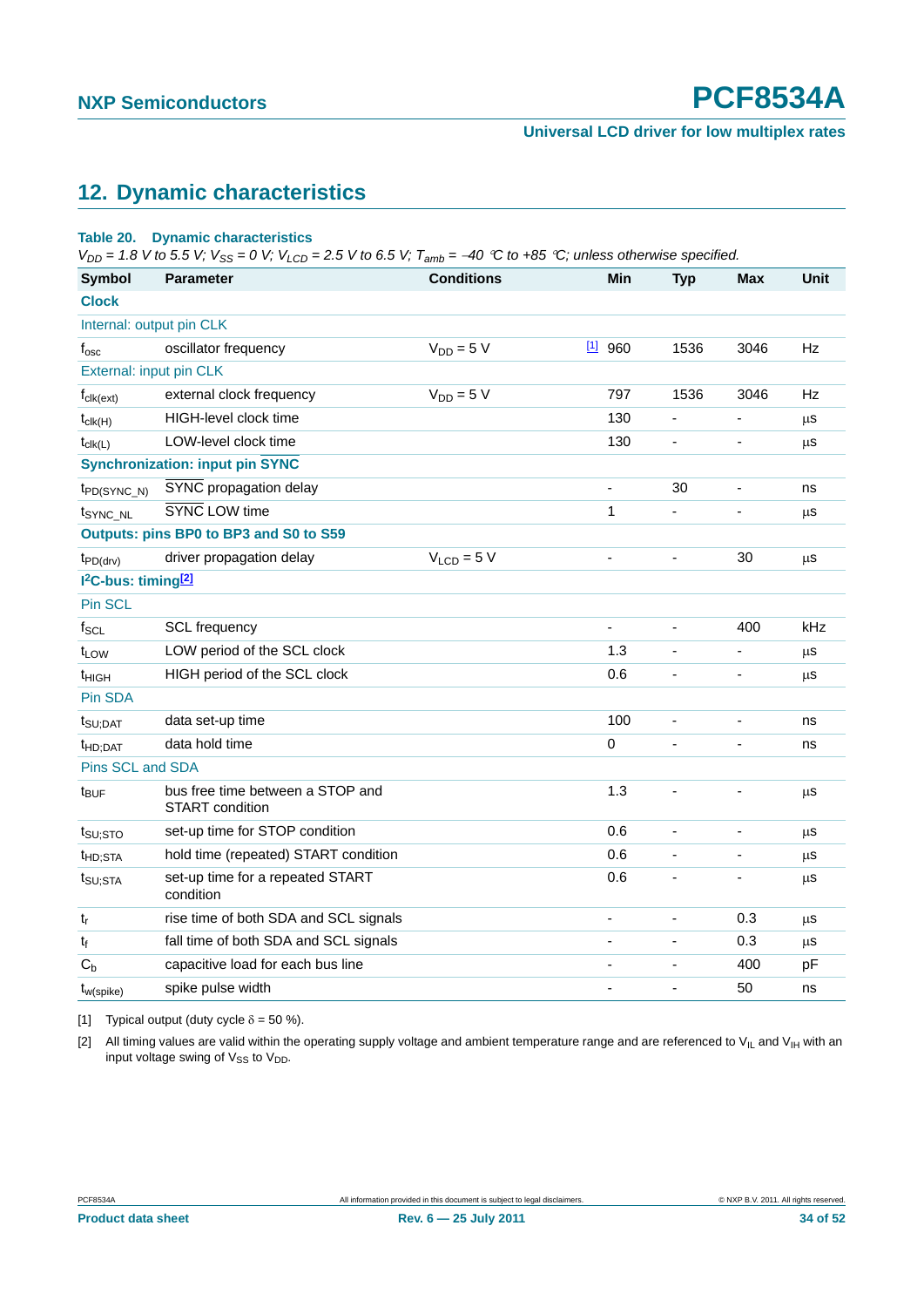#### **Universal LCD driver for low multiplex rates**



<span id="page-34-0"></span>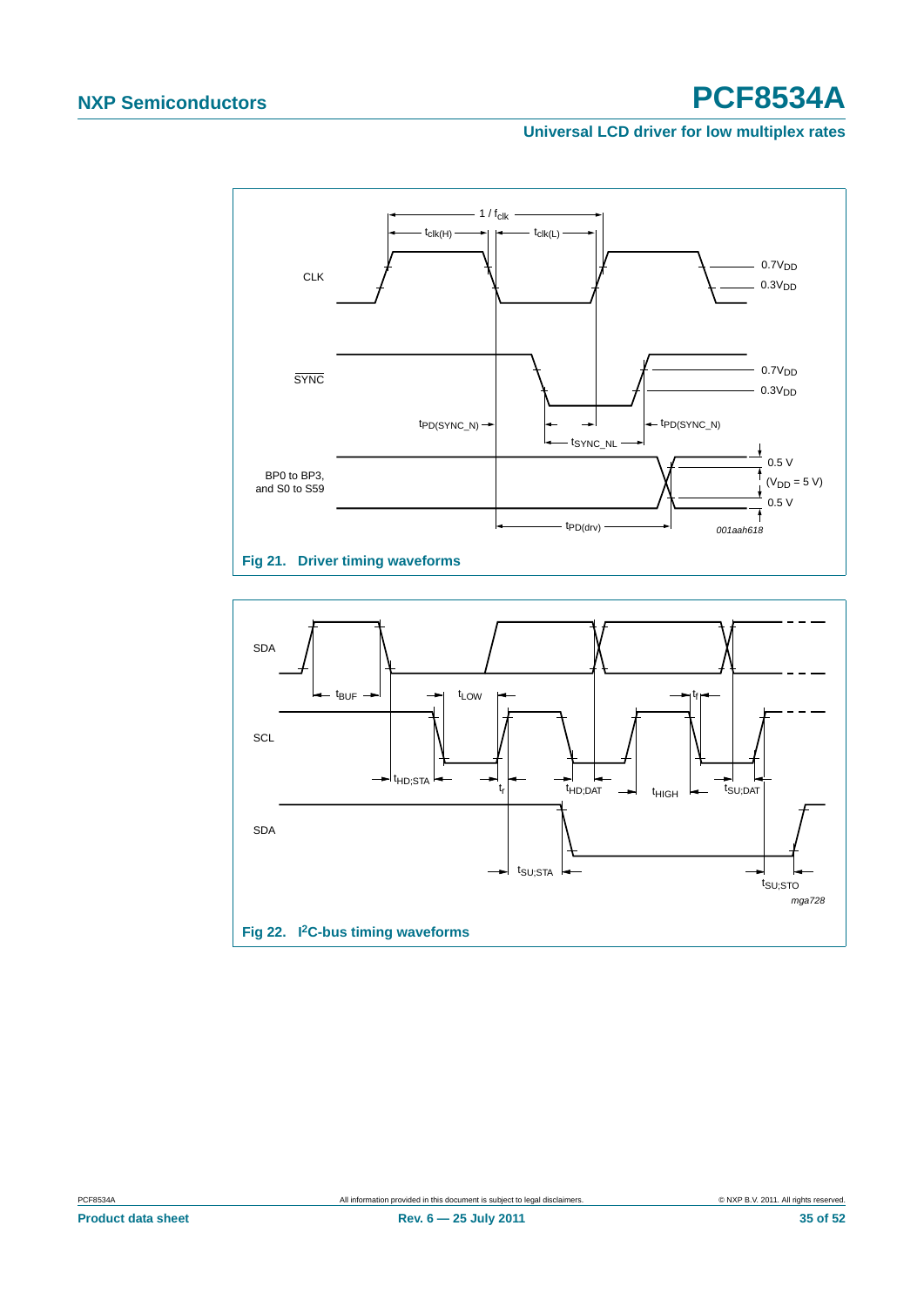### <span id="page-35-1"></span><span id="page-35-0"></span>**13. Application information**

#### **13.1 Cascaded operation**

Large display configurations of up to 16 PCF8534As can be recognized on the same I 2C-bus by using the 3-bit hardware subaddress (A0, A1 and A2) and the programmable I 2C-bus slave address (SA0).

| <b>Cluster</b> | <b>Bit SA0</b> | Pin A <sub>2</sub> | Pin A1      | Pin A0      | <b>Device</b>    |
|----------------|----------------|--------------------|-------------|-------------|------------------|
| 1              | 0              | $\mathbf 0$        | $\mathbf 0$ | 0           | $\mathbf 0$      |
|                |                | 0                  | $\mathbf 0$ |             | 1                |
|                |                | 0                  | 1           | 0           | $\overline{c}$   |
|                |                | $\pmb{0}$          | 1           | 1           | 3                |
|                |                |                    | $\Omega$    | 0           | $\overline{4}$   |
|                |                |                    | $\Omega$    |             | 5                |
|                |                |                    | 1           | 0           | 6                |
|                |                | 1                  | 1           | 1           | $\overline{7}$   |
| $\overline{2}$ | 1              | $\pmb{0}$          | $\mathbf 0$ | 0           | 8                |
|                |                | $\mathbf 0$        | $\mathbf 0$ |             | $\boldsymbol{9}$ |
|                |                | $\Omega$           | 1           | $\Omega$    | 10               |
|                |                | $\Omega$           | 1           |             | 11               |
|                |                | 1                  | $\mathbf 0$ | 0           | 12               |
|                |                |                    | $\mathbf 0$ | 1           | 13               |
|                |                |                    | 1           | $\mathbf 0$ | 14               |
|                |                |                    | 1           |             | 15               |

**Table 21. Addressing cascaded PCF8534A**

When cascaded PCF8534A are synchronized, they can share the backplane signals from one of the devices in the cascade. Such an arrangement is cost-effective in large LCD applications since the backplane outputs of only one device need to be through-plated to the backplane electrodes of the display. The other PCF8534A of the cascade contribute additional segment outputs, but their backplane outputs are left open-circuit (see [Figure 23\)](#page-36-0).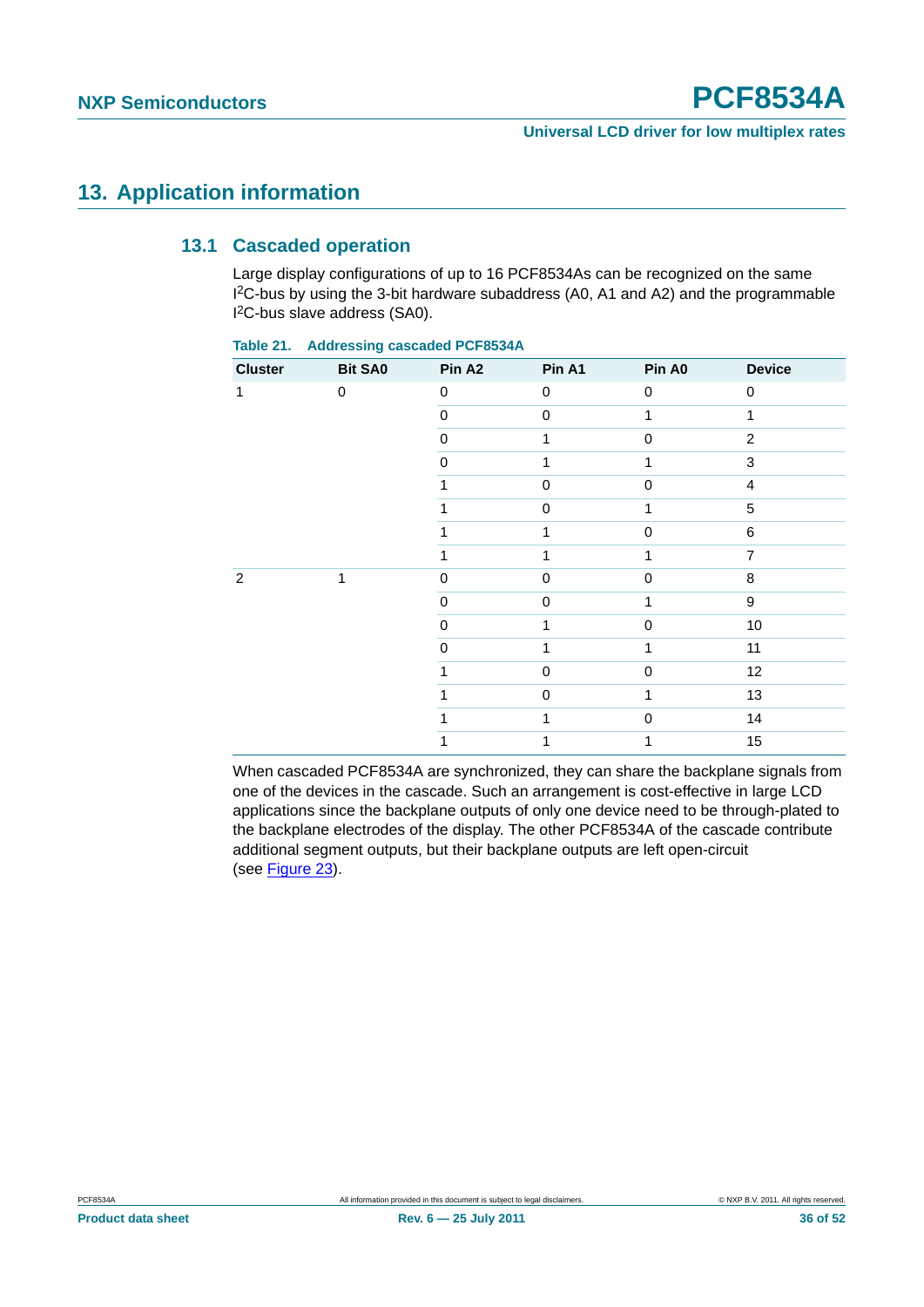#### **Universal LCD driver for low multiplex rates**



<span id="page-36-0"></span>The SYNC line is provided to maintain the correct synchronization between all cascaded PCF8534A. Synchronization is guaranteed after a power-on reset. The only time that SYNC is likely to be needed is if synchronization is accidentally lost (for example, by noise in adverse electrical environments or by defining a multiplex drive mode when PCF8534A with different SA0 levels are cascaded).

SYNC is organized as an input/output pin. The output selection is realized as an open-drain driver with an internal pull-up resistor. A PCF8534A asserts the SYNC line at the onset of its last active backplane signal and monitors the SYNC line at all other times. If synchronization in the cascade is lost, it is restored by the first PCF8534A to assert SYNC. The timing relationship between the backplane waveforms and the SYNC signal for the various drive modes of the PCF8534A are shown in [Figure 24](#page-37-0).

The contact resistance between the SYNC on each cascaded device must be controlled. If the resistance is too high, the device is not able to synchronize properly; this is applicable to chip-on-glass applications. The maximum SYNC contact resistance allowed for the number of devices in cascade is given in [Table 22](#page-37-1).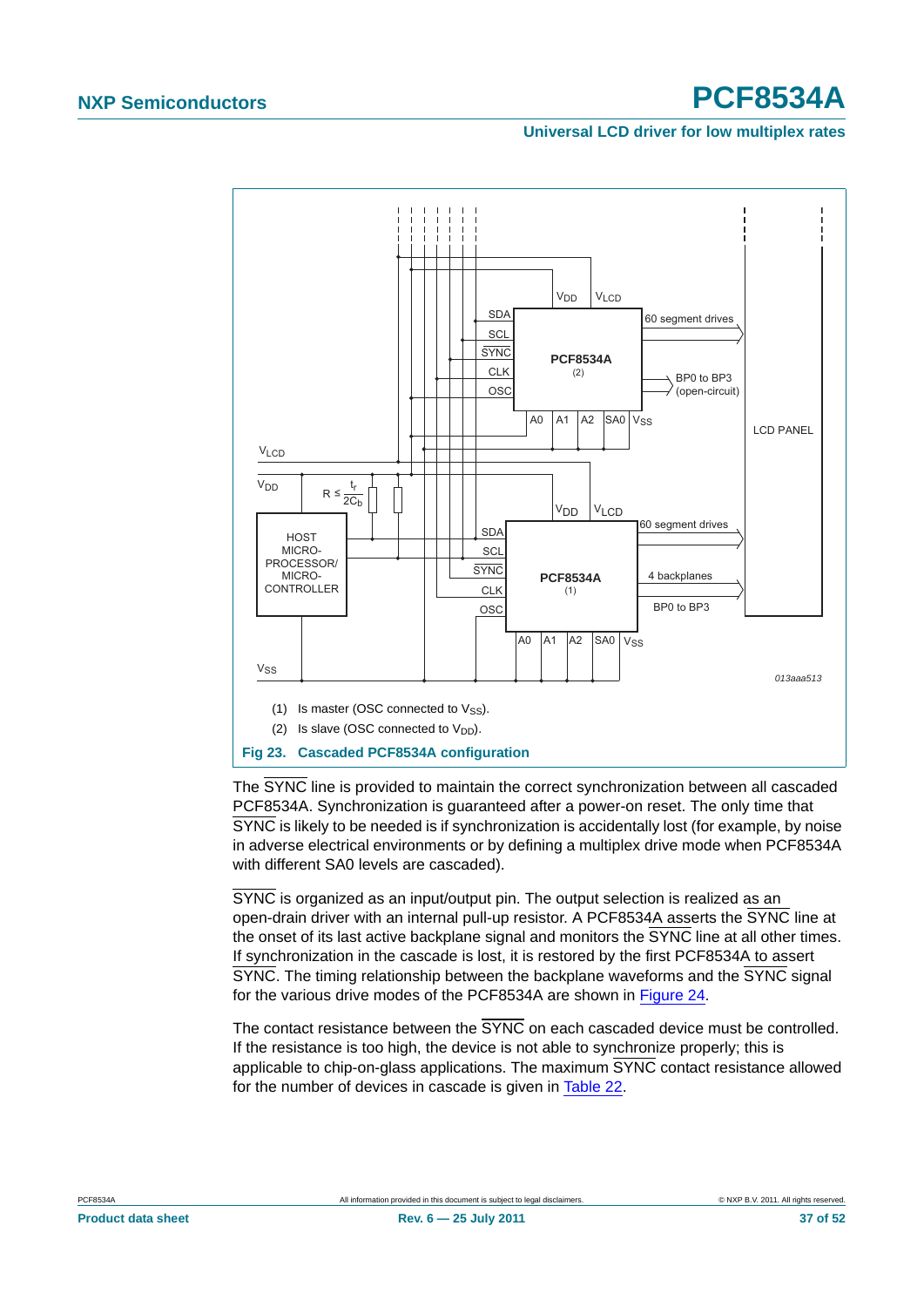<span id="page-37-1"></span>

|  | Table 22. |  |  | <b>SYNC contact resistance</b> |
|--|-----------|--|--|--------------------------------|
|--|-----------|--|--|--------------------------------|

| <b>Number of devices</b> | <b>Maximum contact resistance</b> |
|--------------------------|-----------------------------------|
| 2                        | $6000 \Omega$                     |
| 3 to 5                   | $2200 \Omega$                     |
| 6 to 10                  | 1200 $\Omega$                     |
| 11 to 16                 | $700 \Omega$                      |

The PCF8534A can always be cascaded with other devices of the same type or conditionally with other devices of the same family. This allows optimal drive selection for a given number of pixels to display. [Figure 22](#page-34-0) and [Figure 24](#page-37-0) show the timing of the synchronization signals.



<span id="page-37-0"></span>In a cascaded configuration, only one PCF8534A master must be used as clock source. All other PCF8534A in the cascade must be configured as slave such that they receive the clock from the master.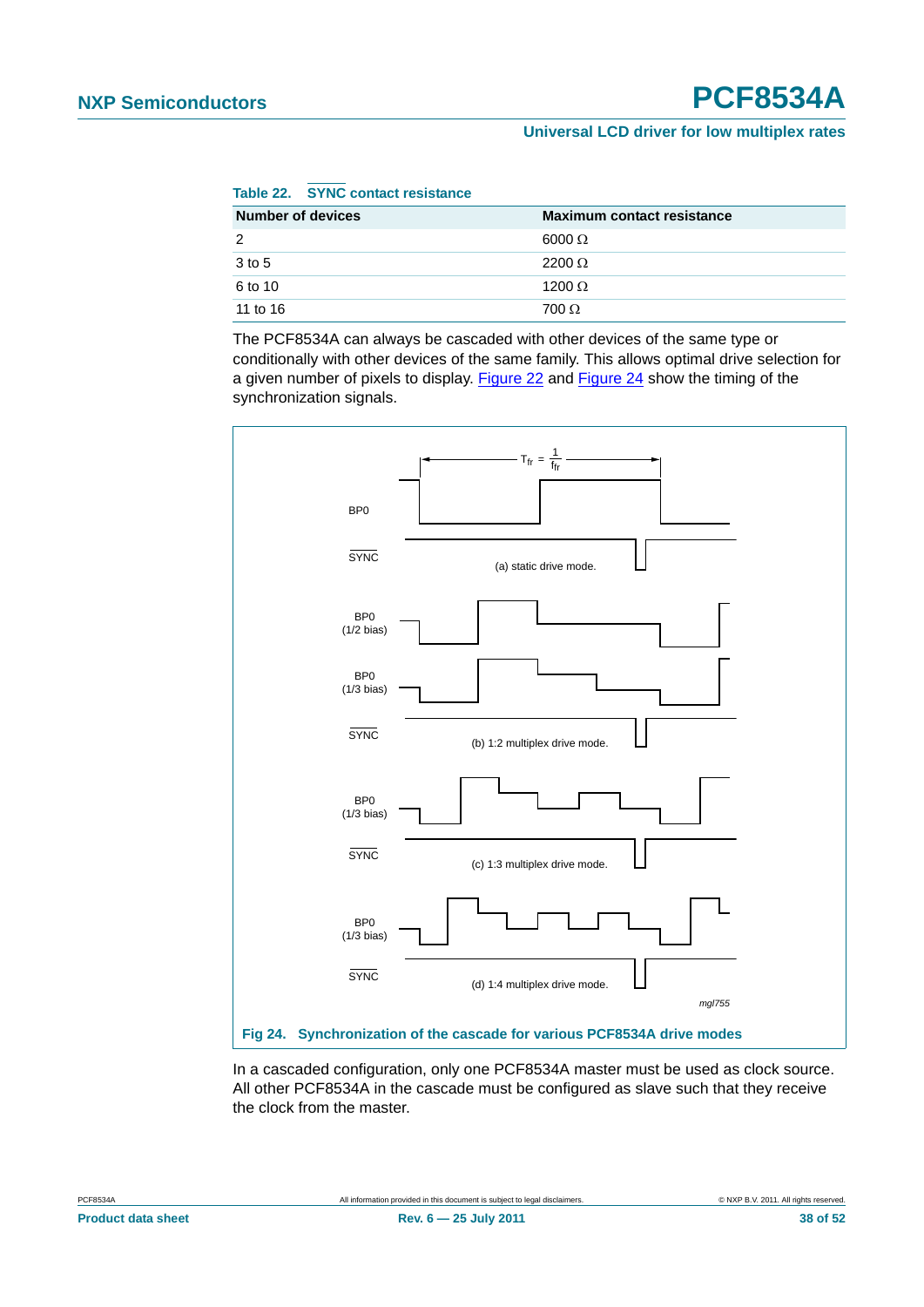If an external clock source is used, all PCF8534A in the cascade must be configured such as to receive the clock from that external source (pin OSC connected to  $V_{DD}$ ). It must be ensured that the clock tree is designed such that on all PCF8534A the clock propagation delay from the clock source to all PCF8534A in the cascade is as equal as possible since otherwise synchronization artifacts may occur.

In mixed cascading configurations, care has to be taken that the specifications of the individual cascaded devices are met at all times.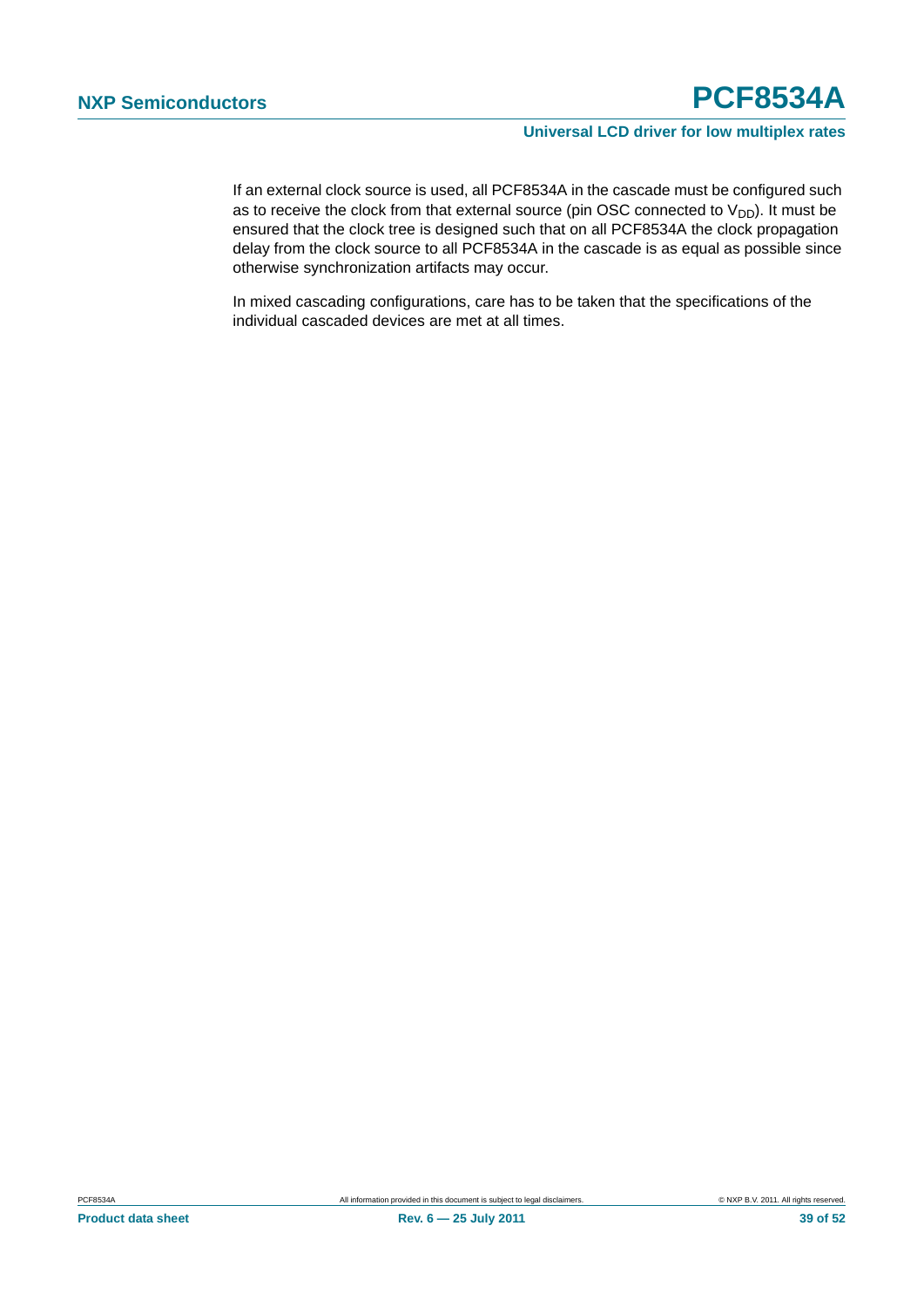**Universal LCD driver for low multiplex rates**

### <span id="page-39-1"></span>**14. Package outline**



#### <span id="page-39-0"></span>**Fig 25. Package outline SOT315-1 (LQFP80)**

PCF8534A All information provided in this document is subject to legal disclaimers. © NXP B.V. 2011. All rights reserved.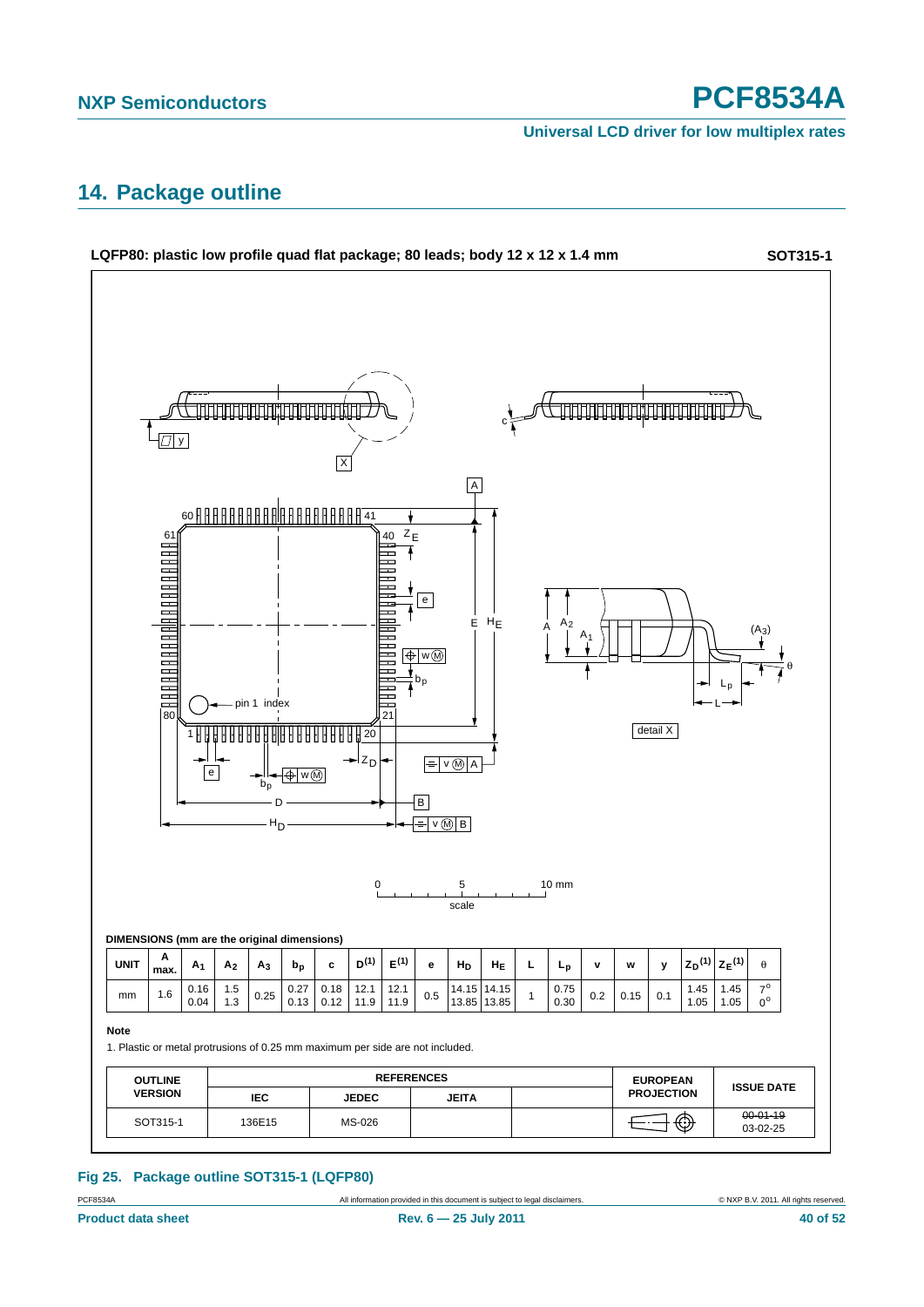**Universal LCD driver for low multiplex rates**

### <span id="page-40-1"></span>**15. Bare die outline**



<span id="page-40-0"></span>**Fig 26. PCF8534AU die outline**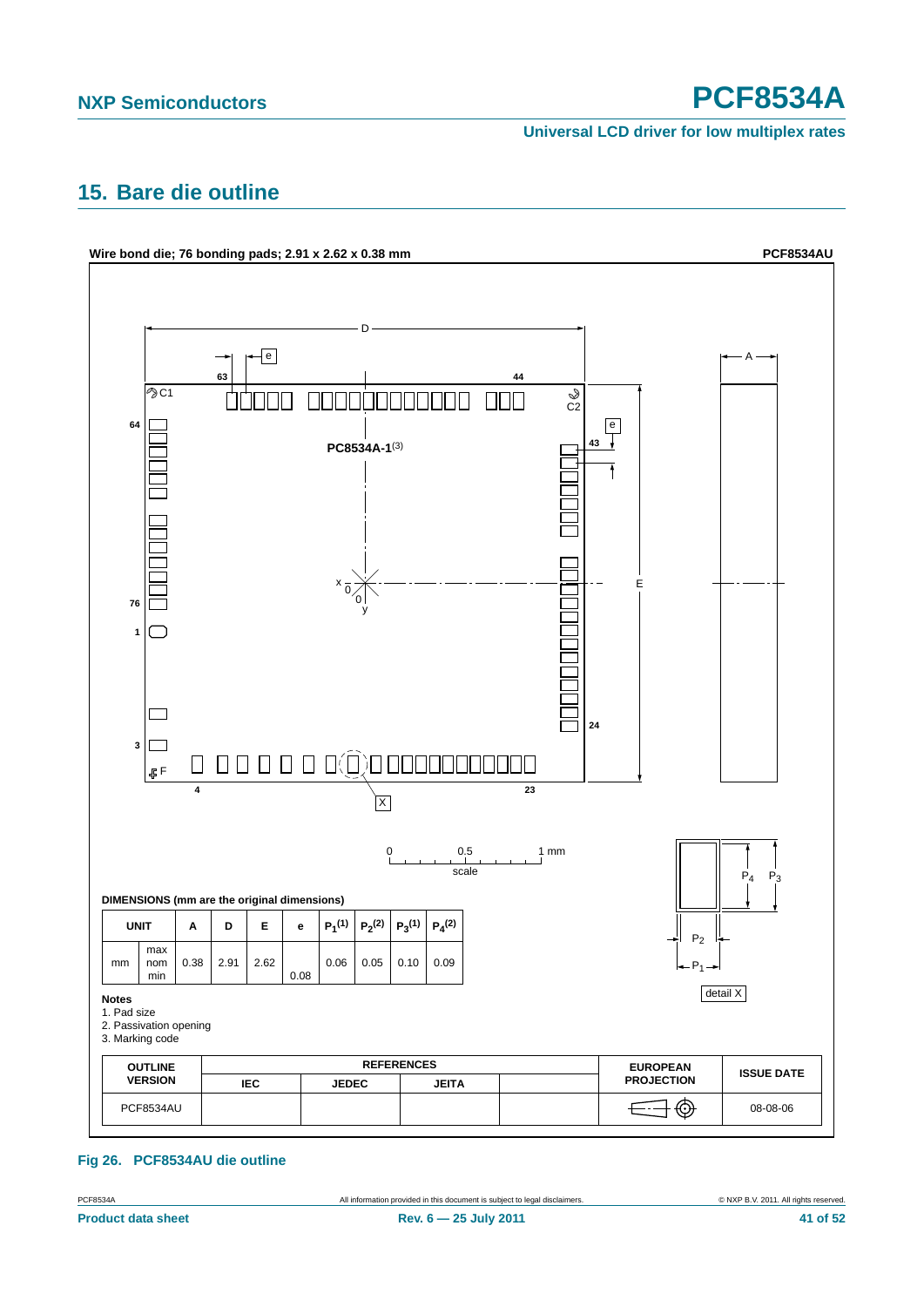### **Universal LCD driver for low multiplex rates**

| Table 23.             |                | <b>Bonding pad locations</b> |                |                                                   |  |
|-----------------------|----------------|------------------------------|----------------|---------------------------------------------------|--|
| <b>Symbol</b>         | Pad            | Coordinates[1]               |                | <b>Description</b>                                |  |
|                       |                | $X(\mu m)$                   | $Y$ ( $\mu$ m) |                                                   |  |
| <b>SDA</b>            | 1              | $-1384.4$                    | $-280$         | I <sup>2</sup> C-bus serial data input and output |  |
| <b>SCL</b>            | $\overline{c}$ | $-1384.4$                    | $-760.5$       | I <sup>2</sup> C-bus serial clock input           |  |
| <b>CLK</b>            | 3              | $-1384.4$                    | $-945$         | external clock input and output                   |  |
| <b>V<sub>DD</sub></b> | 4              | $-978.7$                     | $-1238$        | supply voltage                                    |  |
| <b>SYNC</b>           | 5              | $-829.3$                     | $-1238$        | cascade synchronization input and output          |  |
| <b>OSC</b>            | 6              | $-714.3$                     | $-1238$        | enable input for internal oscillator              |  |
| A <sub>0</sub>        | 7              | $-584.3$                     | $-1238$        | subaddress counter input                          |  |
| A1                    | 8              | $-454.3$                     | $-1238$        |                                                   |  |
| A <sub>2</sub>        | 9              | $-324.3$                     | $-1238$        |                                                   |  |
| SA0                   | 10             | $-194.3$                     | $-1238$        | I <sup>2</sup> C-bus slave address input 0        |  |
| $V_{SS}$              | 11             | $-64.3$                      | $-1238$        | ground                                            |  |
| $V_{LCD}$             | 12             | 68.7                         | $-1238$        | input of LCD supply voltage                       |  |
| SO                    | 13             | 173.7                        | $-1238$        | LCD segment output                                |  |
| S <sub>1</sub>        | 14             | 253.7                        | $-1238$        |                                                   |  |
| S <sub>2</sub>        | 15             | 333.7                        | $-1238$        |                                                   |  |
| S <sub>3</sub>        | 16             | 413.7                        | $-1238$        |                                                   |  |
| S <sub>4</sub>        | 17             | 493.7                        | $-1238$        |                                                   |  |
| S <sub>5</sub>        | 18             | 573.7                        | $-1238$        |                                                   |  |
| S <sub>6</sub>        | 19             | 653.7                        | $-1238$        |                                                   |  |
| S7                    | 20             | 733.7                        | $-1238$        |                                                   |  |
| S <sub>8</sub>        | 21             | 813.7                        | $-1238$        |                                                   |  |
| S9                    | 22             | 893.7                        | $-1238$        |                                                   |  |
| S10                   | 23             | 973.7                        | $-1238$        |                                                   |  |
| S <sub>11</sub>       | 24             | 1384.4                       | $-841$         |                                                   |  |
| S <sub>12</sub>       | 25             | 1384.4                       | $-761$         |                                                   |  |
| S <sub>13</sub>       | 26             | 1384.4                       | $-681$         |                                                   |  |
| S14                   | 27             | 1384.4                       | $-601$         |                                                   |  |
| S <sub>15</sub>       | 28             | 1384.4                       | $-521$         |                                                   |  |
| S16                   | 29             | 1384.4                       | $-441$         |                                                   |  |
| S17                   | 30             | 1384.4                       | $-361$         |                                                   |  |
| S18                   | 31             | 1384.4                       | $-281$         |                                                   |  |
| S <sub>19</sub>       | 32             | 1384.4                       | $-201$         |                                                   |  |
| S20                   | 33             | 1384.4                       | $-121$         |                                                   |  |
| S21                   | 34             | 1384.4                       | $-41$          |                                                   |  |
| S22                   | 35             | 1384.4                       | 39             |                                                   |  |
| S <sub>2</sub> 3      | 36             | 1384.4                       | 119            |                                                   |  |
| S <sub>24</sub>       | 37             | 1384.4                       | 301.6          |                                                   |  |
| S <sub>25</sub>       | 38             | 1384.4                       | 381.6          |                                                   |  |
| S26                   | 39             | 1384.4                       | 461.6          |                                                   |  |
| S27                   | 40             | 1384.4                       | 541.6          |                                                   |  |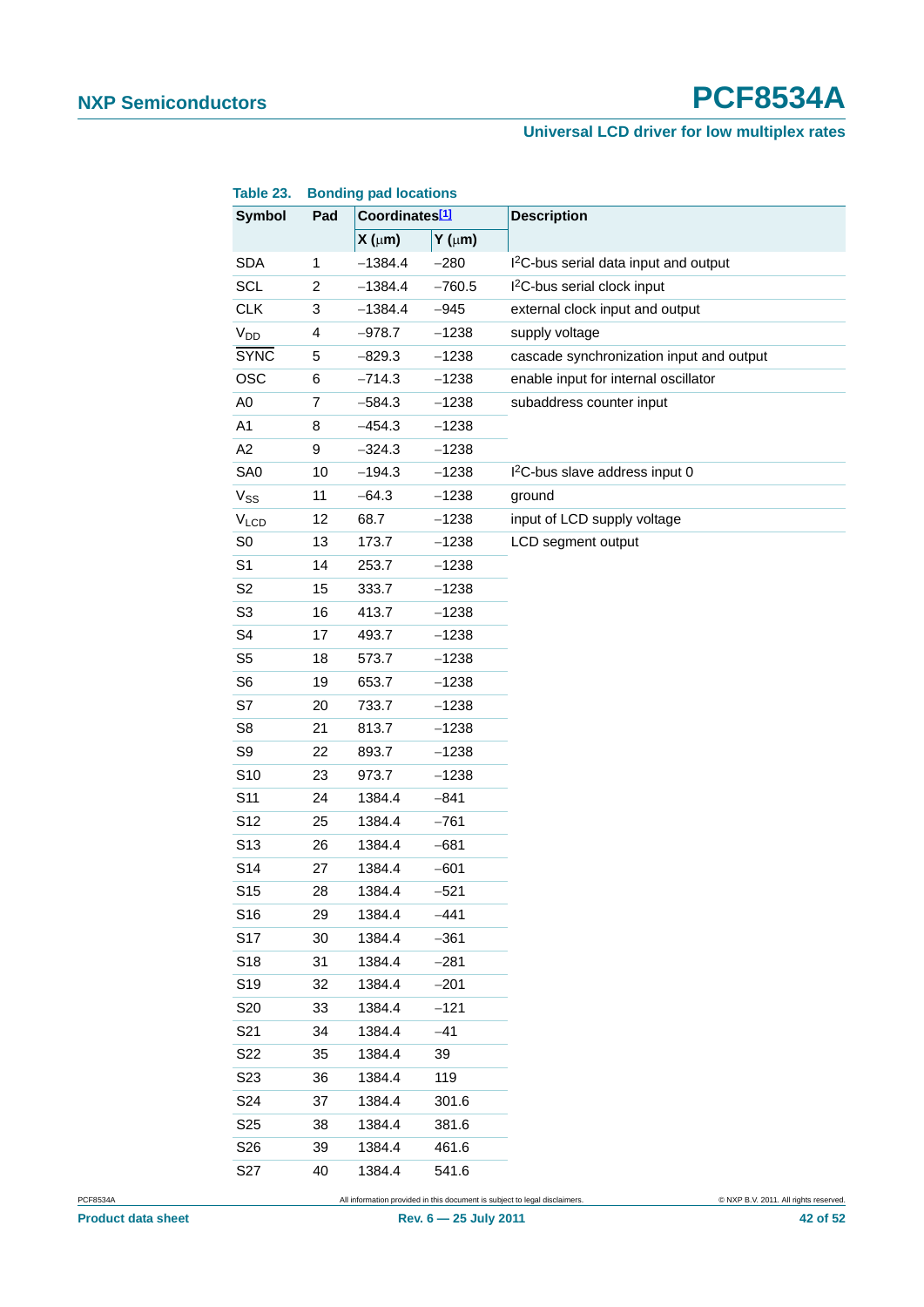#### **Universal LCD driver for low multiplex rates**

| Table 25.<br><b>Symbol</b> | Pad | Coordinates[1] | <b>BUILDING POWER DUCATIONS</b> COMMUNICUL | <b>Description</b>   |
|----------------------------|-----|----------------|--------------------------------------------|----------------------|
|                            |     | $X(\mu m)$     | $Y$ ( $\mu$ m)                             |                      |
| S28                        | 41  | 1384.4         | 621.6                                      | LCD segment output   |
| S29                        | 42  | 1384.4         | 701.6                                      |                      |
| S30                        | 43  | 1384.4         | 781.6                                      |                      |
| S31                        | 44  | 896.5          | 1239.4                                     |                      |
| S32                        | 45  | 816.5          | 1239.4                                     |                      |
| S33                        | 46  | 736.5          | 1239.4                                     |                      |
| S34                        | 47  | 576.5          | 1239.4                                     |                      |
| S35                        | 48  | 496.5          | 1239.4                                     |                      |
| S36                        | 49  | 416.5          | 1239.4                                     |                      |
| S37                        | 50  | 336.5          | 1239.4                                     |                      |
| S38                        | 51  | 256.5          | 1239.4                                     |                      |
| S39                        | 52  | 176.5          | 1239.4                                     |                      |
| S40                        | 53  | 96.5           | 1239.4                                     |                      |
| S41                        | 54  | 16.5           | 1239.4                                     |                      |
| S42                        | 55  | $-63.5$        | 1239.4                                     |                      |
| S43                        | 56  | $-143.5$       | 1239.4                                     |                      |
| S44                        | 57  | $-223.5$       | 1239.4                                     |                      |
| S45                        | 58  | $-303.5$       | 1239.4                                     |                      |
| S46                        | 59  | $-463.5$       | 1239.4                                     |                      |
| S47                        | 60  | $-543.5$       | 1239.4                                     |                      |
| S48                        | 61  | $-623.5$       | 1239.4                                     |                      |
| S49                        | 62  | $-703.5$       | 1239.4                                     |                      |
| S50                        | 63  | $-783.5$       | 1239.4                                     |                      |
| S51                        | 64  | $-1384.4$      | 935                                        |                      |
| S52                        | 65  | $-1384.4$      | 855                                        |                      |
| S53                        | 66  | $-1384.4$      | 775                                        |                      |
| S54                        | 67  | $-1384.4$      | 695                                        |                      |
| S55                        | 68  | $-1384.4$      | 615                                        |                      |
| S56                        | 69  | $-1384.4$      | 535                                        |                      |
| S <sub>57</sub>            | 70  | $-1384.4$      | 375                                        |                      |
| S58                        | 71  | $-1384.4$      | 295                                        |                      |
| S59                        | 72  | $-1384.4$      | 215                                        |                      |
| BP <sub>0</sub>            | 73  | $-1384.4$      | 125                                        | LCD backplane output |
| BP <sub>1</sub>            | 74  | $-1384.4$      | 45                                         |                      |
| BP <sub>2</sub>            | 75  | $-1384.4$      | $-35$                                      |                      |
| BP3                        | 76  | $-1384.4$      | $-115$                                     |                      |

**Table 23. Bonding pad locations** *…continued*

<span id="page-42-0"></span>[1] All coordinates are referenced in  $\mu$ m to the center of the die (see [Figure 26](#page-40-0)).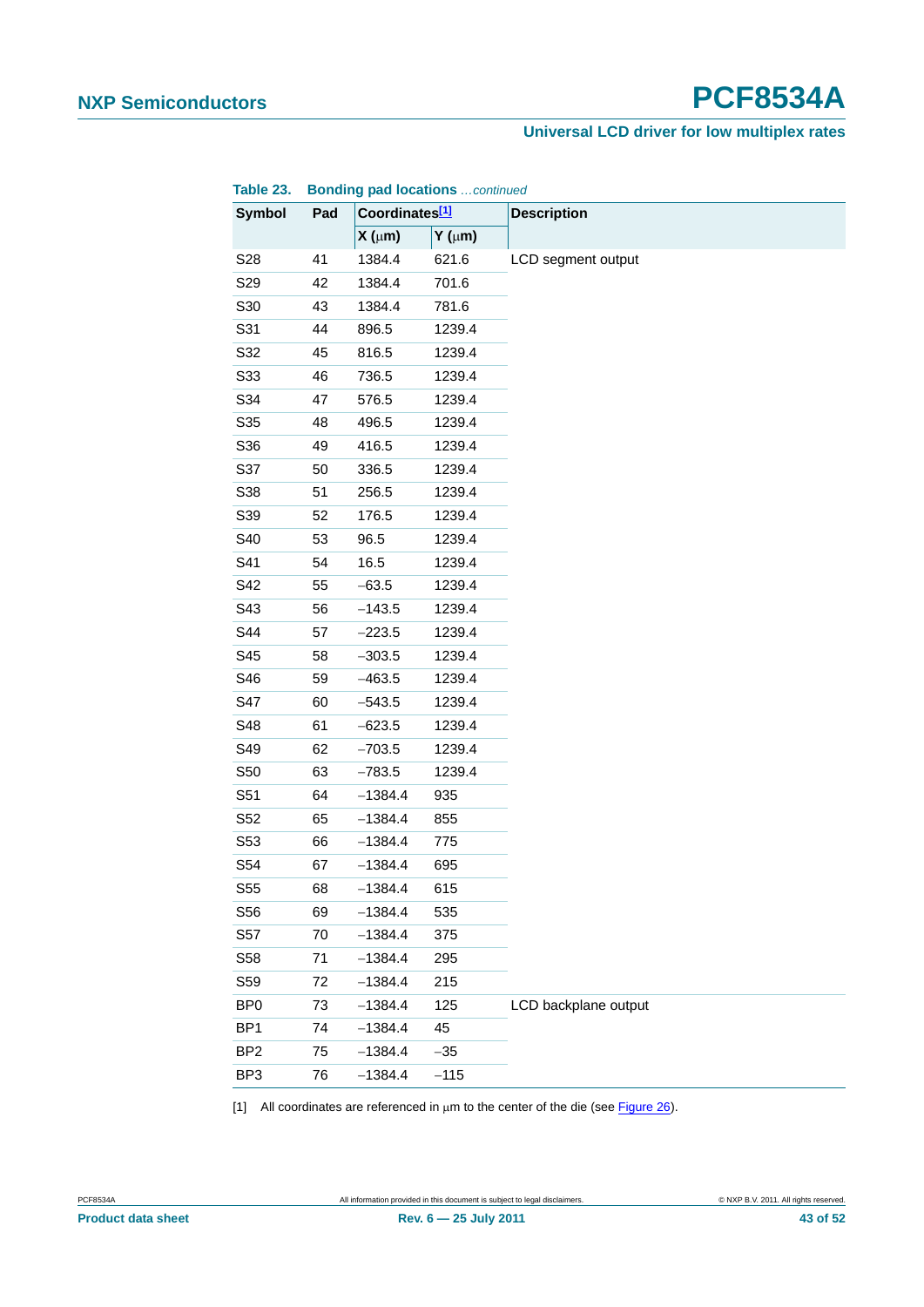#### **Universal LCD driver for low multiplex rates**



| Table 24. |  |  | Alignment mark locations [1] |  |
|-----------|--|--|------------------------------|--|
|-----------|--|--|------------------------------|--|

| Symbol         | $X(\mu m)$ | $Y$ ( $\mu$ m) |
|----------------|------------|----------------|
| C <sub>1</sub> | $-1387$    | 1190           |
| C <sub>2</sub> | 1335       | 1242           |
|                | $-1345$    | $-1173$        |

<span id="page-43-0"></span>[1] All coordinates are referenced in  $\mu$ m to the center of the die (see [Figure 26](#page-40-0)).

## <span id="page-43-1"></span>**16. Handling information**

All input and output pins are protected against ElectroStatic Discharge (ESD) under normal handling. When handling Metal-Oxide Semiconductor (MOS) devices ensure that all normal precautions are taken as described in *JESD625-A*, *IEC 61340-5* or equivalent standards.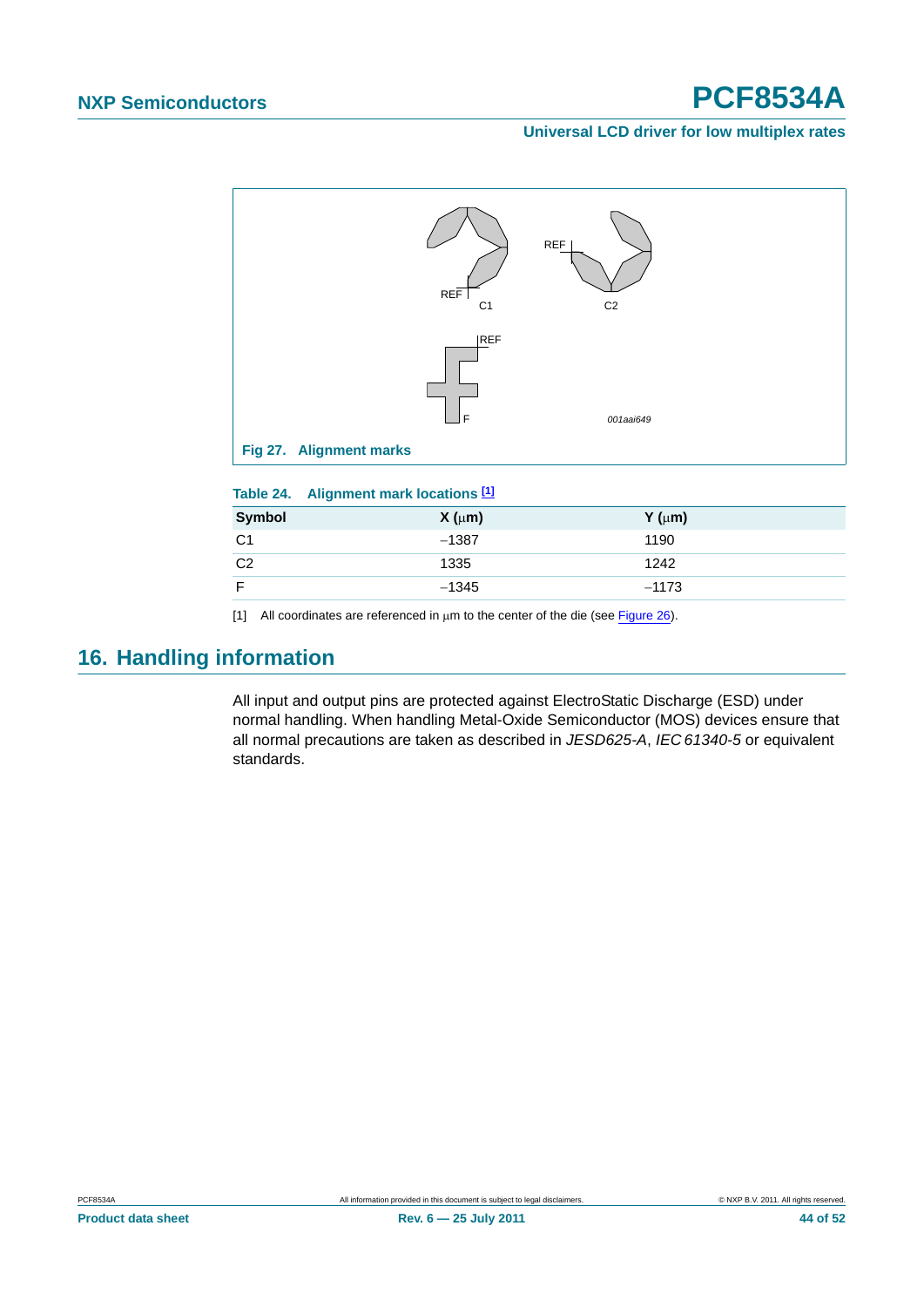**Universal LCD driver for low multiplex rates**

## <span id="page-44-0"></span>**17. Packing information**



**Fig 29. Tray alignment for PCF8534AU/DA/1** *001aai650*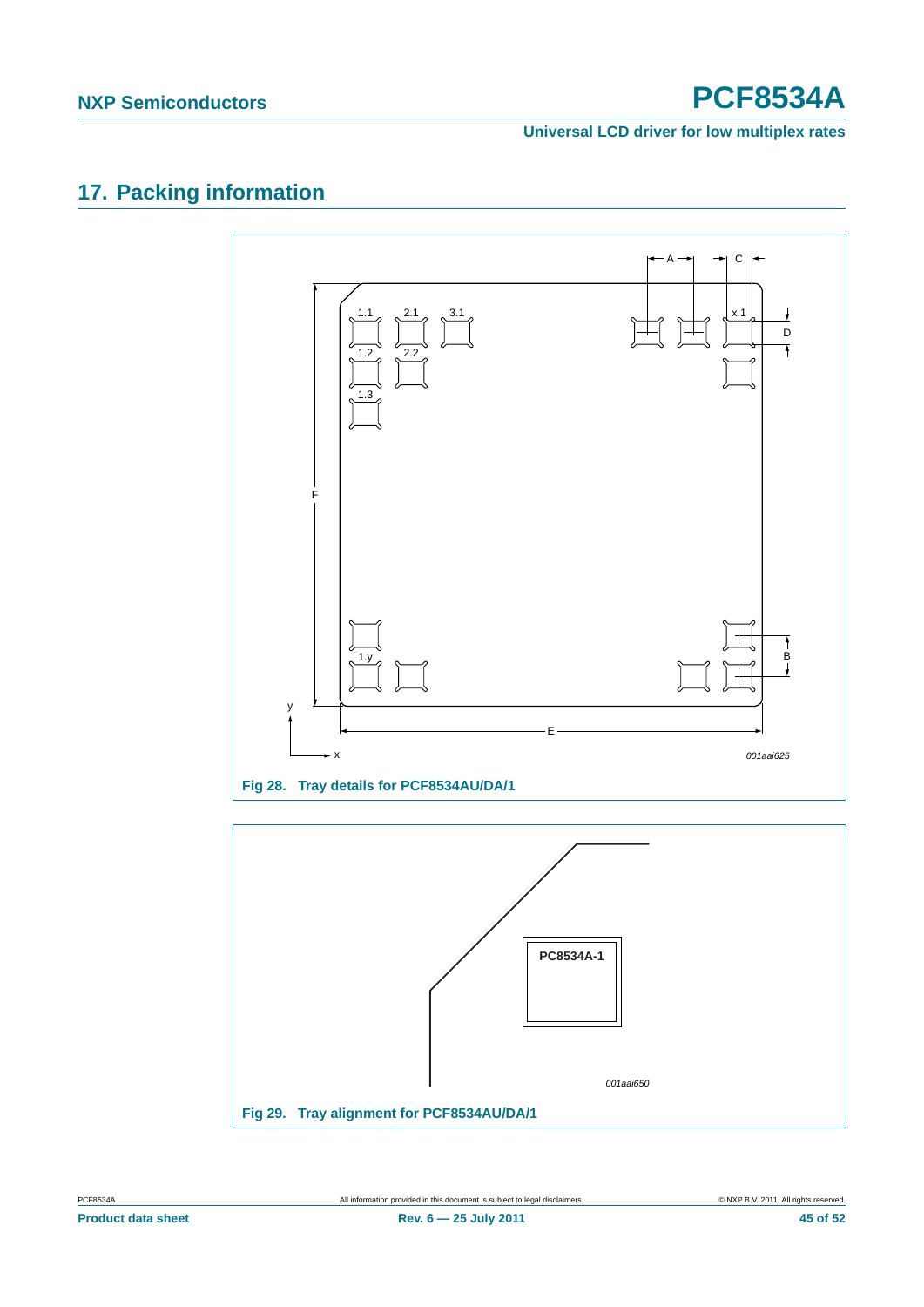|               | Table 25. Tray dimensions      |                  |
|---------------|--------------------------------|------------------|
| <b>Symbol</b> | <b>Description</b>             | Value            |
| Α             | pocket pitch in x direction    | $5.5 \text{ mm}$ |
| B             | pocket pitch in y direction    | $4.9 \text{ mm}$ |
| С             | pocket width in x direction    | $3.08$ mm        |
| D             | pocket width in y direction    | $2.79$ mm        |
| E             | tray width in x direction      | 50.8 mm          |
| F             | tray width in y direction      | 50.8 mm          |
| N             | number of pockets, x direction | 8                |
| М             | number of pockets, y direction | 9                |
|               |                                |                  |

### <span id="page-45-0"></span>**18. Soldering of SMD packages**

This text provides a very brief insight into a complex technology. A more in-depth account of soldering ICs can be found in Application Note *AN10365 "Surface mount reflow soldering description"*.

#### <span id="page-45-1"></span>**18.1 Introduction to soldering**

Soldering is one of the most common methods through which packages are attached to Printed Circuit Boards (PCBs), to form electrical circuits. The soldered joint provides both the mechanical and the electrical connection. There is no single soldering method that is ideal for all IC packages. Wave soldering is often preferred when through-hole and Surface Mount Devices (SMDs) are mixed on one printed wiring board; however, it is not suitable for fine pitch SMDs. Reflow soldering is ideal for the small pitches and high densities that come with increased miniaturization.

#### <span id="page-45-2"></span>**18.2 Wave and reflow soldering**

Wave soldering is a joining technology in which the joints are made by solder coming from a standing wave of liquid solder. The wave soldering process is suitable for the following:

- **•** Through-hole components
- **•** Leaded or leadless SMDs, which are glued to the surface of the printed circuit board

Not all SMDs can be wave soldered. Packages with solder balls, and some leadless packages which have solder lands underneath the body, cannot be wave soldered. Also, leaded SMDs with leads having a pitch smaller than ~0.6 mm cannot be wave soldered, due to an increased probability of bridging.

The reflow soldering process involves applying solder paste to a board, followed by component placement and exposure to a temperature profile. Leaded packages, packages with solder balls, and leadless packages are all reflow solderable.

Key characteristics in both wave and reflow soldering are:

- **•** Board specifications, including the board finish, solder masks and vias
- **•** Package footprints, including solder thieves and orientation
- **•** The moisture sensitivity level of the packages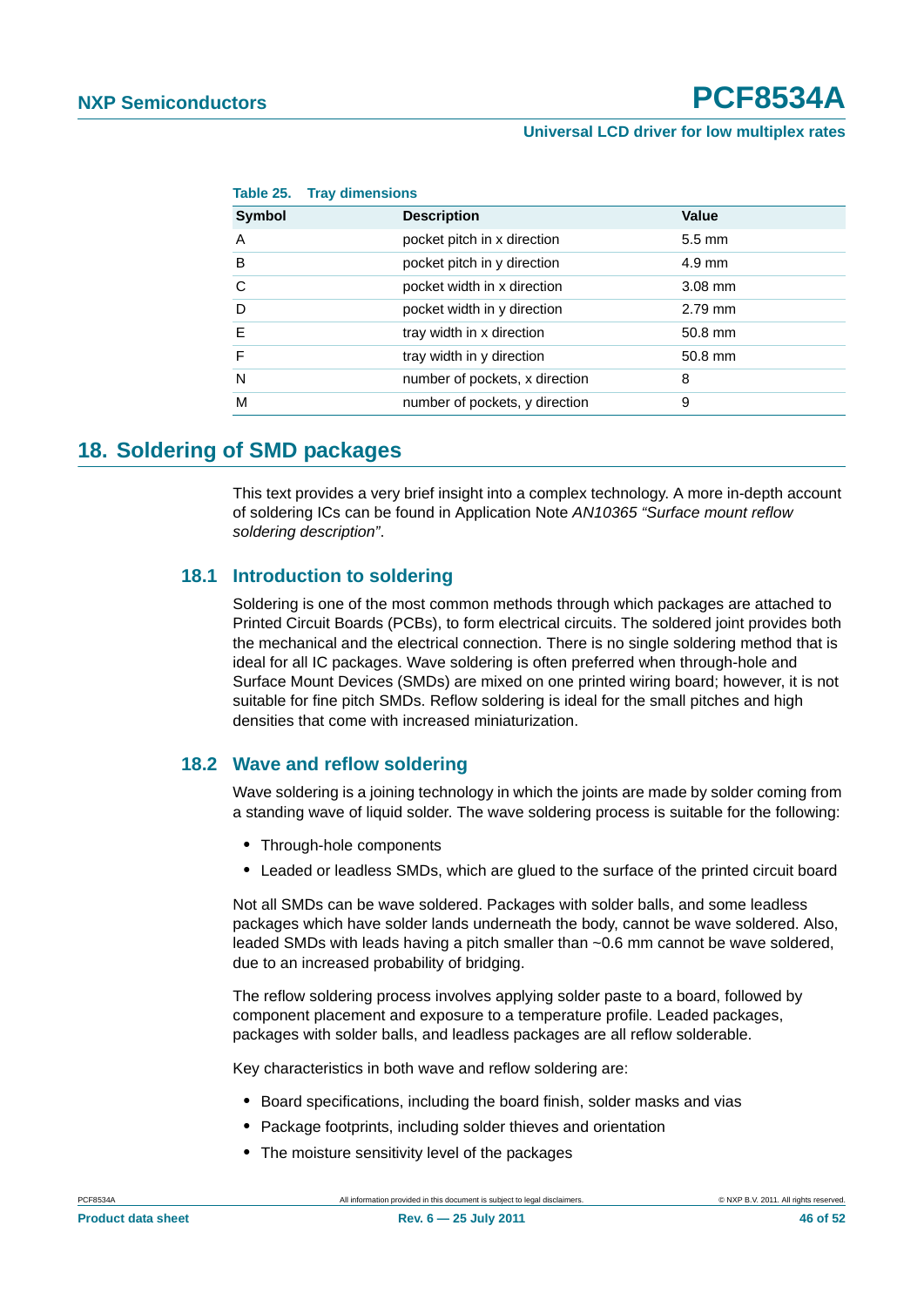- **•** Package placement
- **•** Inspection and repair
- **•** Lead-free soldering versus SnPb soldering

#### <span id="page-46-0"></span>**18.3 Wave soldering**

Key characteristics in wave soldering are:

- **•** Process issues, such as application of adhesive and flux, clinching of leads, board transport, the solder wave parameters, and the time during which components are exposed to the wave
- **•** Solder bath specifications, including temperature and impurities

#### <span id="page-46-1"></span>**18.4 Reflow soldering**

Key characteristics in reflow soldering are:

- **•** Lead-free versus SnPb soldering; note that a lead-free reflow process usually leads to higher minimum peak temperatures (see Figure 30) than a SnPb process, thus reducing the process window
- **•** Solder paste printing issues including smearing, release, and adjusting the process window for a mix of large and small components on one board
- **•** Reflow temperature profile; this profile includes preheat, reflow (in which the board is heated to the peak temperature) and cooling down. It is imperative that the peak temperature is high enough for the solder to make reliable solder joints (a solder paste characteristic). In addition, the peak temperature must be low enough that the packages and/or boards are not damaged. The peak temperature of the package depends on package thickness and volume and is classified in accordance with Table 26 and 27

| Package thickness (mm) | Package reflow temperature (°C) |            |  |
|------------------------|---------------------------------|------------|--|
|                        | Volume (mm <sup>3</sup> )       |            |  |
|                        | < 350                           | $\geq 350$ |  |
| < 2.5                  | 235                             | 220        |  |
| $\geq 2.5$             | 220                             | 220        |  |

#### **Table 26. SnPb eutectic process (from J-STD-020C)**

#### **Table 27. Lead-free process (from J-STD-020C)**

| Package thickness (mm) | Package reflow temperature (°C) |             |        |  |
|------------------------|---------------------------------|-------------|--------|--|
|                        | Volume (mm <sup>3</sup> )       |             |        |  |
|                        | < 350                           | 350 to 2000 | > 2000 |  |
| < 1.6                  | 260                             | 260         | 260    |  |
| 1.6 to 2.5             | 260                             | 250         | 245    |  |
| > 2.5                  | 250                             | 245         | 245    |  |

Moisture sensitivity precautions, as indicated on the packing, must be respected at all times.

Studies have shown that small packages reach higher temperatures during reflow soldering, see Figure 30.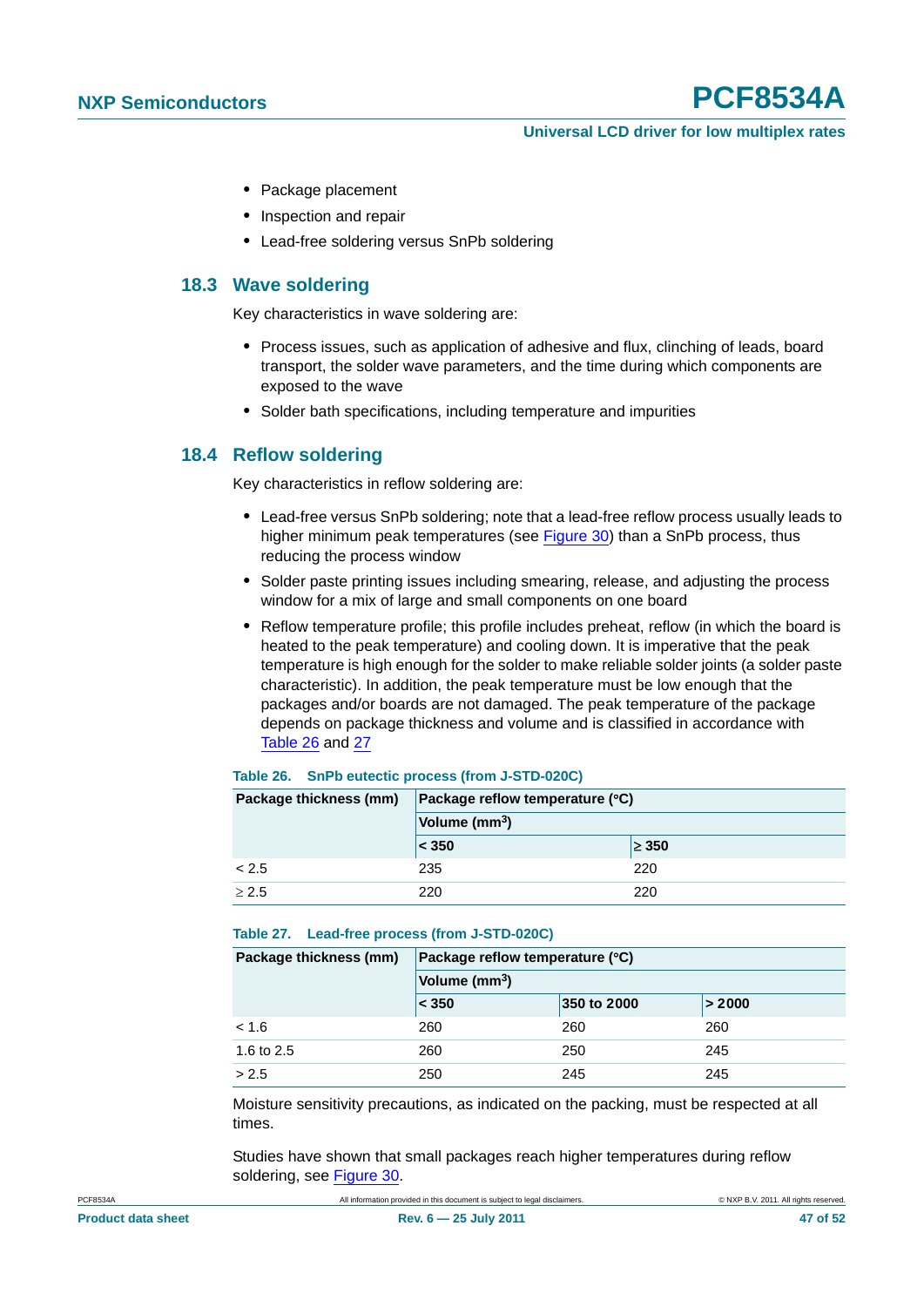#### **Universal LCD driver for low multiplex rates**



For further information on temperature profiles, refer to Application Note *AN10365 "Surface mount reflow soldering description"*.

### <span id="page-47-0"></span>**19. Abbreviations**

| <b>Abbreviations</b>                    |
|-----------------------------------------|
| <b>Description</b>                      |
| Complementary Metal-Oxide Semiconductor |
| ElectroStatic Discharge                 |
| Human Body Model                        |
| <b>Integrated Circuit</b>               |
| Liquid Crystal Display                  |
| Machine Model                           |
| Random Access Memory                    |
|                                         |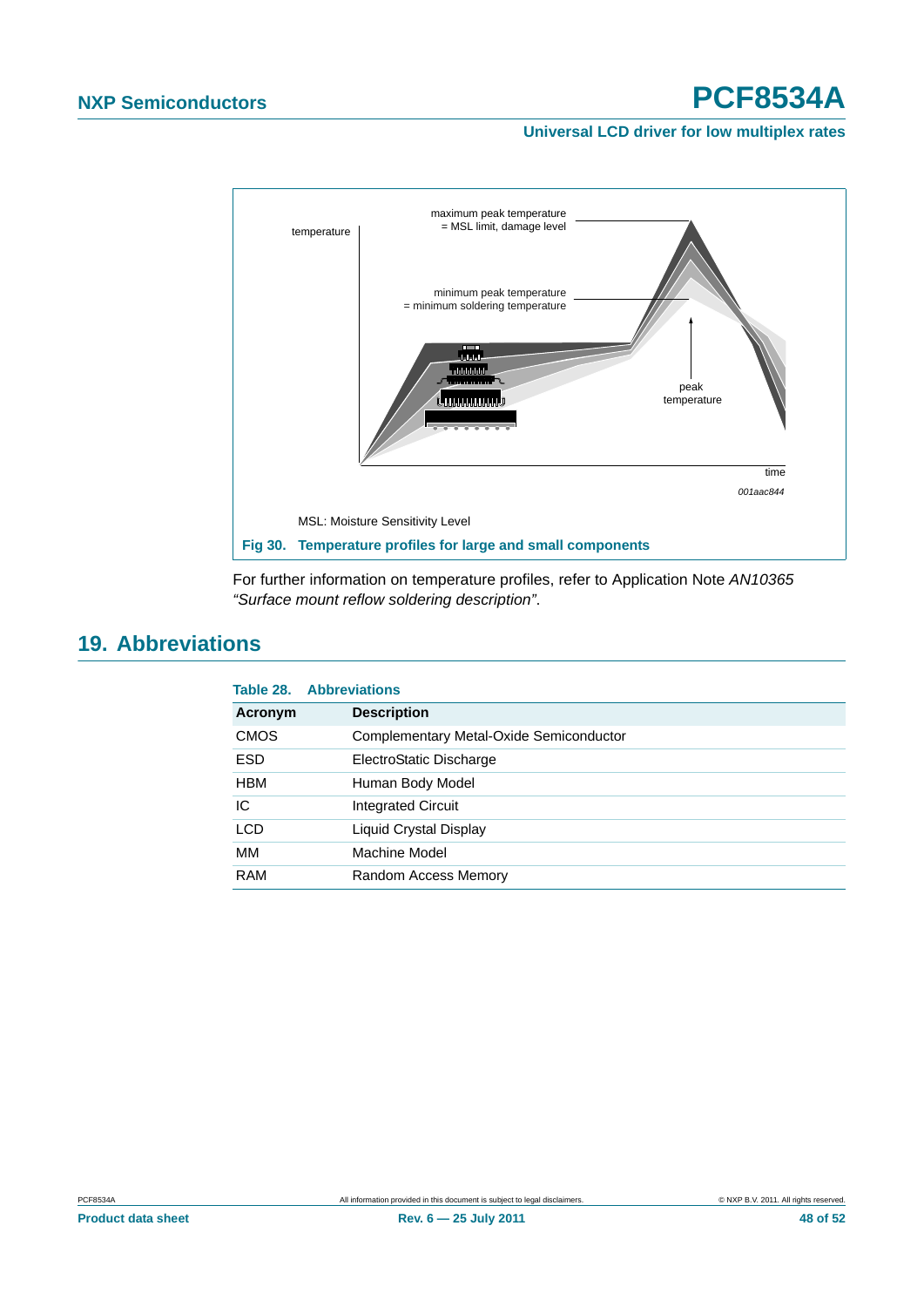#### **Universal LCD driver for low multiplex rates**

### <span id="page-48-4"></span>**20. References**

- **[1] AN10365** Surface mount reflow soldering description
- **[2] IEC 60134** Rating systems for electronic tubes and valves and analogous semiconductor devices
- **[3] IEC 61340-5** Protection of electronic devices from electrostatic phenomena
- **[4] IPC/JEDEC J-STD-020D** Moisture/Reflow Sensitivity Classification for Nonhermetic Solid-State Surface Mount Devices
- <span id="page-48-2"></span>**[5] JESD22-A114 —** Electrostatic Discharge (ESD) Sensitivity Testing Human Body Model (HBM)
- <span id="page-48-1"></span>**[6] JESD22-C101 —** Field-Induced Charged-Device Model Test Method for Electrostatic-Discharge-Withstand Thresholds of Microelectronic Components
- <span id="page-48-3"></span>**[7] JESD78 —** IC Latch-Up Test
- **[8] JESD625-A** Requirements for Handling Electrostatic-Discharge-Sensitive (ESDS) Devices
- <span id="page-48-0"></span>**[9] NX3-00092 —** NXP store and transport requirements
- **[10] SNV-FA-01-02** Marking Formats Integrated Circuits
- **[11] UM10204** I 2C-bus specification and user manual

### <span id="page-48-5"></span>**21. Revision history**

#### **Table 29. Revision history**

| Document ID    | Release date         | Data sheet status                                | <b>Change notice</b>         | <b>Supersedes</b> |
|----------------|----------------------|--------------------------------------------------|------------------------------|-------------------|
| PCF8534A v.6   | 20110725             | Product data sheet                               | ٠                            | PCF8534A 5        |
| Modifications: |                      | Added design-in and replacement part information |                              |                   |
|                |                      | • Changed description of Table 17                |                              |                   |
|                | Added Section 7.10.3 |                                                  |                              |                   |
| PCF8534A 5     | 20090806             | Product data sheet                               | $\qquad \qquad \blacksquare$ | PCF8534A 4        |
| PCF8534A 4     | 20090716             | Product data sheet                               | $\overline{\phantom{0}}$     | PCF8534A 3        |
| PCF8534A 3     | 20081110             | Product data sheet                               | $\blacksquare$               | PCF8534A_2        |
| PCF8534A 2     | 20080604             | Product data sheet                               | $\qquad \qquad \blacksquare$ | PCF8534A 1        |
| PCF8534A 1     | 20080423             | Product data sheet                               | ٠                            |                   |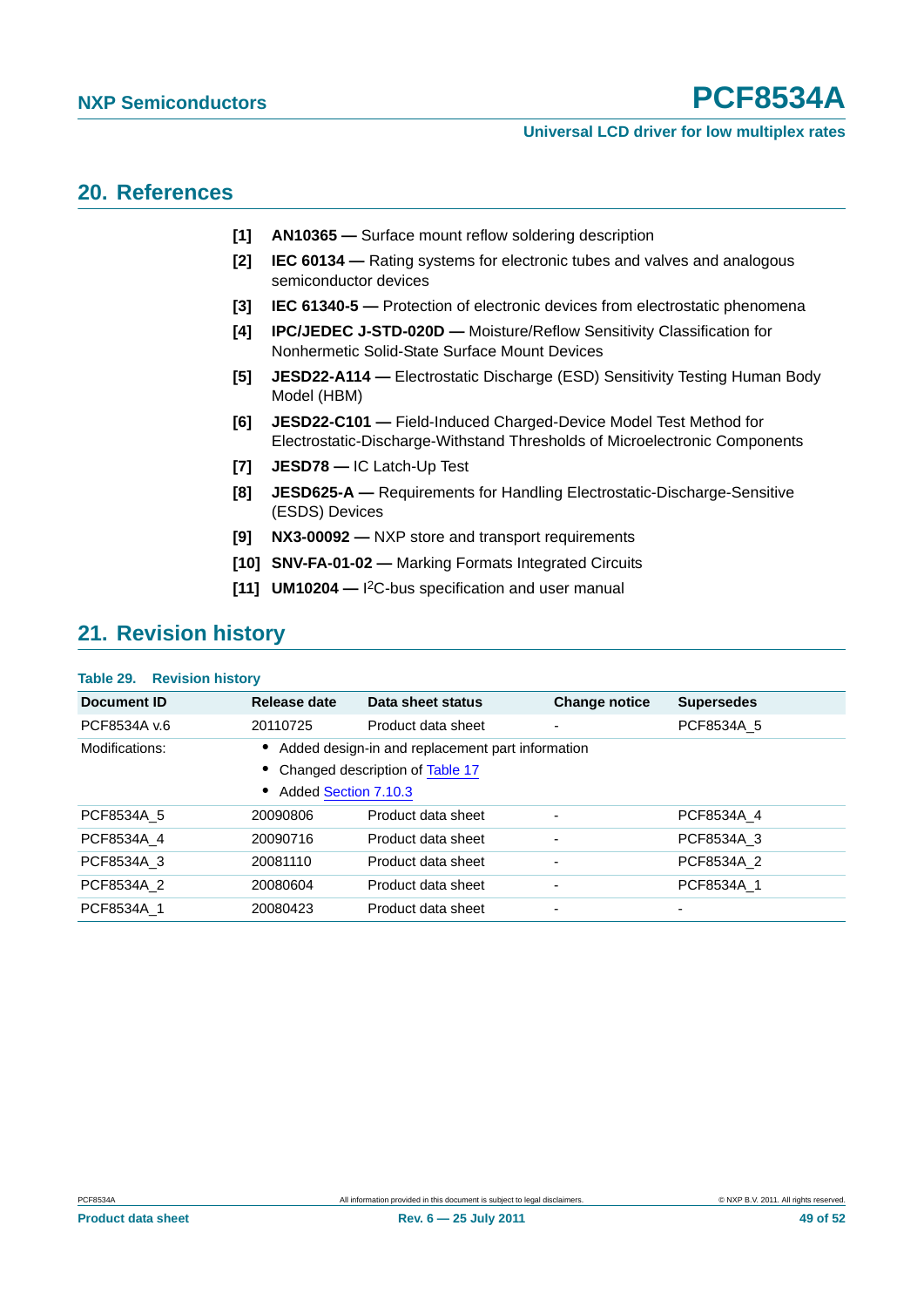### <span id="page-49-0"></span>**22. Legal information**

#### <span id="page-49-1"></span>**22.1 Data sheet status**

| Document status[1][2]          | Product status <sup>[3]</sup> | <b>Definition</b>                                                                     |
|--------------------------------|-------------------------------|---------------------------------------------------------------------------------------|
| Objective [short] data sheet   | Development                   | This document contains data from the objective specification for product development. |
| Preliminary [short] data sheet | Qualification                 | This document contains data from the preliminary specification.                       |
| Product [short] data sheet     | Production                    | This document contains the product specification.                                     |

[1] Please consult the most recently issued document before initiating or completing a design.

[2] The term 'short data sheet' is explained in section "Definitions".

[3] The product status of device(s) described in this document may have changed since this document was published and may differ in case of multiple devices. The latest product status<br>information is available on the Intern

#### <span id="page-49-2"></span>**22.2 Definitions**

**Draft —** The document is a draft version only. The content is still under internal review and subject to formal approval, which may result in modifications or additions. NXP Semiconductors does not give any representations or warranties as to the accuracy or completeness of information included herein and shall have no liability for the consequences of use of such information.

**Short data sheet —** A short data sheet is an extract from a full data sheet with the same product type number(s) and title. A short data sheet is intended for quick reference only and should not be relied upon to contain detailed and full information. For detailed and full information see the relevant full data sheet, which is available on request via the local NXP Semiconductors sales office. In case of any inconsistency or conflict with the short data sheet, the full data sheet shall prevail.

**Product specification —** The information and data provided in a Product data sheet shall define the specification of the product as agreed between NXP Semiconductors and its customer, unless NXP Semiconductors and customer have explicitly agreed otherwise in writing. In no event however, shall an agreement be valid in which the NXP Semiconductors product is deemed to offer functions and qualities beyond those described in the Product data sheet.

#### <span id="page-49-3"></span>**22.3 Disclaimers**

**Limited warranty and liability —** Information in this document is believed to be accurate and reliable. However, NXP Semiconductors does not give any representations or warranties, expressed or implied, as to the accuracy or completeness of such information and shall have no liability for the consequences of use of such information.

In no event shall NXP Semiconductors be liable for any indirect, incidental, punitive, special or consequential damages (including - without limitation - lost profits, lost savings, business interruption, costs related to the removal or replacement of any products or rework charges) whether or not such damages are based on tort (including negligence), warranty, breach of contract or any other legal theory.

Notwithstanding any damages that customer might incur for any reason whatsoever, NXP Semiconductors' aggregate and cumulative liability towards customer for the products described herein shall be limited in accordance with the *Terms and conditions of commercial sale* of NXP Semiconductors.

**Right to make changes —** NXP Semiconductors reserves the right to make changes to information published in this document, including without limitation specifications and product descriptions, at any time and without notice. This document supersedes and replaces all information supplied prior to the publication hereof.

**Suitability for use in automotive applications —** This NXP Semiconductors product has been qualified for use in automotive applications. The product is not designed, authorized or warranted to be suitable for use in medical, military, aircraft, space or life support equipment nor in applications where failure or malfunction of an NXP Semiconductors product can reasonably be expected to result in personal injury, death or severe property or environmental damage. NXP Semiconductors accepts no liability for inclusion and/or use of NXP Semiconductors products in such equipment or applications and therefore such inclusion and/or use is at the customer's own risk.

**Applications —** Applications that are described herein for any of these products are for illustrative purposes only. NXP Semiconductors makes no representation or warranty that such applications will be suitable for the specified use without further testing or modification.

Customers are responsible for the design and operation of their applications and products using NXP Semiconductors products, and NXP Semiconductors accepts no liability for any assistance with applications or customer product design. It is customer's sole responsibility to determine whether the NXP Semiconductors product is suitable and fit for the customer's applications and products planned, as well as for the planned application and use of customer's third party customer(s). Customers should provide appropriate design and operating safeguards to minimize the risks associated with their applications and products.

NXP Semiconductors does not accept any liability related to any default, damage, costs or problem which is based on any weakness or default in the customer's applications or products, or the application or use by customer's third party customer(s). Customer is responsible for doing all necessary testing for the customer's applications and products using NXP Semiconductors products in order to avoid a default of the applications and the products or of the application or use by customer's third party customer(s). NXP does not accept any liability in this respect.

**Limiting values —** Stress above one or more limiting values (as defined in the Absolute Maximum Ratings System of IEC 60134) will cause permanent damage to the device. Limiting values are stress ratings only and (proper) operation of the device at these or any other conditions above those given in the Recommended operating conditions section (if present) or the Characteristics sections of this document is not warranted. Constant or repeated exposure to limiting values will permanently and irreversibly affect the quality and reliability of the device.

**Terms and conditions of commercial sale —** NXP Semiconductors products are sold subject to the general terms and conditions of commercial sale, as published at<http://www.nxp.com/profile/terms>, unless otherwise agreed in a valid written individual agreement. In case an individual agreement is concluded only the terms and conditions of the respective agreement shall apply. NXP Semiconductors hereby expressly objects to applying the customer's general terms and conditions with regard to the purchase of NXP Semiconductors products by customer.

**No offer to sell or license —** Nothing in this document may be interpreted or construed as an offer to sell products that is open for acceptance or the grant, conveyance or implication of any license under any copyrights, patents or other industrial or intellectual property rights.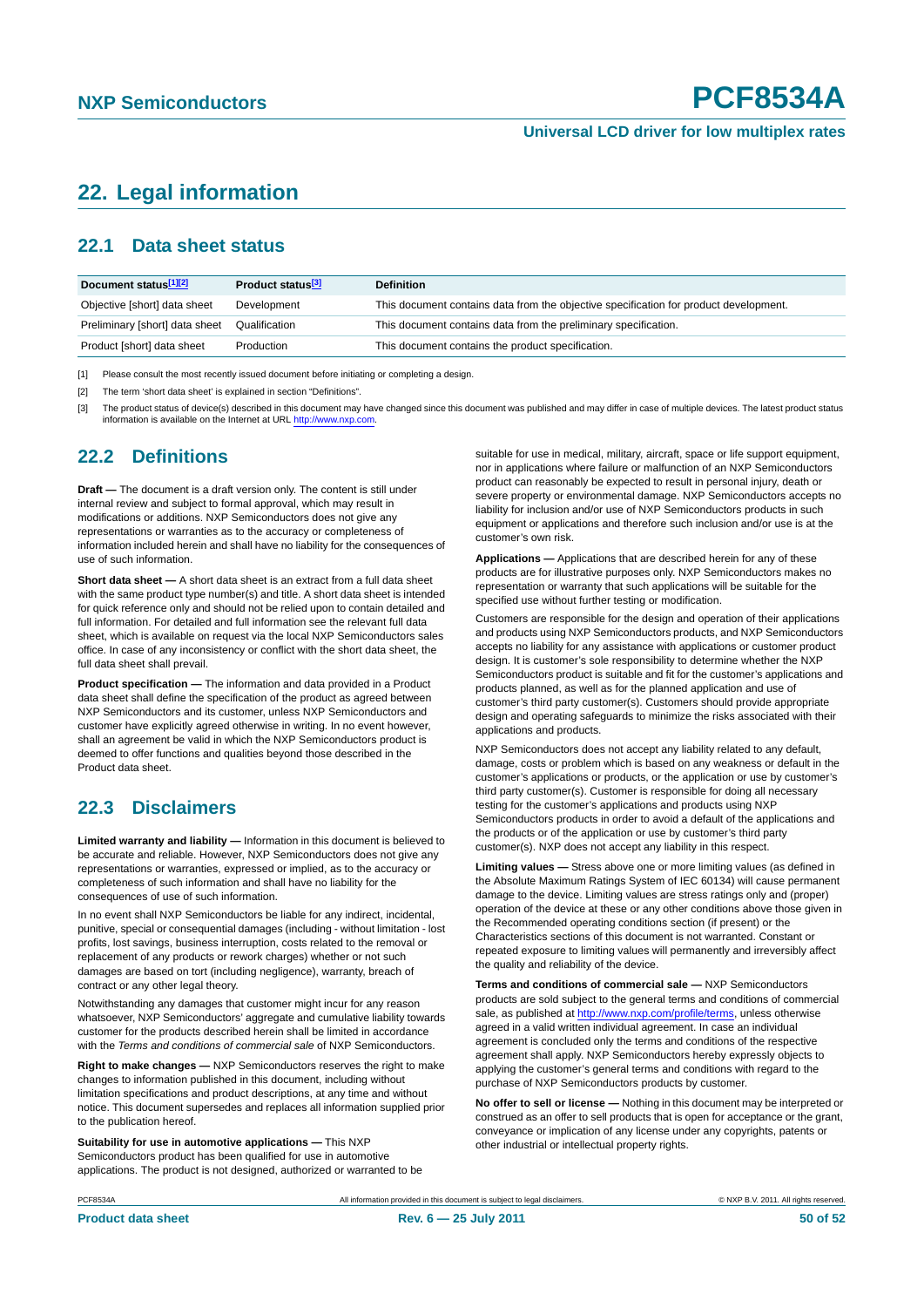#### **Universal LCD driver for low multiplex rates**

**Export control —** This document as well as the item(s) described herein may be subject to export control regulations. Export might require a prior authorization from national authorities.

**Bare die —** All die are tested on compliance with their related technical specifications as stated in this data sheet up to the point of wafer sawing and are handled in accordance with the NXP Semiconductors storage and transportation conditions. If there are data sheet limits not guaranteed, these will be separately indicated in the data sheet. There are no post-packing tests performed on individual die or wafers.

NXP Semiconductors has no control of third party procedures in the sawing, handling, packing or assembly of the die. Accordingly, NXP Semiconductors assumes no liability for device functionality or performance of the die or

### <span id="page-50-1"></span>**23. Contact information**

systems after third party sawing, handling, packing or assembly of the die. It is the responsibility of the customer to test and qualify their application in which the die is used.

All die sales are conditioned upon and subject to the customer entering into a written die sale agreement with NXP Semiconductors through its legal department.

### <span id="page-50-0"></span>**22.4 Trademarks**

Notice: All referenced brands, product names, service names and trademarks are the property of their respective owners.

**I 2C-bus —** logo is a trademark of NXP B.V.

For more information, please visit: **http://www.nxp.com**

For sales office addresses, please send an email to: **salesaddresses@nxp.com**